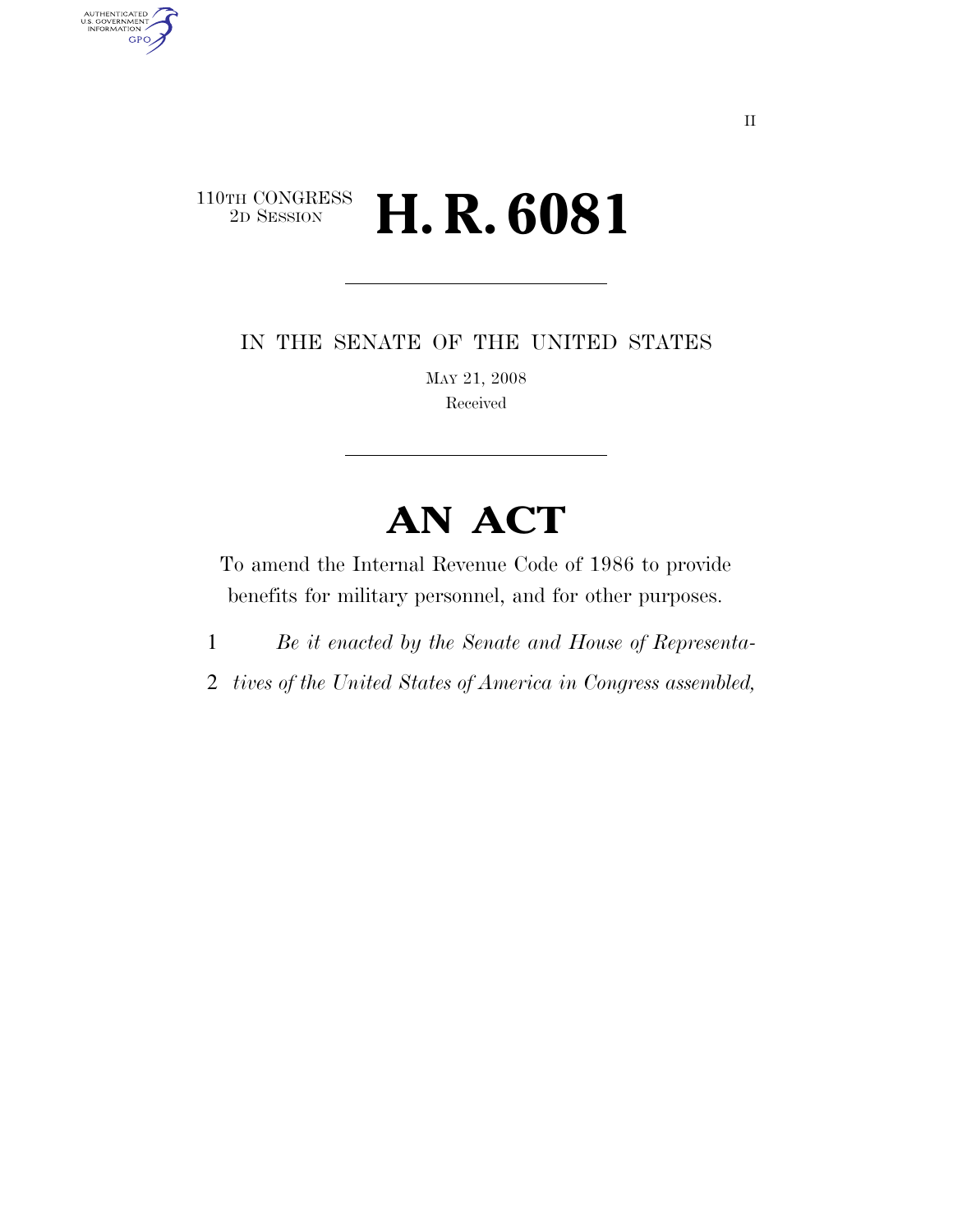### 1 **SECTION 1. SHORT TITLE, ETC.**

2 (a) SHORT TITLE.—This Act may be cited as the 3 ''Heroes Earnings Assistance and Relief Tax Act of 4 2008''.

 (b) REFERENCE.—Except as otherwise expressly pro- vided, whenever in this Act an amendment or repeal is expressed in terms of an amendment to, or repeal of, a section or other provision, the reference shall be consid- ered to be made to a section or other provision of the In-ternal Revenue Code of 1986.

11 (c) TABLE OF CONTENTS.—The table of contents for

12 this Act is as follows:

Sec. 1. Short title, etc.

#### TITLE I—BENEFITS FOR MILITARY

- Sec. 101. Recovery rebate provided to military families.
- Sec. 102. Election to include combat pay as earned income for purposes of earned income tax credit.
- Sec. 103. Modification of mortgage revenue bonds for veterans.
- Sec. 104. Survivor and disability payments with respect to qualified military service.
- Sec. 105. Treatment of differential military pay as wages.
- Sec. 106. Special period of limitation when uniformed services retired pay is reduced as a result of award of disability compensation.
- Sec. 107. Distributions from retirement plans to individuals called to active duty.
- Sec. 108. Authority to disclose return information for certain veterans programs made permanent.
- Sec. 109. Contributions of military death gratuities to Roth IRAs and Education Savings Accounts.
- Sec. 110. Suspension of 5-year period during service with the Peace Corps.
- Sec. 111. Credit for employer differential wage payments to employees who are active duty members of the uniformed services.
- Sec. 112. State payments to service members treated as qualified military benefits.
- Sec. 113. Permanent exclusion of gain from sale of a principal residence by certain employees of the intelligence community.
- Sec. 114. Special disposition rules for unused benefits in health flexible spending arrangements of individuals called to active duty.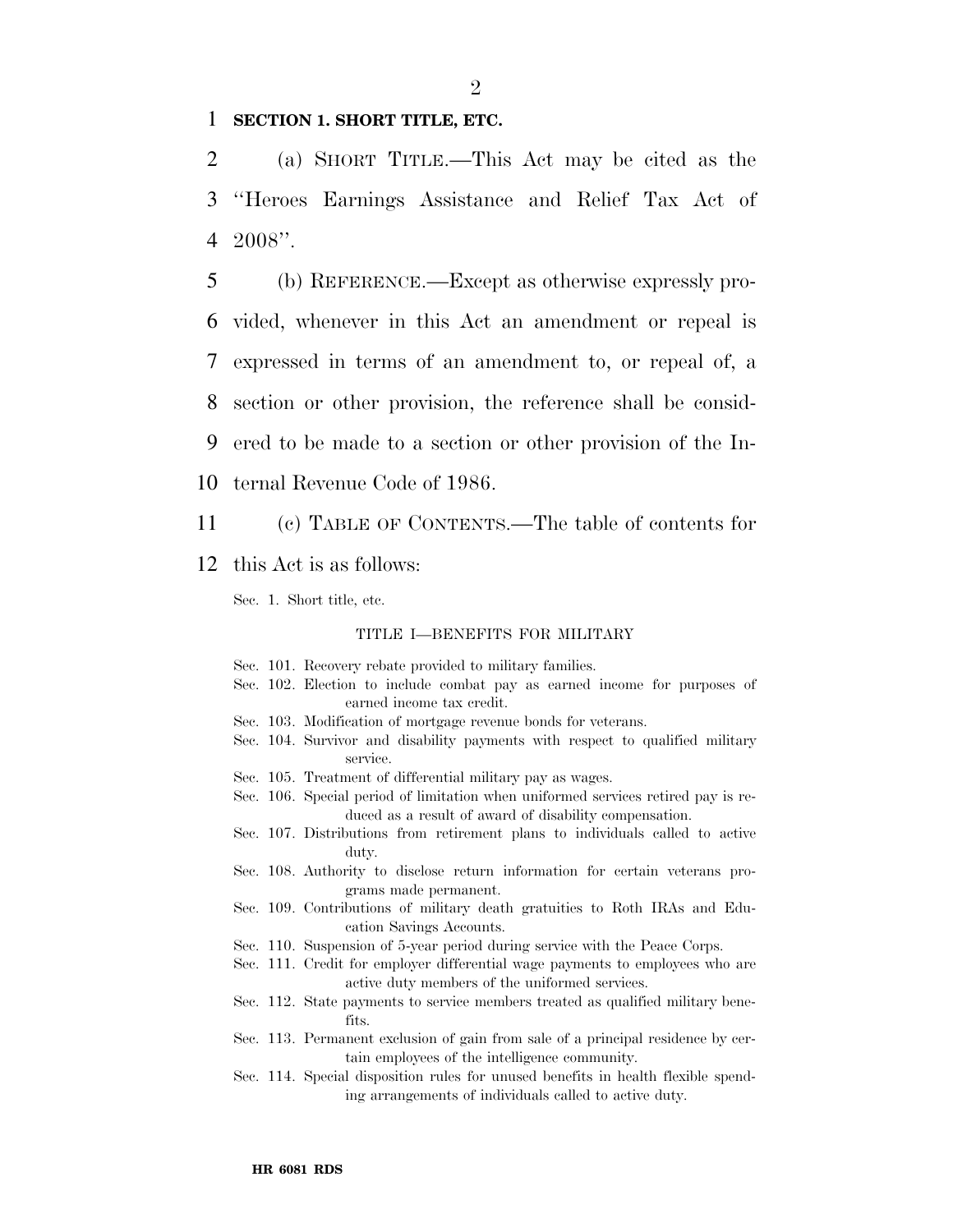Sec. 115. Technical correction related to exclusion of certain property tax rebates and other benefits provided to volunteer firefighters and emergency medical responders.

#### TITLE II—IMPROVEMENTS IN SUPPLEMENTAL SECURITY INCOME

- Sec. 201. Treatment of uniformed service cash remuneration as earned income.
- Sec. 202. State annuities for certain veterans to be disregarded in determining supplemental security income benefits.
- Sec. 203. Exclusion of AmeriCorps benefits for purposes of determining supplemental security income eligibility and benefit amounts.
- Sec. 204. Effective date.

#### TITLE III—REVENUE PROVISIONS

Sec. 301. Revision of tax rules on expatriation.

Sec. 302. Certain domestically controlled foreign persons performing services under contract with United States Government treated as American employers.

Sec. 303. Increase in minimum penalty on failure to file a return of tax.

TITLE IV—PARITY IN THE APPLICATION OF CERTAIN LIMITS TO MENTAL HEALTH BENEFITS

Sec. 401. Parity in the application of certain limits to mental health benefits.

## 1 **TITLE I—BENEFITS FOR**  2 **MILITARY**

3 **SEC. 101. RECOVERY REBATE PROVIDED TO MILITARY** 

### 4 **FAMILIES.**

5 (a) IN GENERAL.—Subsection (h) of section 6428 6 (relating to identification number requirement) is amend-7 ed by adding at the end the following new paragraph:

8 "(3) SPECIAL RULE FOR MEMBERS OF THE 9 ARMED FORCES.—Paragraph (1) shall not apply to 10 a joint return where at least 1 spouse was a member 11 of the Armed Forces of the United States at any 12 time during the taxable year.".

13 (b) EFFECTIVE DATE.—The amendments made by 14 this section shall take effect as if included in the amend-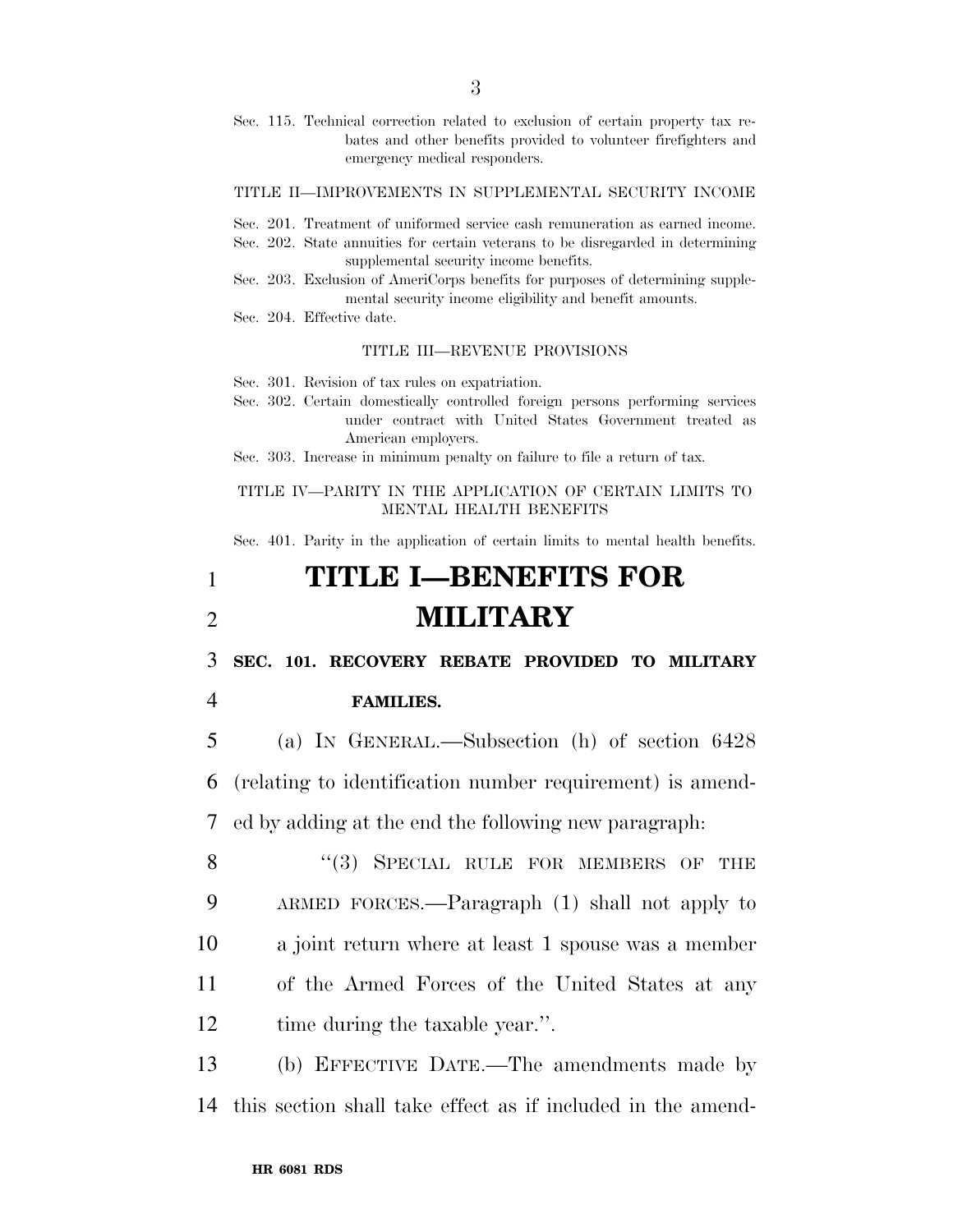## **SEC. 102. ELECTION TO INCLUDE COMBAT PAY AS EARNED INCOME FOR PURPOSES OF EARNED INCOME TAX CREDIT.**

6 (a) IN GENERAL.—Clause (vi) of section  $32(e)(2)(B)$  (defining earned income) is amended to read as follows: 8 ''(vi) a taxpayer may elect to treat amounts excluded from gross income by 10 reason of section 112 as earned income.". (b) CONFORMING AMENDMENT.—Paragraph (4) of section 6428(e) is amended by striking ''except that—'' and all that follows through ''(B) such term shall'' and inserting ''except that such term shall''.

 (c) SUNSET NOT APPLICABLE.—Section 105 of the Working Families Tax Relief Act of 2004 (relating to ap- plication of EGTRRA sunset to this title) shall not apply to section 104(b) of such Act.

 (d) EFFECTIVE DATE.—The amendments made by this section shall apply to taxable years ending after De-cember 31, 2007.

### **SEC. 103. MODIFICATION OF MORTGAGE REVENUE BONDS FOR VETERANS.**

 (a) QUALIFIED MORTGAGE BONDS USED TO FI-NANCE RESIDENCES FOR VETERANS WITHOUT REGARD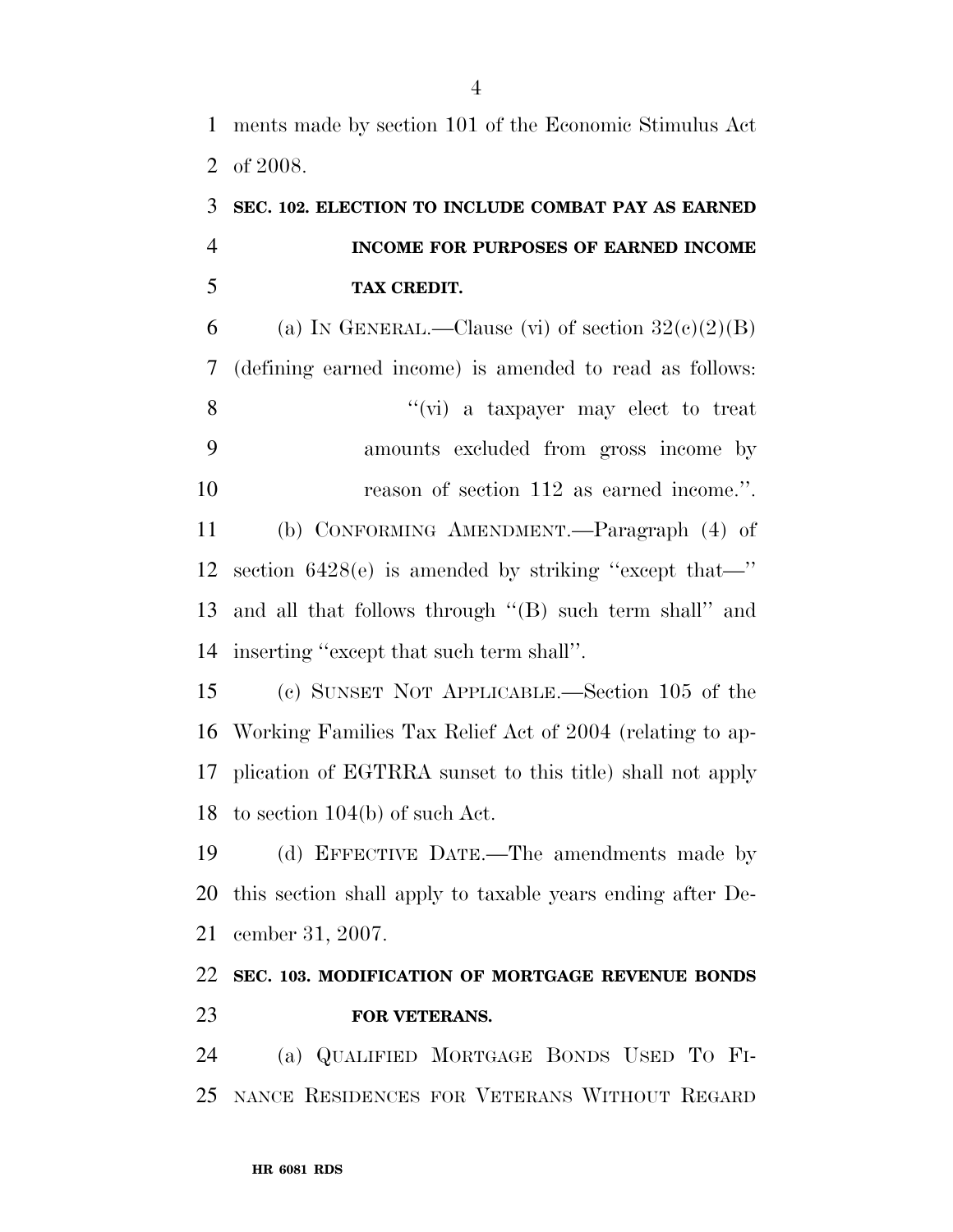TO FIRST-TIME HOMEBUYER REQUIREMENT.—Subpara-2 graph (D) of section  $143(d)(2)$  (relating to exceptions) is amended by striking ''and before January 1, 2008''.

 (b) INCREASE IN BOND LIMITATION FOR ALASKA, OREGON, AND WISCONSIN.—Clause (ii) of section 143(l)(3)(B) (relating to State veterans limit) is amended by striking ''\$25,000,000'' each place it appears and in-serting ''\$100,000,000''.

 (c) DEFINITION OF QUALIFIED VETERAN.—Para- graph (4) of section 143(l) (defining qualified veteran) is amended to read as follows:

12 "(4) QUALIFIED VETERAN.—For purposes of this subsection, the term 'qualified veteran' means any veteran who—

15  $\langle (A)$  served on active duty, and

 ''(B) applied for the financing before the date 25 years after the last date on which such veteran left active service.''.

 (d) EFFECTIVE DATE.—The amendments made by this section shall apply to bonds issued after December 31, 2007.

 (e) TRANSITION RULE.—In the case of any bond issued after December 31, 2007, and before the date of the enactment of this Act, subparagraph (B) of section 143(l)(4) of the Internal Revenue Code of 1986, as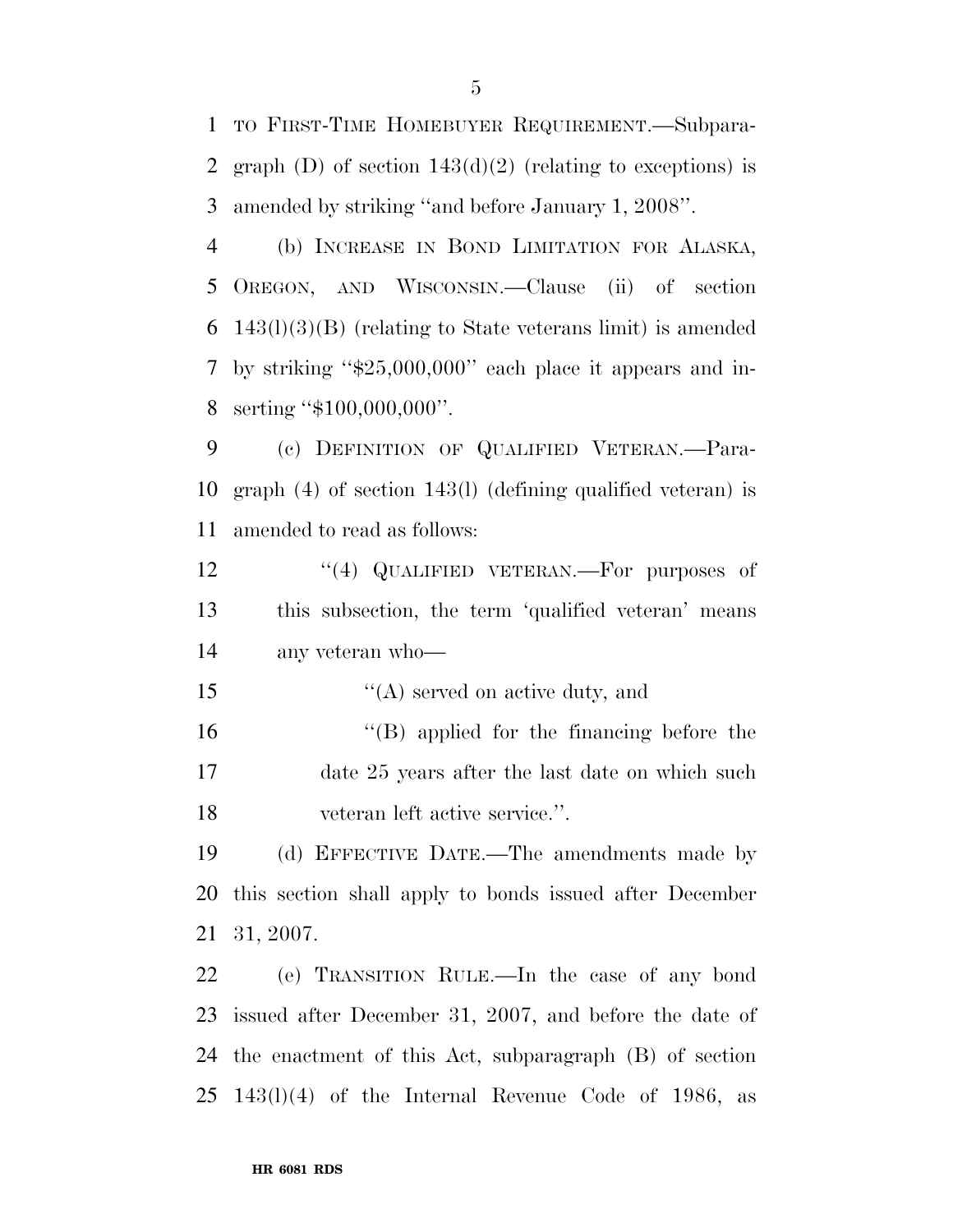amended by this section, shall be applied by substituting ''30 years'' for ''25 years''.

### **SEC. 104. SURVIVOR AND DISABILITY PAYMENTS WITH RE-SPECT TO QUALIFIED MILITARY SERVICE.**

 (a) PLAN QUALIFICATION REQUIREMENT FOR DEATH BENEFITS UNDER USERRA-QUALIFIED ACTIVE MILITARY SERVICE.—Subsection (a) of section 401 (relat- ing to requirements for qualification) is amended by in-serting after paragraph (36) the following new paragraph:

10 "(37) DEATH BENEFITS UNDER USERRA-QUALI- FIED ACTIVE MILITARY SERVICE.—A trust shall not constitute a qualified trust unless the plan provides that, in the case of a participant who dies while per- forming qualified military service (as defined in sec- tion 414(u)), the survivors of the participant are en- titled to any additional benefits (other than benefit accruals relating to the period of qualified military service) provided under the plan had the participant resumed and then terminated employment on ac-count of death.''.

21 (b) TREATMENT IN THE CASE OF DEATH OR DIS- ABILITY RESULTING FROM ACTIVE MILITARY SERVICE FOR BENEFIT ACCRUAL PURPOSES.—Subsection (u) of section 414 (relating to special rules relating to veterans' reemployment rights under USERRA) is amended by re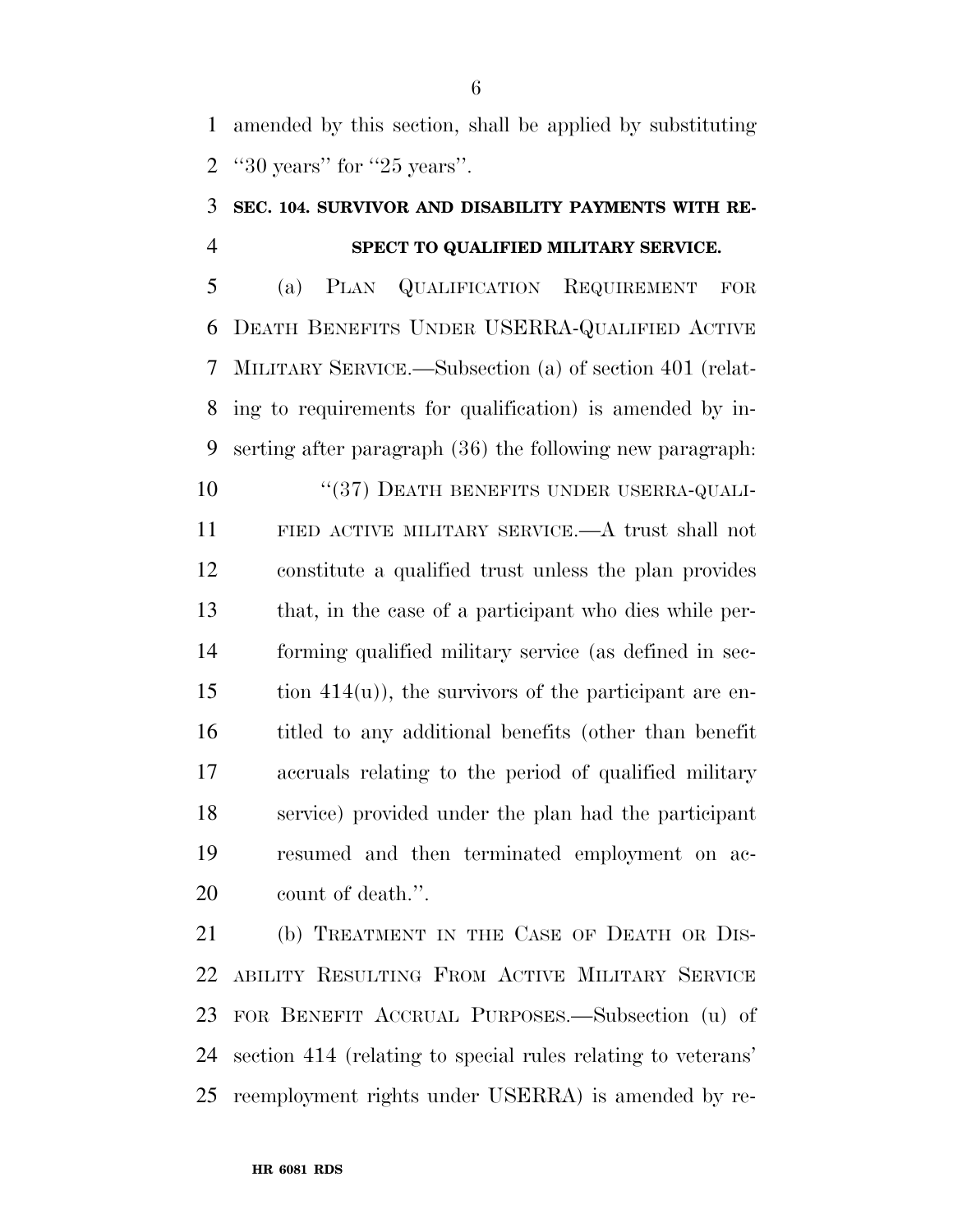designating paragraphs (9) and (10) as paragraphs (10) and (11), respectively, and by inserting after paragraph (8) the following new paragraph:

4 "(9) TREATMENT IN THE CASE OF DEATH OR DISABILITY RESULTING FROM ACTIVE MILITARY SERVICE.—

7 "'(A) In GENERAL.—For benefit accrual purposes, an employer sponsoring a retirement plan may treat an individual who dies or be- comes disabled (as defined under the terms of the plan) while performing qualified military service with respect to the employer maintain- ing the plan as if the individual has resumed employment in accordance with the individual's reemployment rights under chapter 43 of title 38, United States Code, on the day preceding death or disability (as the case may be) and ter- minated employment on the actual date of death or disability. In the case of any such treatment, and subject to subparagraphs (B) 21 and (C), any full or partial compliance by such 22 plan with respect to the benefit accrual require- ments of paragraph (8) with respect to such in-dividual shall be treated for purposes of para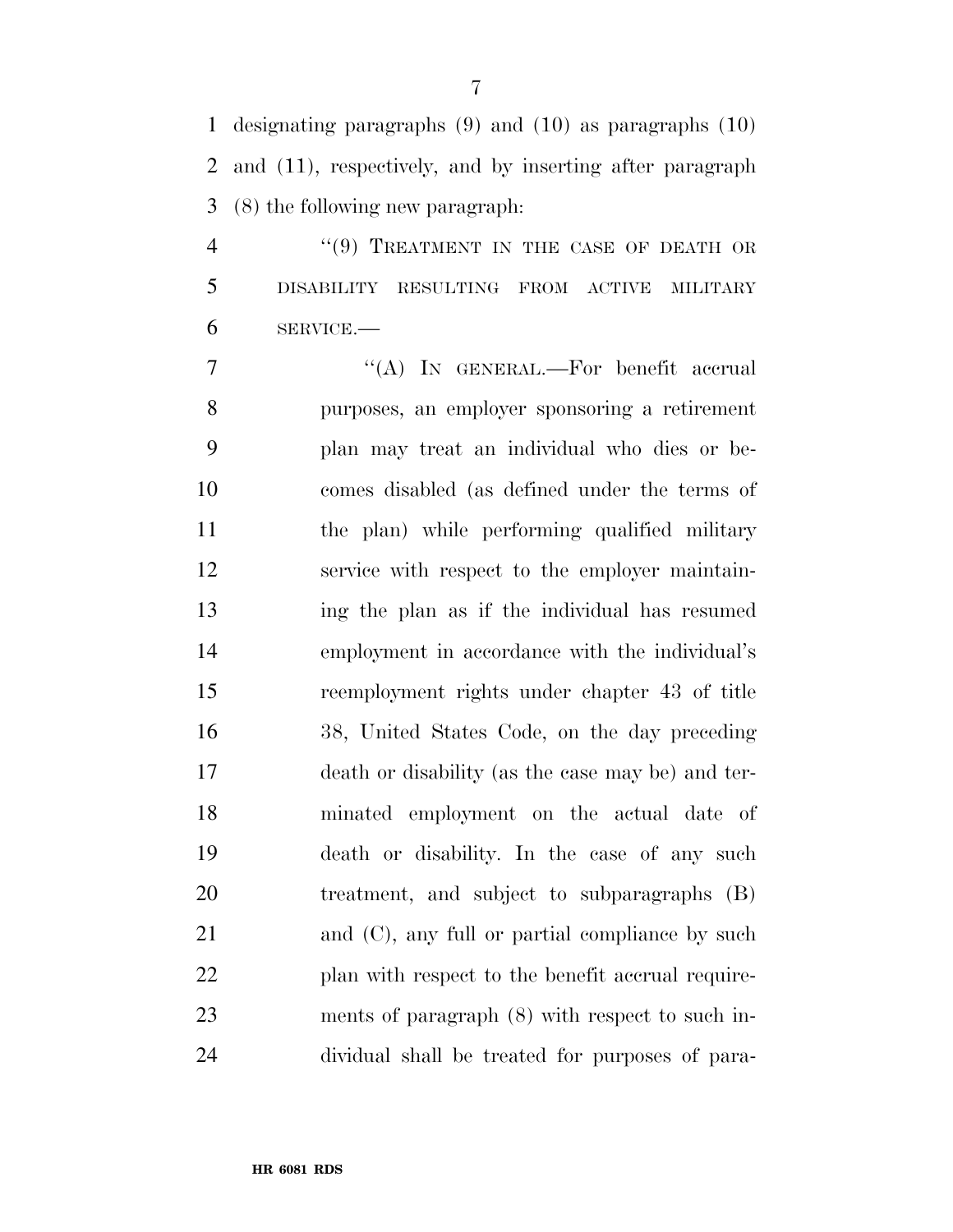graph (1) as if such compliance were required 2 under such chapter 43.

3 "(B) NONDISCRIMINATION REQUIRE- MENT.—Subparagraph (A) shall apply only if all individuals performing qualified military service with respect to the employer maintain- ing the plan (as determined under subsections (b), (c), (m), and (o)) who die or became dis- abled as a result of performing qualified mili- tary service prior to reemployment by the em- ployer are credited with service and benefits on reasonably equivalent terms.

13 "'(C) DETERMINATION OF BENEFITS.—The amount of employee contributions and the amount of elective deferrals of an individual treated as reemployed under subparagraph (A) for purposes of applying paragraph (8)(C) shall be determined on the basis of the individual's average actual employee contributions or elec-20 tive deferrals for the lesser of—

21 ''(i) the 12-month period of service with the employer immediately prior to qualified military service, or

24 ''(ii) if service with the employer is less than such 12-month period, the actual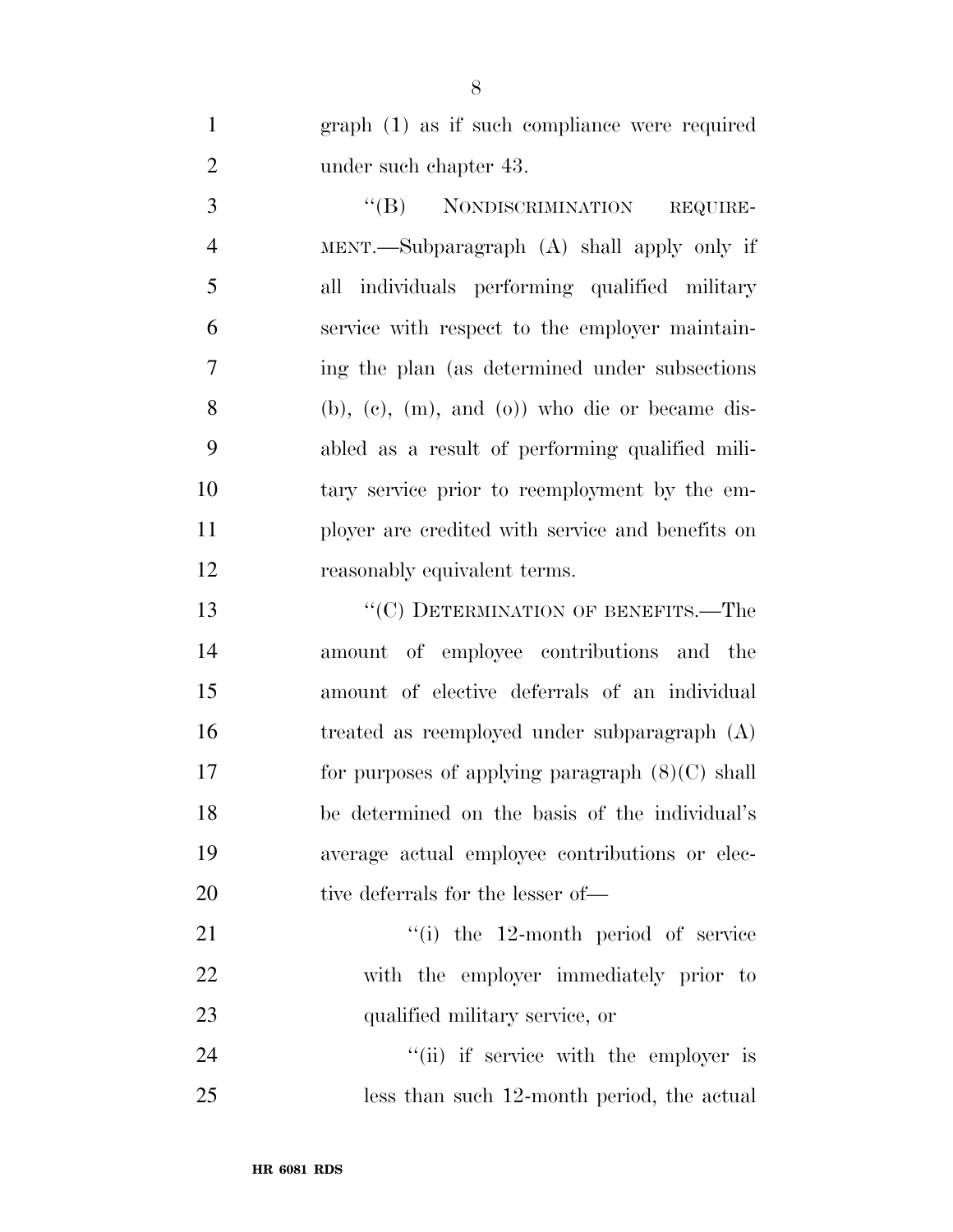| $\mathbf{1}$   | length of continuous service with the em-            |
|----------------|------------------------------------------------------|
| $\overline{2}$ | ployer.".                                            |
| 3              | (c) CONFORMING AMENDMENTS.-                          |
| $\overline{4}$ | (1) Section $404(a)(2)$ is amended by striking       |
| 5              | "and $(31)$ " and inserting " $(31)$ , and $(37)$ ". |
| 6              | $(2)$ Section 403(b) is amended by adding at the     |
| 7              | end the following new paragraph:                     |
| 8              | "(14) DEATH BENEFITS UNDER USERRA-QUALI-             |
| 9              | FIED ACTIVE MILITARY SERVICE.—This subsection        |
| 10             | shall not apply to an annuity contract unless such   |
| 11             | contract meets the requirements of section           |
| 12             | $401(a)(37)$ .".                                     |
| 13             | (3) Section $457(g)$ is amended by adding at the     |
| 14             | end the following new paragraph.                     |
| 15             | "(4) DEATH BENEFITS UNDER USERRA-QUALI-              |
| 16             | FIED ACTIVE MILITARY SERVICE.—A plan described       |
| 17             | in paragraph (1) shall not be treated as an eligible |
| 18             | deferred compensation plan unless such plan meets    |
| 19             | the requirements of section $401(a)(37)$ .".         |
| 20             | (d) EFFECTIVE DATE.-                                 |
| 21             | (1) IN GENERAL.—The amendments made by               |
| 22             | this section shall apply with respect to deaths and  |
| 23             | disabilities occurring on or after January 1, 2007.  |
| 24             | PROVISIONS RELATING TO PLAN AMEND-<br>(2)            |
| 25             | MENTS.                                               |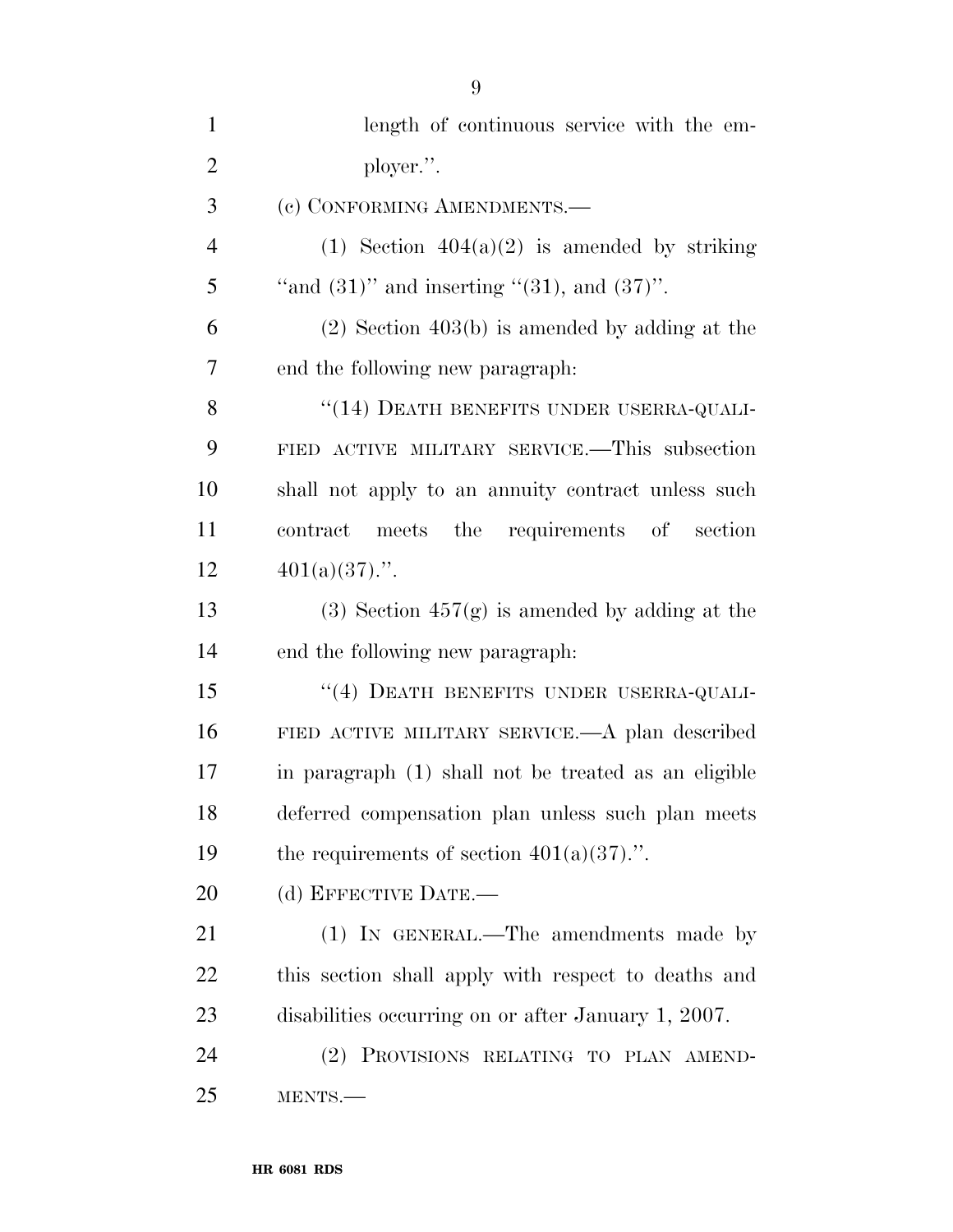| $\mathbf{1}$   | (A) IN GENERAL.—If this subparagraph            |
|----------------|-------------------------------------------------|
| $\overline{2}$ | applies to any plan or contract amendment,      |
| 3              | such plan or contract shall be treated as being |
| $\overline{4}$ | operated in accordance with the terms of the    |
| 5              | plan during the period described in subpara-    |
| 6              | graph(B(iii)).                                  |
| $\overline{7}$ | (B) AMENDMENTS TO WHICH SUBPARA-                |
| 8              | GRAPH $(A)$ APPLIES.—                           |
| 9              | (i) IN GENERAL.—Subparagraph (A)                |
| 10             | shall apply to any amendment to any plan        |
| 11             | or annuity contract which is made-              |
| 12             | (I) pursuant to the amendments                  |
| 13             | made by subsection (a) or pursuant to           |
| 14             | any regulation issued by the Secretary          |
| 15             | of the Treasury under subsection (a),           |
| 16             | and                                             |
| 17             | (II) on or before the last day of               |
| 18             | the first plan year beginning on or             |
| 19             | after January 1, 2010.                          |
| 20             | In the case of a governmental plan (as de-      |
| 21             | fined in section $414(d)$ of the Internal Rev-  |
| 22             | enue Code of 1986), this clause shall be        |
| 23             | applied by substituting "2012" for "2010"       |
| 24             | in subclause (II).                              |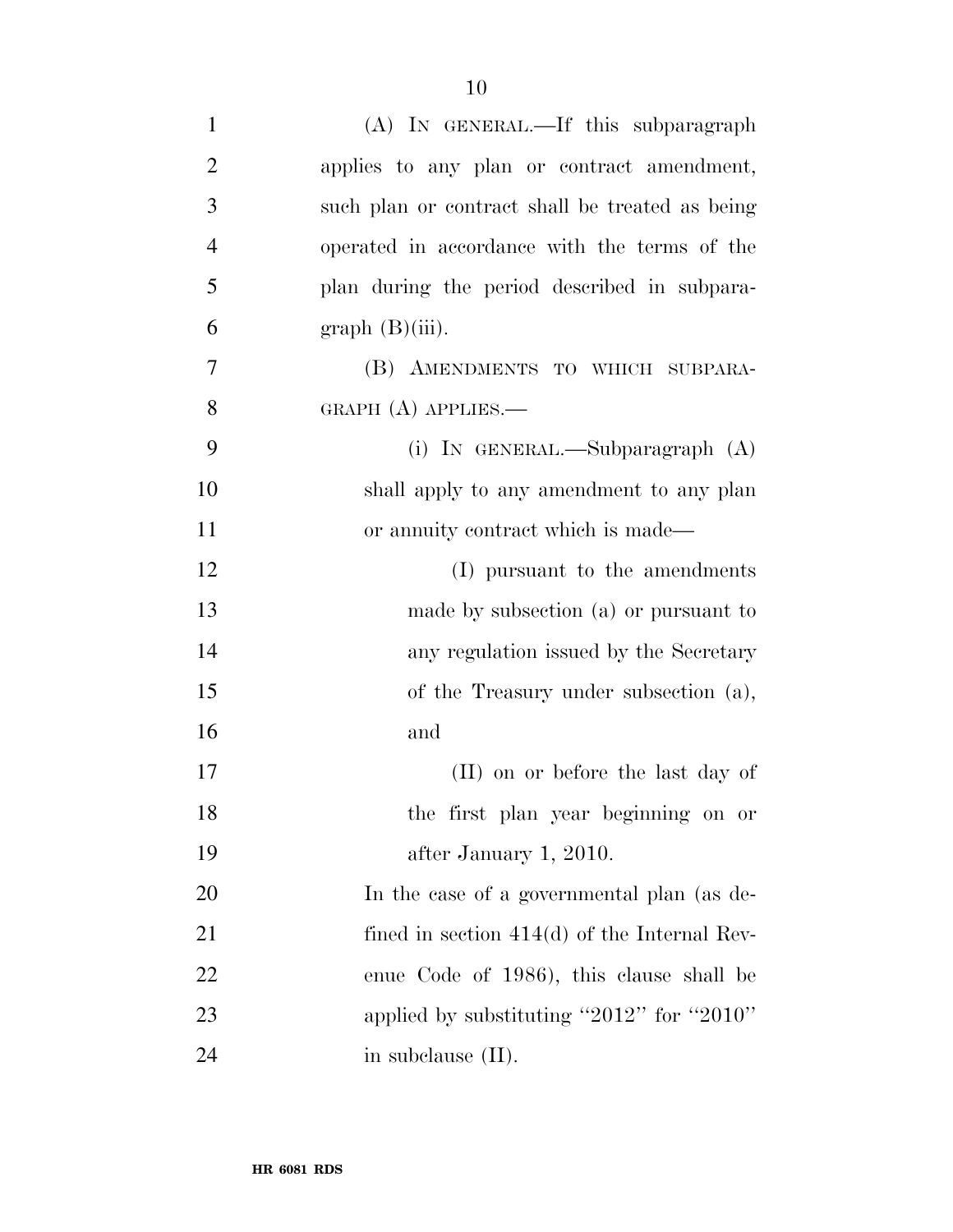| $\mathbf{1}$   | (ii) CONDITIONS.—This paragraph                       |
|----------------|-------------------------------------------------------|
| $\overline{2}$ | shall not apply to any amendment unless—              |
| 3              | (I) the plan or contract is oper-                     |
| $\overline{4}$ | ated as if such plan or contract                      |
| 5              | amendment were in effect for the pe-                  |
| 6              | riod described in clause (iii), and                   |
| 7              | (II) such plan or contract amend-                     |
| 8              | ment applies retroactively for such pe-               |
| 9              | riod.                                                 |
| 10             | (iii) PERIOD DESCRIBED.—The period                    |
| 11             | described in this clause is the period—               |
| 12             | beginning on the effective<br>(I)                     |
| 13             | date specified by the plan, and                       |
| 14             | (II) ending on the date described                     |
| 15             | in clause $(i)(II)$ (or, if earlier, the              |
| 16             | date the plan or contract amendment                   |
| 17             | is adopted).                                          |
| 18             | SEC. 105. TREATMENT OF DIFFERENTIAL MILITARY PAY AS   |
| 19             | WAGES.                                                |
| 20             | (a) INCOME TAX WITHHOLDING ON DIFFERENTIAL            |
| 21             | WAGE PAYMENTS.-                                       |
| 22             | $(1)$ IN GENERAL.—Section 3401 (relating to           |
| 23             | definitions) is amended by adding at the end the fol- |
| 24             | lowing new subsection:                                |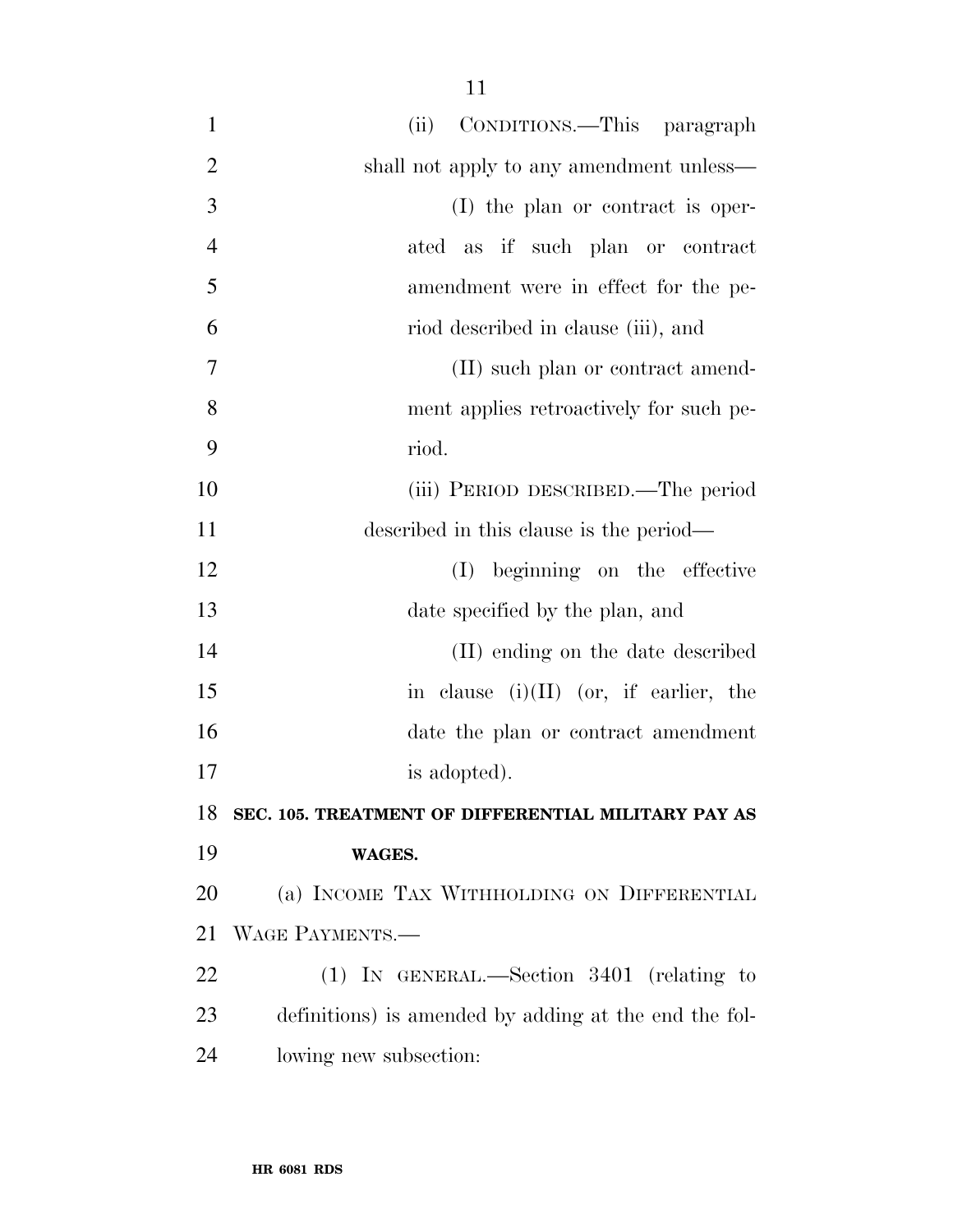| $\mathbf{1}$   | "(h) DIFFERENTIAL WAGE PAYMENTS TO ACTIVE           |
|----------------|-----------------------------------------------------|
| 2              | DUTY MEMBERS OF THE UNIFORMED SERVICES.-            |
| 3              | "(1) IN GENERAL.—For purposes of subsection         |
| $\overline{4}$ | (a), any differential wage payment shall be treated |
| 5              | as a payment of wages by the employer to the em-    |
| 6              | ployee.                                             |
| 7              | "(2) DIFFERENTIAL WAGE PAYMENT.-For                 |
| 8              | purposes of paragraph (1), the term 'differential   |
| 9              | wage payment' means any payment which—              |
| 10             | $\lq\lq$ is made by an employer to an indi-         |
| 11             | vidual with respect to any period during which      |
| 12             | the individual is performing service in the uni-    |
| 13             | formed services (as defined in chapter 43 of        |
| 14             | title 38, United States Code) while on active       |
| 15             | duty for a period of more than 30 days, and         |
| 16             | $\lq\lq (B)$ represents all or a portion of the     |
| 17             | wages the individual would have received from       |
| 18             | the employer if the individual were performing      |
| 19             | service for the employer.".                         |
| 20             | (2) EFFECTIVE DATE.—The amendment made              |
| 21             | by this subsection shall apply to remuneration paid |
| 22             | after December 31, 2008.                            |
| 23             | (b) TREATMENT OF DIFFERENTIAL WAGE PAY-             |
| 24             | MENTS FOR RETIREMENT PLAN PURPOSES.—                |
| 25             | $(1)$ PENSION PLANS.—                               |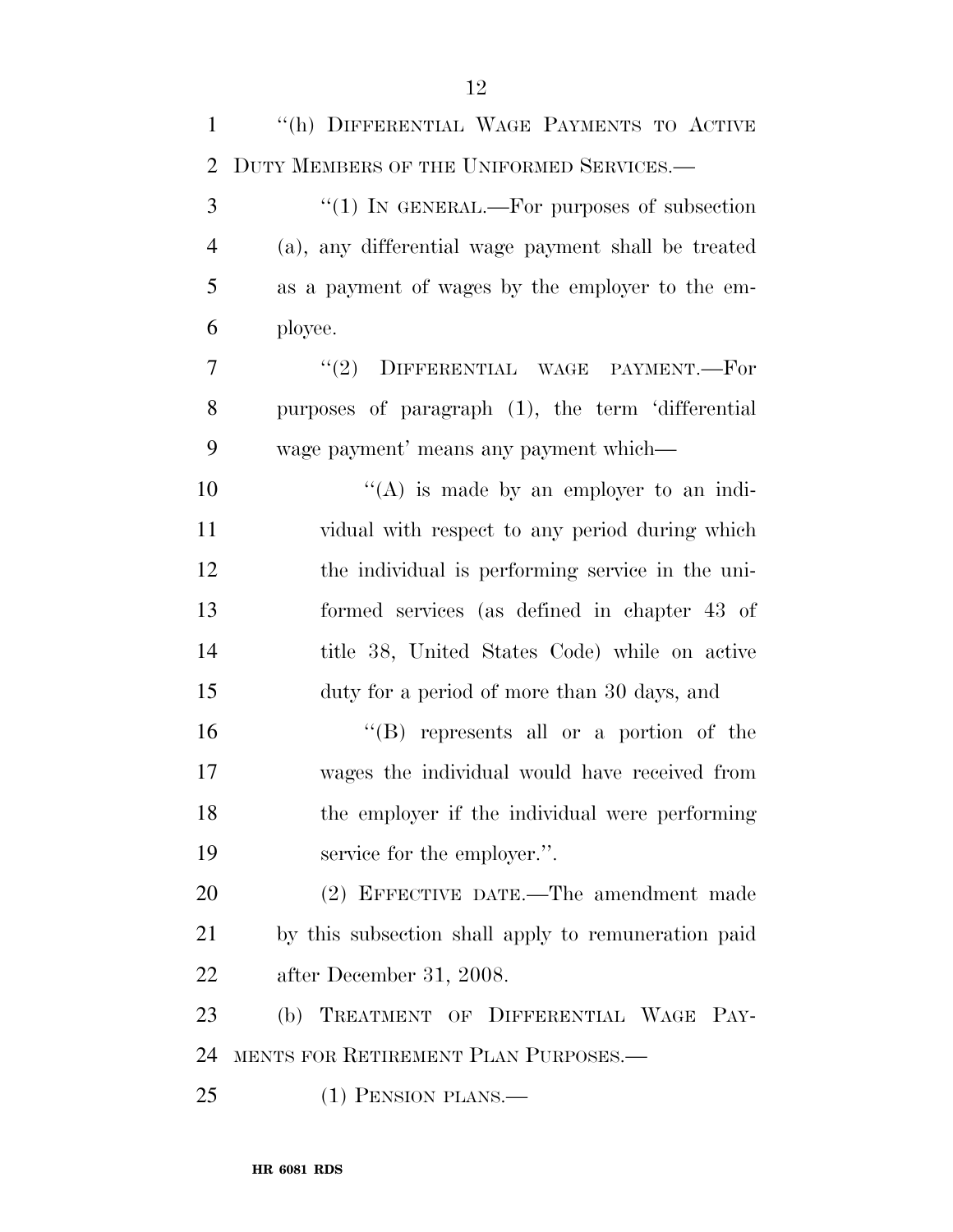| $\mathbf{1}$   | (A) IN GENERAL.—Section $414(u)$ (relat-                           |
|----------------|--------------------------------------------------------------------|
| $\overline{2}$ | ing to special rules relating to veterans' reem-                   |
| 3              | ployment rights under USERRA), as amended                          |
| $\overline{4}$ | by section $103(b)$ , is amended by adding at the                  |
| 5              | end the following new paragraph.                                   |
| 6              | "(12) TREATMENT OF DIFFERENTIAL WAGE                               |
| 7              | PAYMENTS.-                                                         |
| 8              | "(A) IN GENERAL.—Except as provided in                             |
| 9              | this paragraph, for purposes of applying this                      |
| 10             | title to a retirement plan to which this sub-                      |
| 11             | section applies—                                                   |
| 12             | "(i) an individual receiving a differen-                           |
| 13             | tial wage payment shall be treated as an                           |
| 14             | employee of the employer making the pay-                           |
| 15             | ment,                                                              |
| 16             | "(ii) the differential wage payment                                |
| 17             | shall be treated as compensation, and                              |
| 18             | "(iii) the plan shall not be treated as                            |
| 19             | failing to meet the requirements of any                            |
| 20             | provision described in paragraph $(1)(C)$ by                       |
| 21             | reason of any contribution or benefit which                        |
| 22             | is based on the differential wage payment.                         |
| 23             | $\lq\lq (B)$<br><b>SPECIAL</b><br>RULE<br>${\rm FOR}$<br>DISTRIBU- |
| 24             | TIONS.—                                                            |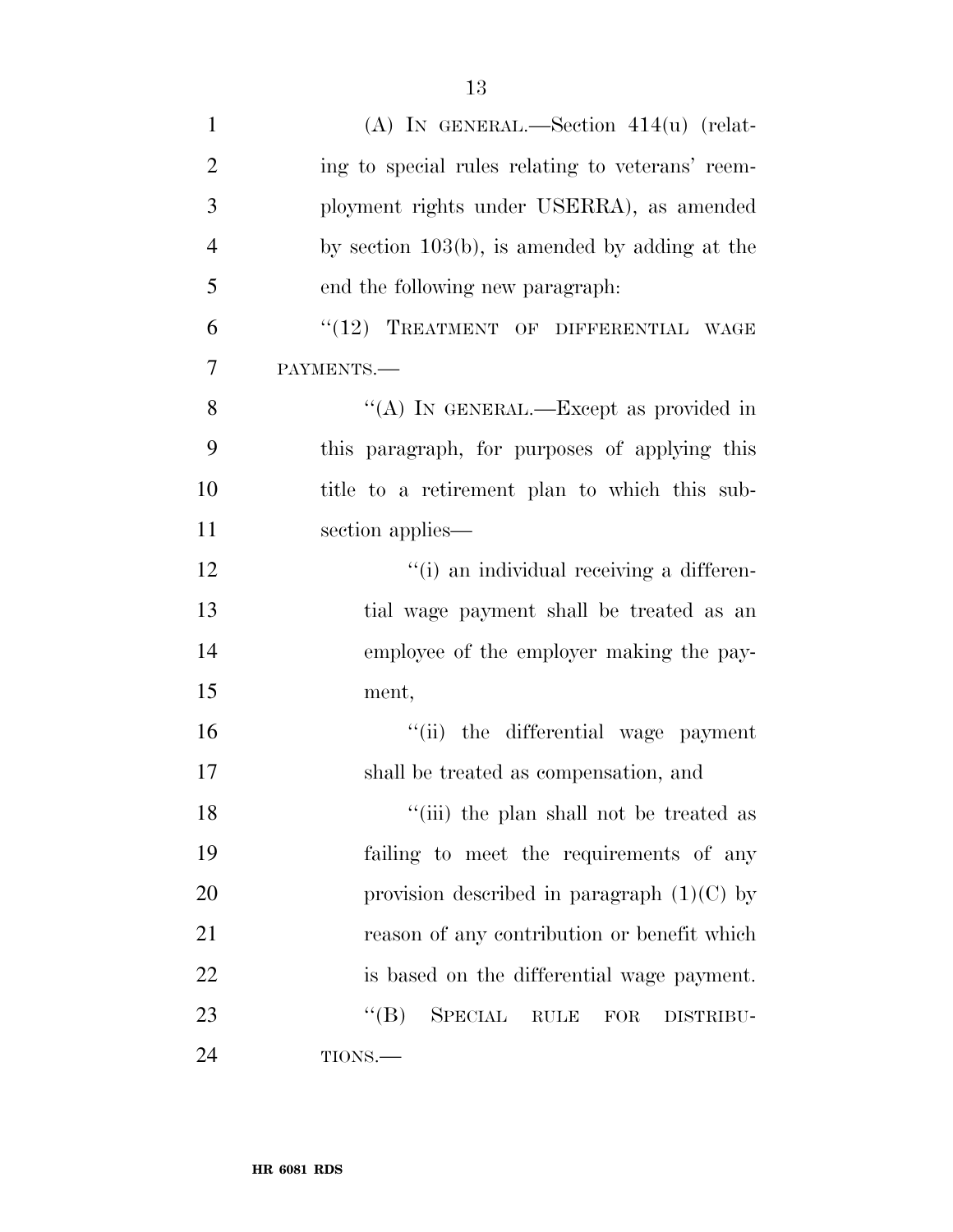| $\mathbf{1}$   | "(i) IN GENERAL.—Notwithstanding                   |
|----------------|----------------------------------------------------|
| $\overline{2}$ | subparagraph $(A)(i)$ , for purposes of sec-       |
| 3              | tion $401(k)(2)(B)(i)(I), 403(b)(7)(A)(ii),$       |
| $\overline{4}$ | $403(b)(11)(A)$ , or $457(d)(1)(A)(ii)$ , an in-   |
| 5              | dividual shall be treated as having been           |
| 6              | severed from employment during any pe-             |
| $\overline{7}$ | riod the individual is performing service in       |
| 8              | the uniformed services described in section        |
| 9              | $3401(h)(2)(A)$ .                                  |
| 10             | "(ii) LIMITATION.—If an individual                 |
| 11             | elects to receive a distribution by reason of      |
| 12             | clause (i), the plan shall provide that the        |
| 13             | individual may not make an elective defer-         |
| 14             | ral or employee contribution during the 6-         |
| 15             | month period beginning on the date of the          |
| 16             | distribution.                                      |
| 17             | "(C) NONDISCRIMINATION<br>REQUIRE-                 |
| 18             | MENT.—Subparagraph (A)(iii) shall apply only       |
| 19             | if all employees of an employer (as determined     |
| 20             | under subsections (b), (c), $(m)$ , and $(o)$ per- |
| 21             | forming service in the uniformed services de-      |
| 22             | scribed in section $3401(h)(2)(A)$ are entitled to |
| 23             | receive differential wage payments on reason-      |
| 24             | ably equivalent terms and, if eligible to partici- |
| 25             | pate in a retirement plan maintained by the        |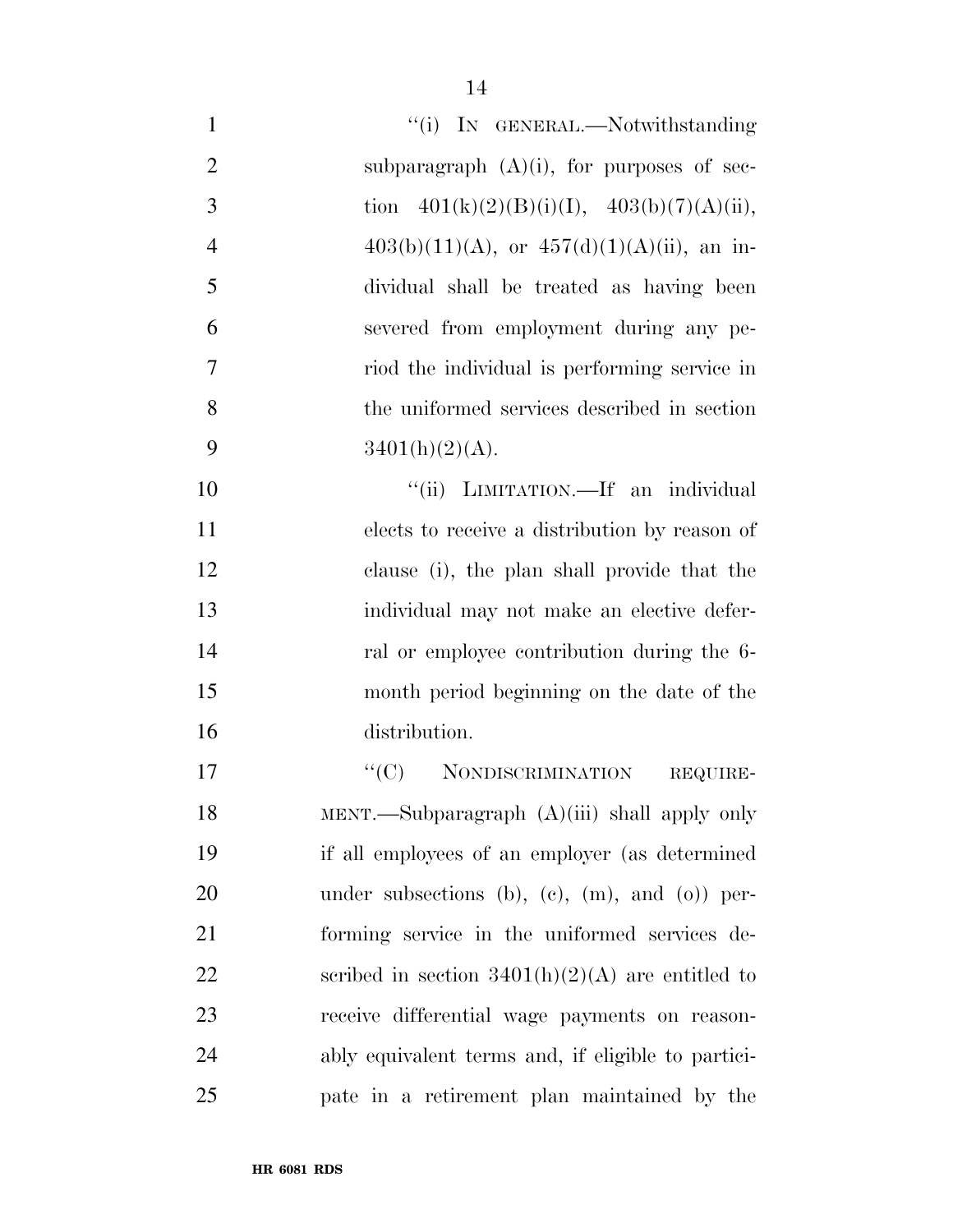| $\mathbf{1}$   | employer, to make contributions based on the          |
|----------------|-------------------------------------------------------|
| $\overline{2}$ | payments on reasonably equivalent terms. For          |
| 3              | purposes of applying this subparagraph, the           |
| $\overline{4}$ | provisions of paragraphs $(3)$ , $(4)$ , and $(5)$ of |
| 5              | section $410(b)$ shall apply.                         |
| 6              | "(D) DIFFERENTIAL WAGE PAYMENT.-                      |
| 7              | For purposes of this paragraph, the term 'dif-        |
| 8              | ferential wage payment' has the meaning given         |
| 9              | such term by section $3401(h)(2)$ .".                 |
| 10             | CONFORMING AMENDMENT.—The<br>(B)                      |
| 11             | heading for section $414(u)$ is amended by in-        |
| 12             | serting "AND TO DIFFERENTIAL WAGE PAY-                |
| 13             | MENTS TO MEMBERS ON ACTIVE DUTY" after                |
| 14             | "USERRA".                                             |
| 15             | (2) DIFFERENTIAL WAGE PAYMENTS TREATED                |
| 16             | AS COMPENSATION FOR INDIVIDUAL RETIREMENT             |
| 17             | PLANS.—Section $219(f)(1)$ (defining compensation)    |
| 18             | is amended by adding at the end the following new     |
| 19             | sentence: "The term compensation includes any dif-    |
| 20             | ferential wage payment (as defined in section         |
| 21             | $3401(h)(2)$ .".                                      |
| 22             | (3) EFFECTIVE DATE.—The amendments made               |
| 23             | by this subsection shall apply to years beginning     |
| 24             | after December 31, 2008.                              |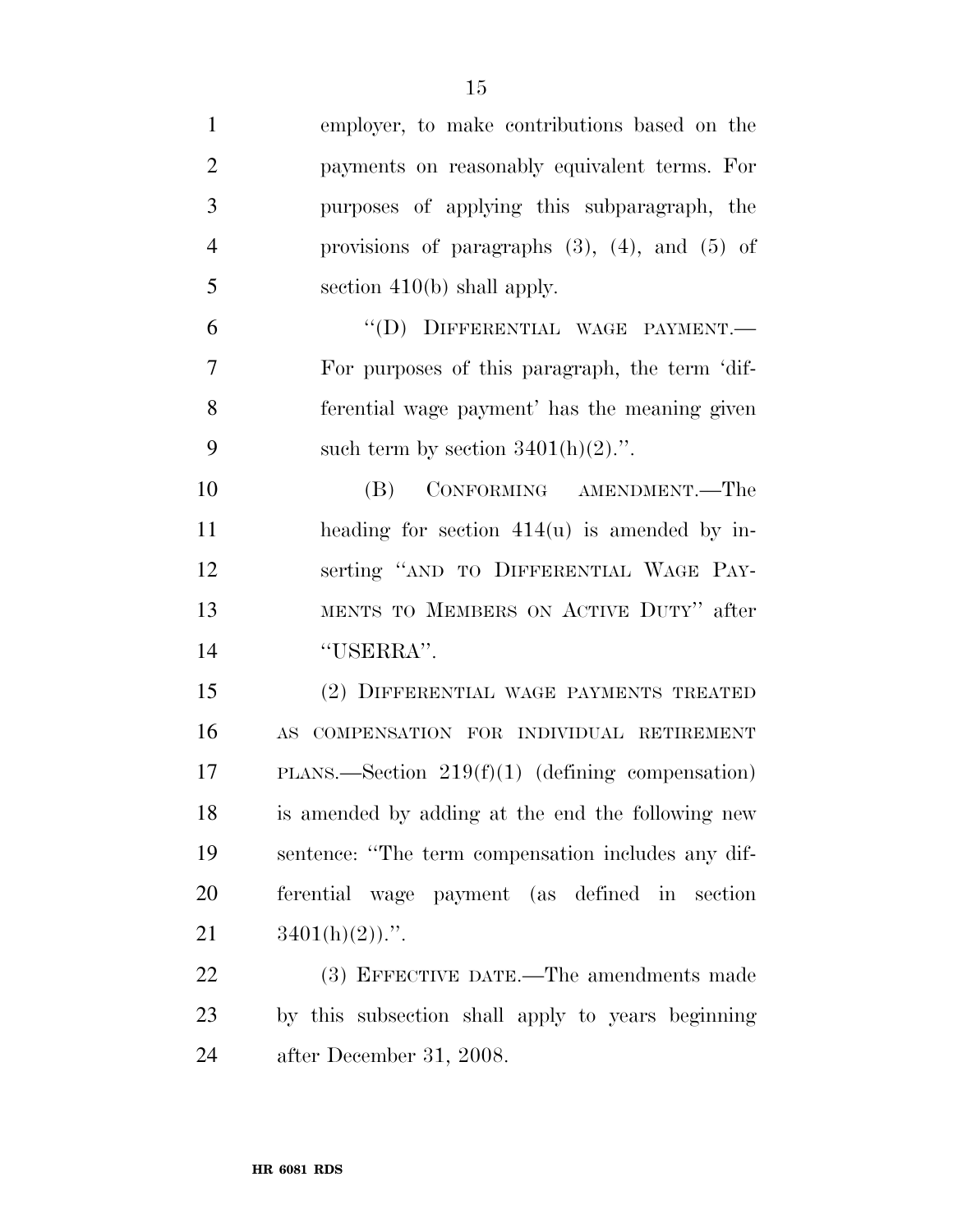(c) PROVISIONS RELATING TO PLAN AMEND-

 MENTS.— (1) IN GENERAL.—If this subsection applies to any plan or annuity contract amendment, such plan or contract shall be treated as being operated in ac- cordance with the terms of the plan or contract dur-7 ing the period described in paragraph  $(2)(B)(i)$ .

8 (2) AMENDMENTS TO WHICH SECTION AP-PLIES.—

 (A) IN GENERAL.—This subsection shall apply to any amendment to any plan or annuity contract which is made—

13 (i) pursuant to any amendment made 14 by subsection  $(b)(1)$ , and

 (ii) on or before the last day of the first plan year beginning on or after Janu-ary 1, 2010.

 In the case of a governmental plan (as defined in section 414(d) of the Internal Revenue Code of 1986), this subparagraph shall be applied by substituting ''2012'' for ''2010'' in clause (ii). (B) CONDITIONS.—This subsection shall not apply to any plan or annuity contract

amendment unless—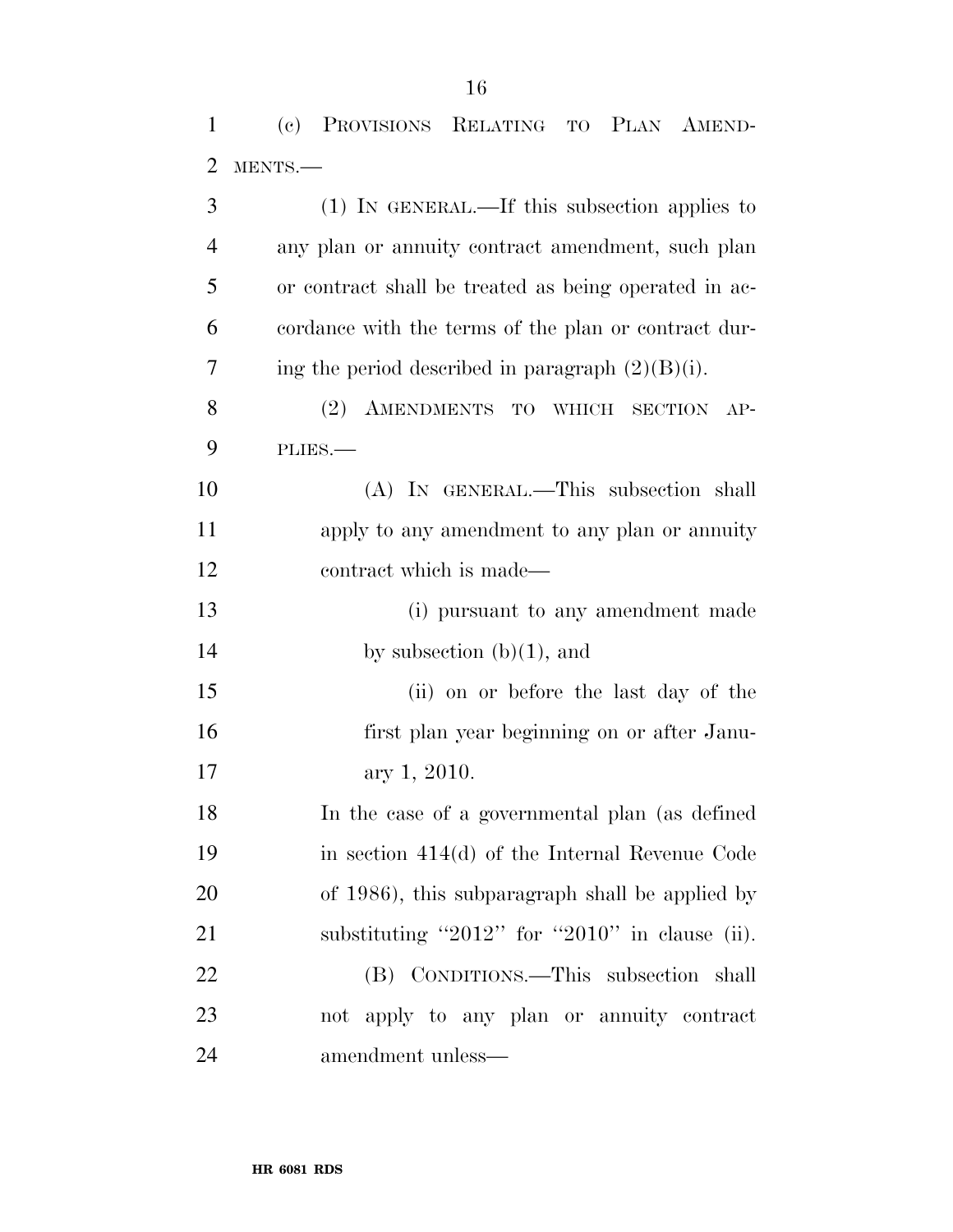(i) during the period beginning on the date the amendment described in subpara- $3 \qquad \qquad \text{graph} \; (\mathrm{A})(i) \; \text{takes effect and ending on the}$  date described in subparagraph (A)(ii) (or, if earlier, the date the plan or contract amendment is adopted), the plan or con- tract is operated as if such plan or con- tract amendment were in effect, and (ii) such plan or contract amendment applies retroactively for such period. **SEC. 106. SPECIAL PERIOD OF LIMITATION WHEN UNI- FORMED SERVICES RETIRED PAY IS RE- DUCED AS A RESULT OF AWARD OF DIS- ABILITY COMPENSATION.**  (a) IN GENERAL.—Subsection (d) of section 6511 (relating to special rules applicable to income taxes) is

amended by adding at the end the following new para-

19 "(8) SPECIAL RULES WHEN UNIFORMED SERV-

ICES RETIRED PAY IS REDUCED AS A RESULT OF

22 "(A) PERIOD OF LIMITATION ON FILING

CLAIM.—If the claim for credit or refund re-

lates to an overpayment of tax imposed by sub-

AWARD OF DISABILITY COMPENSATION.—

**HR 6081 RDS** 

25 title A on account of —

graph: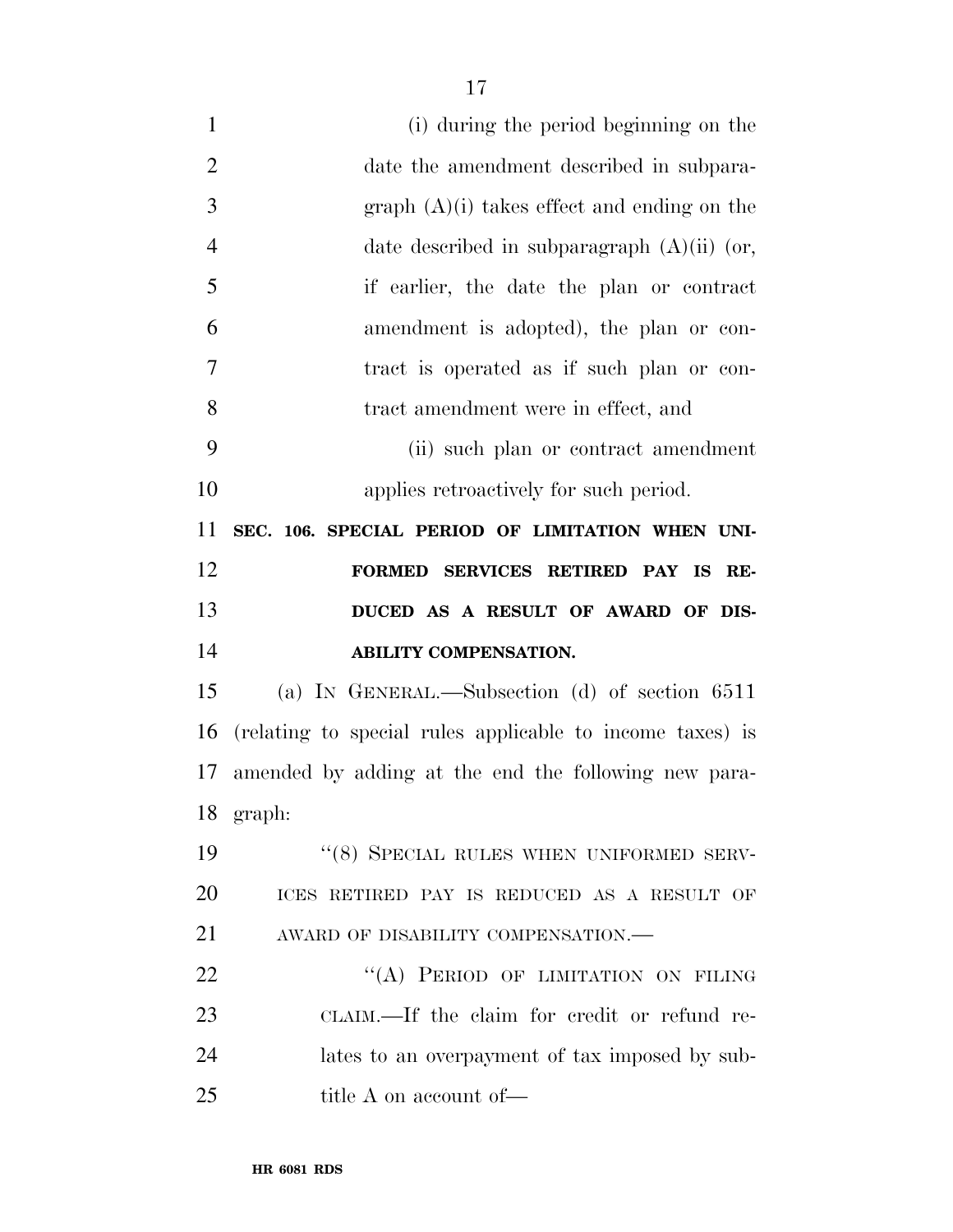$\frac{1}{1}$  the reduction of uniformed serv- ices retired pay computed under section 1406 or 1407 of title 10, United States Code, or  $\frac{1}{10}$  the waiver of such pay under sec- tion 5305 of title 38 of such Code, as a result of an award of compensation under 8 title 38 of such Code pursuant to a determina- tion by the Secretary of Veterans Affairs, the 3- year period of limitation prescribed in sub- section (a) shall be extended, for purposes of permitting a credit or refund based upon the amount of such reduction or waiver, until the end of the 1-year period beginning on the date of such determination. 16 "(B) LIMITATION TO 5 TAXABLE YEARS.— Subparagraph (A) shall not apply with respect to any taxable year which began more than 5

 years before the date of such determination.''. (b) EFFECTIVE DATE.—The amendment made by subsection (a) shall apply to claims for credit or refund filed after the date of the enactment of this Act.

 (c) TRANSITION RULES.—In the case of a determina- tion described in paragraph (8) of section 6511(d) of the Internal Revenue Code of 1986 (as added by this section)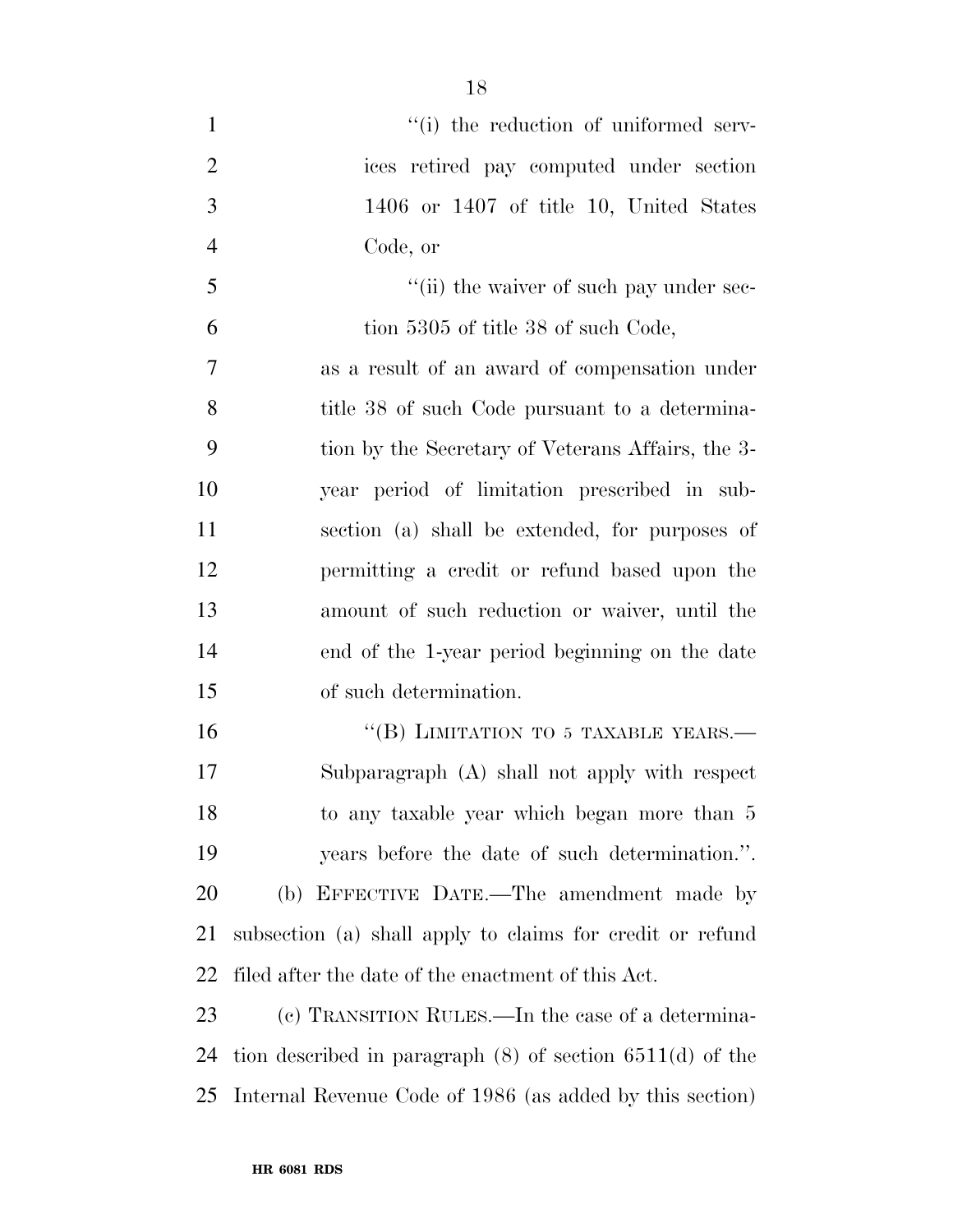which is made by the Secretary of Veterans Affairs after December 31, 2000, and before the date of the enactment of this Act, such paragraph—

- (1) shall not apply with respect to any taxable year which began before January 1, 2001, and (2) shall be applied by substituting for ''the date of such determination'' in subparagraph (A) thereof.
- **SEC. 107. DISTRIBUTIONS FROM RETIREMENT PLANS TO INDIVIDUALS CALLED TO ACTIVE DUTY.**

11 (a) IN GENERAL.—Clause (iv) of section  $72(t)(2)(G)$  is amended by striking '', and before December 31, 2007''. (b) EFFECTIVE DATE.—The amendment made by this section shall apply to individuals ordered or called to active duty on or after December 31, 2007.

## **SEC. 108. AUTHORITY TO DISCLOSE RETURN INFORMATION FOR CERTAIN VETERANS PROGRAMS MADE PERMANENT.**

 (a) IN GENERAL.—Paragraph (7) of section 6103(l) is amended by striking the last sentence thereof.

 (b) CONFORMING AMENDMENT.—Section 22 6103(l)(7)(D)(viii)(III) is amended by striking "sections 23 1710(a)(1)(I), 1710(a)(2), 1710(b), and  $1712(a)(2)(B)$ " 24 and inserting "sections  $1710(a)(2)(G)$ ,  $1710(a)(3)$ , and  $25 \text{ } 1710(b)$ ".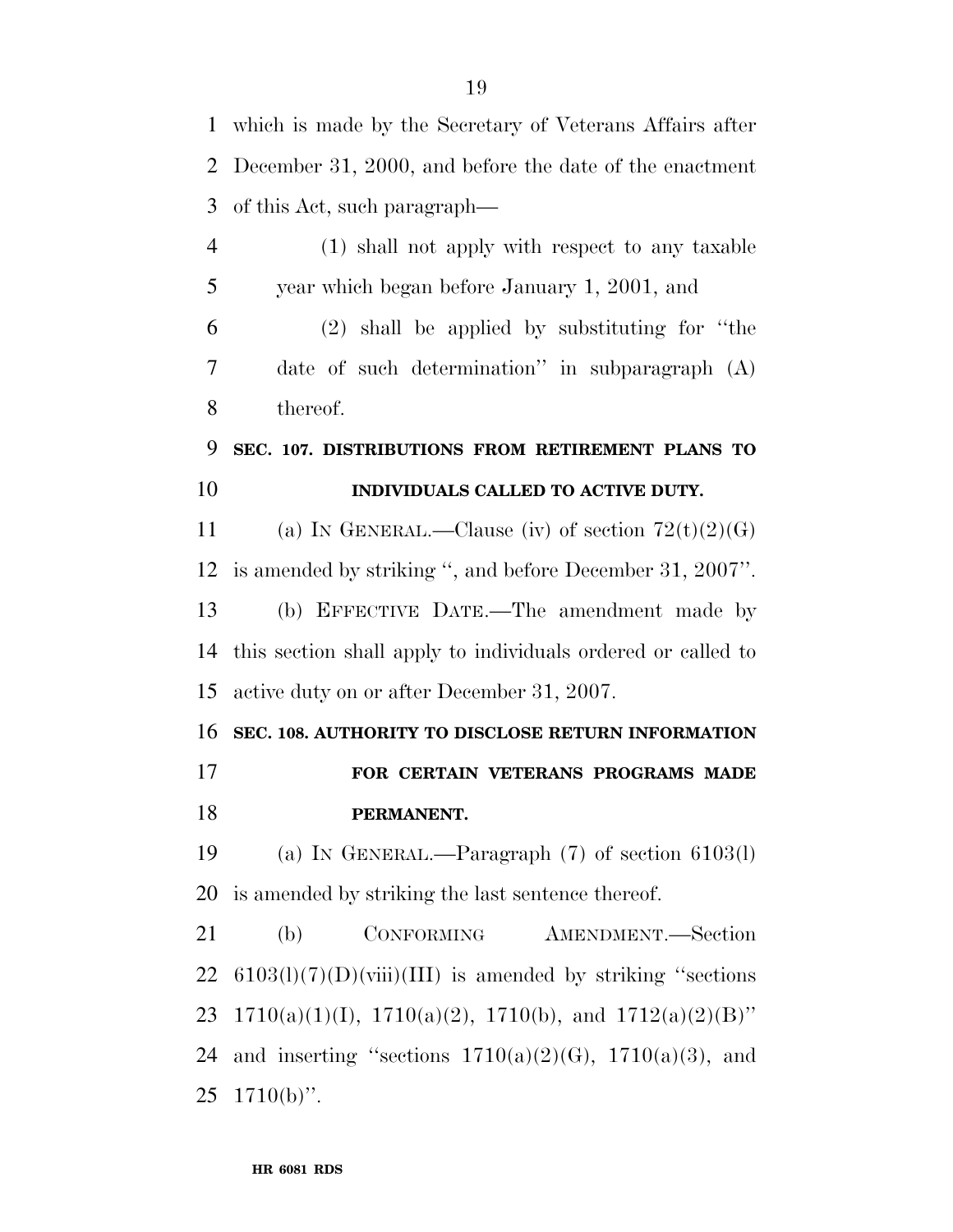(c) EFFECTIVE DATE.—The amendment made by subsection (a) shall apply to requests made after Sep-tember 30, 2008.

 **SEC. 109. CONTRIBUTIONS OF MILITARY DEATH GRATU- ITIES TO ROTH IRAS AND EDUCATION SAV-INGS ACCOUNTS.** 

 (a) PROVISION IN EFFECT BEFORE PENSION PRO- TECTION ACT.—Subsection (e) of section 408A (relating to qualified rollover contribution), as in effect before the amendments made by section 824 of the Pension Protec-tion Act of 2006, is amended to read as follows:

 ''(e) QUALIFIED ROLLOVER CONTRIBUTION.—For purposes of this section—

 $\frac{1}{2}$  (1) In GENERAL.—The term 'qualified rollover contribution' means a rollover contribution to a Roth IRA from another such account, or from an indi- vidual retirement plan, but only if such rollover con- tribution meets the requirements of section 408(d)(3). Such term includes a rollover contribu-20 tion described in section  $402A(c)(3)(A)$ . For pur-21 poses of section  $408(d)(3)(B)$ , there shall be dis- regarded any qualified rollover contribution from an individual retirement plan (other than a Roth IRA) to a Roth IRA.

25 "(2) MILITARY DEATH GRATUITY.—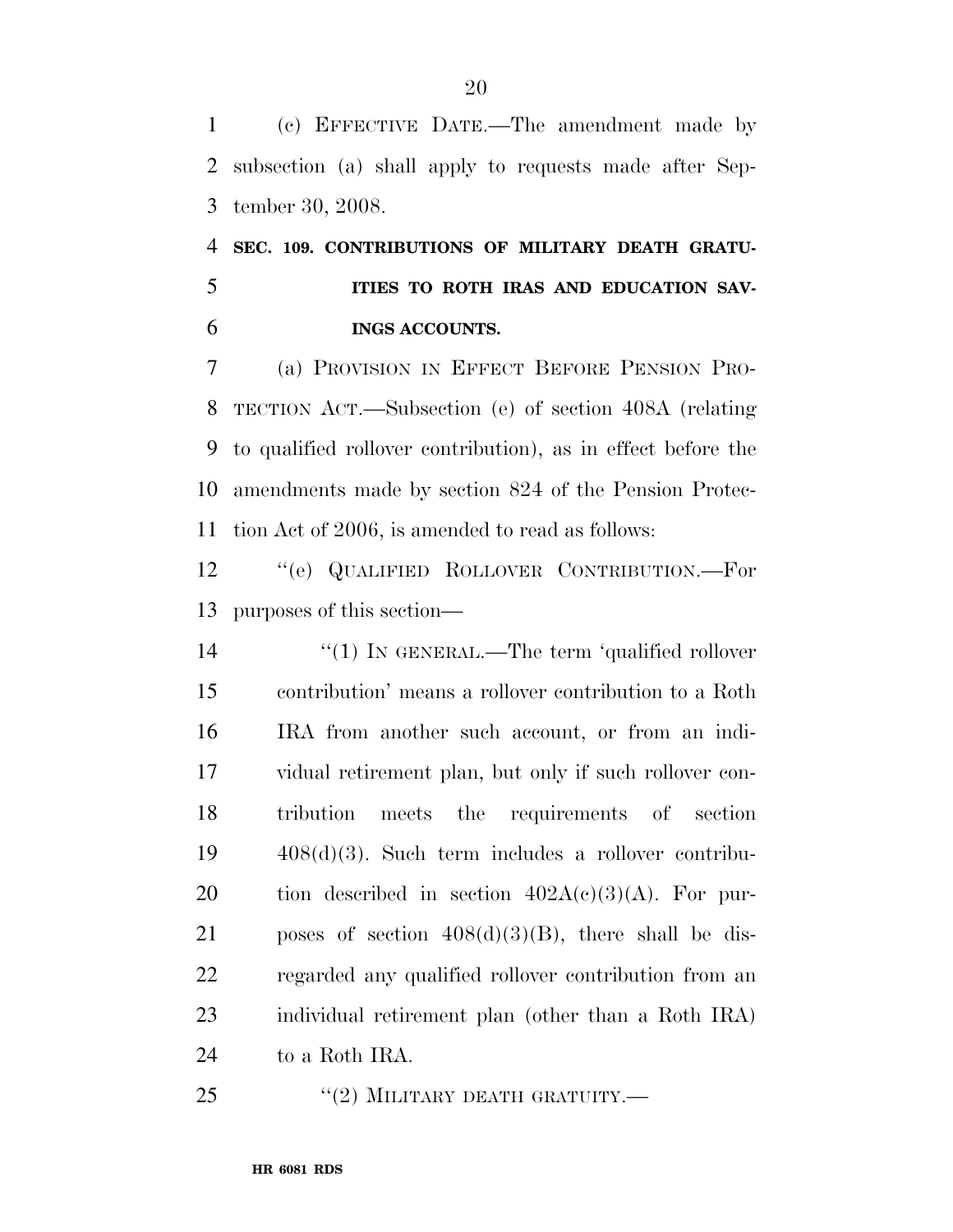| $\mathbf{1}$   | "(A) IN GENERAL.—The term 'qualified              |
|----------------|---------------------------------------------------|
| $\overline{2}$ | rollover contribution' includes a contribution to |
| 3              | a Roth IRA maintained for the benefit of an in-   |
| $\overline{4}$ | dividual made before the end of the 1-year pe-    |
| 5              | riod beginning on the date on which such indi-    |
| 6              | vidual receives an amount under section 1477      |
| $\overline{7}$ | of title 10, United States Code, or section 1967  |
| 8              | of title 38 of such Code, with respect to a per-  |
| 9              | son, to the extent that such contribution does    |
| 10             | not exceed—                                       |
| 11             | "(i) the sum of the amounts received              |
| 12             | during such period by such individual             |
| 13             | under such sections with respect to such          |
| 14             | person, reduced by                                |
| 15             | "(ii) the amounts so received which               |
| 16             | were contributed to a Coverdell education         |
| 17             | savings account under section $530(d)(9)$ .       |
| 18             | "(B) ANNUAL LIMIT ON NUMBER<br>OF                 |
| 19             | TO APPLY.—Section<br>$\sf{ROLLOVERS}$<br>NOT      |
| 20             | $408(d)(3)(B)$ shall not apply with respect to    |
| 21             | amounts treated as a rollover by subparagraph     |
| 22             | (A).                                              |
| 23             | "(C) APPLICATION OF SECTION 72.-For               |
| 24             | purposes of applying section 72 in the case of    |
| 25             | a distribution which is not a qualified distribu- |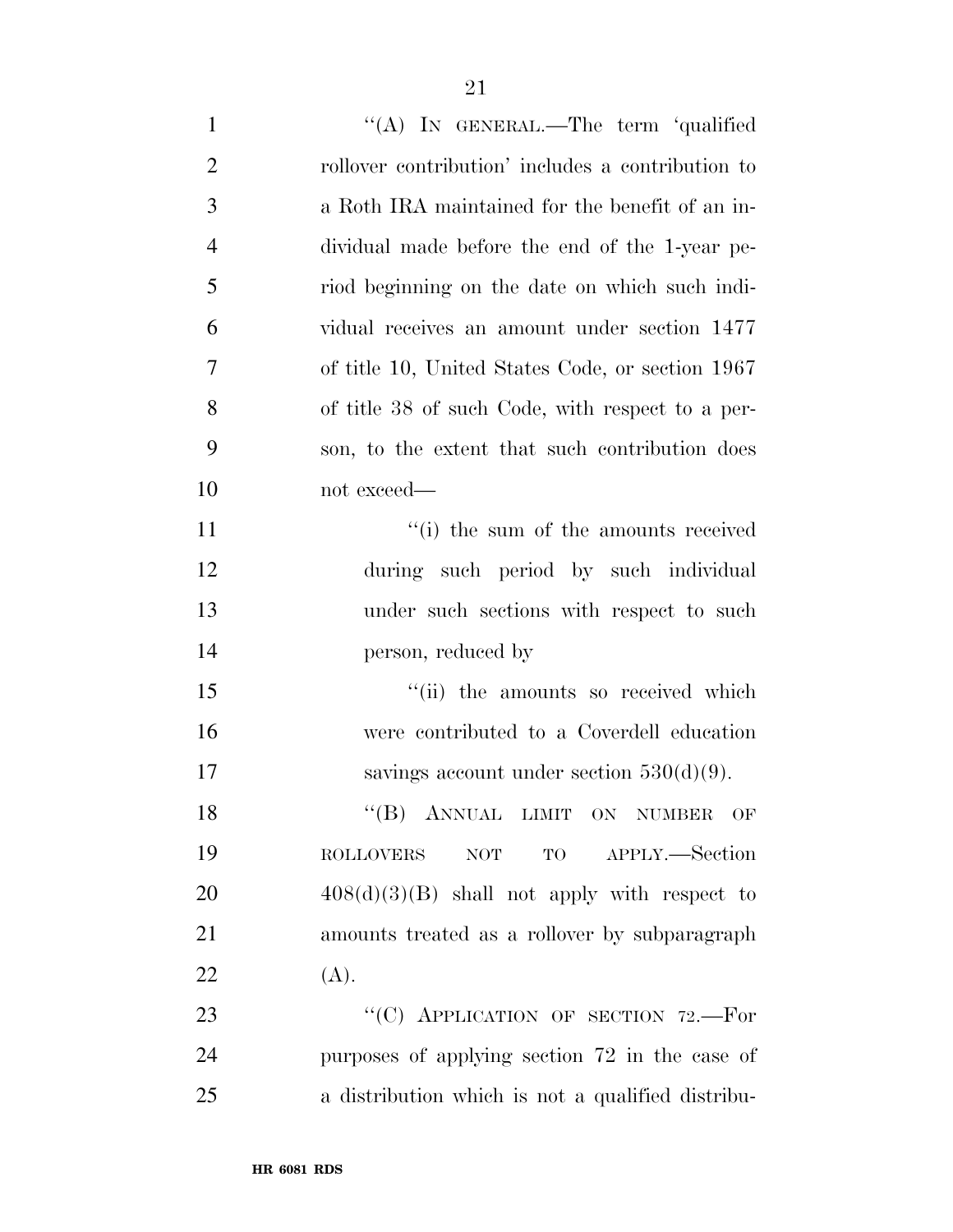| $\mathbf{1}$   | tion, the amount treated as a rollover by reason        |
|----------------|---------------------------------------------------------|
| $\overline{2}$ | of subparagraph $(A)$ shall be treated as invest-       |
| 3              | ment in the contract.".                                 |
| $\overline{4}$ | (b) PROVISION IN EFFECT AFTER PENSION PROTEC-           |
| 5              | TION ACT.—Subsection (e) of section 408A, as in effect  |
| 6              | after the amendments made by section 824 of the Pension |
| 7              | Protection Act of 2006, is amended to read as follows:  |
| 8              | "(e) QUALIFIED ROLLOVER CONTRIBUTION.—For               |
| 9              | purposes of this section—                               |
| 10             | "(1) IN GENERAL.—The term 'qualified rollover           |
| 11             | contribution' means a rollover contribution—            |
| 12             | "(A) to a Roth IRA from another such ac-                |
| 13             | count,                                                  |
| 14             | "(B) from an eligible retirement plan, but              |
| 15             | only if—                                                |
| 16             | "(i) in the case of an individual retire-               |
| 17             | ment plan, such rollover contribution meets             |
| 18             | the requirements of section $408(d)(3)$ , and           |
| 19             | "(ii) in the case of any eligible retire-               |
| 20             | (as defined<br>in<br><sub>plan</sub><br>section<br>ment |
| 21             | $402(c)(8)(B)$ other than clauses (i) and (ii)          |
| 22             | thereof), such rollover contribution meets              |
| 23             | requirements of section $402(c)$ ,<br>the               |
| 24             | $403(b)(8)$ , or $457(e)(16)$ , as applicable.          |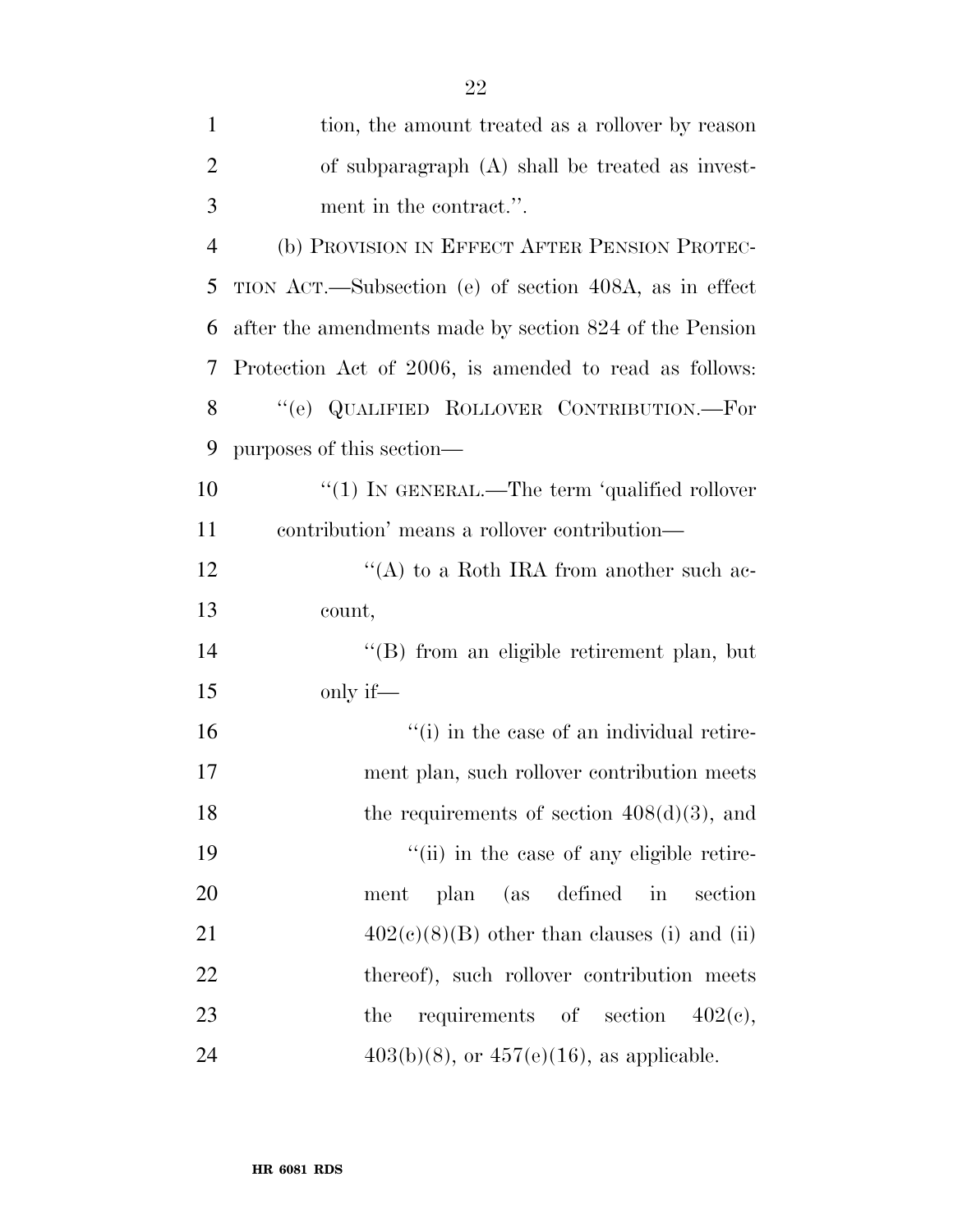| $\mathbf{1}$   | For purposes of section $408(d)(3)(B)$ , there      |
|----------------|-----------------------------------------------------|
| $\overline{2}$ | shall be disregarded any qualified rollover con-    |
| 3              | tribution from an individual retirement plan        |
| $\overline{4}$ | (other than a Roth IRA) to a Roth IRA.              |
| 5              | "(2) MILITARY DEATH GRATUITY.—                      |
| 6              | "(A) IN GENERAL.—The term 'qualified                |
| 7              | rollover contribution' includes a contribution to   |
| 8              | a Roth IRA maintained for the benefit of an in-     |
| 9              | dividual made before the end of the 1-year pe-      |
| 10             | riod beginning on the date on which such indi-      |
| 11             | vidual receives an amount under section 1477        |
| 12             | of title 10, United States Code, or section 1967    |
| 13             | of title 38 of such Code, with respect to a per-    |
| 14             | son, to the extent that such contribution does      |
| 15             | not exceed—                                         |
| 16             | "(i) the sum of the amounts received                |
| 17             | during such period by such individual               |
| 18             | under such sections with respect to such            |
| 19             | person, reduced by                                  |
| 20             | "(ii) the amounts so received which                 |
| 21             | were contributed to a Coverdell education           |
| 22             | savings account under section $530(d)(9)$ .         |
| 23             | "(B) ANNUAL LIMIT ON NUMBER<br>OF                   |
| 24             | TO APPLY.—Section<br><b>ROLLOVERS</b><br><b>NOT</b> |
| 25             | $408(d)(3)(B)$ shall not apply with respect to      |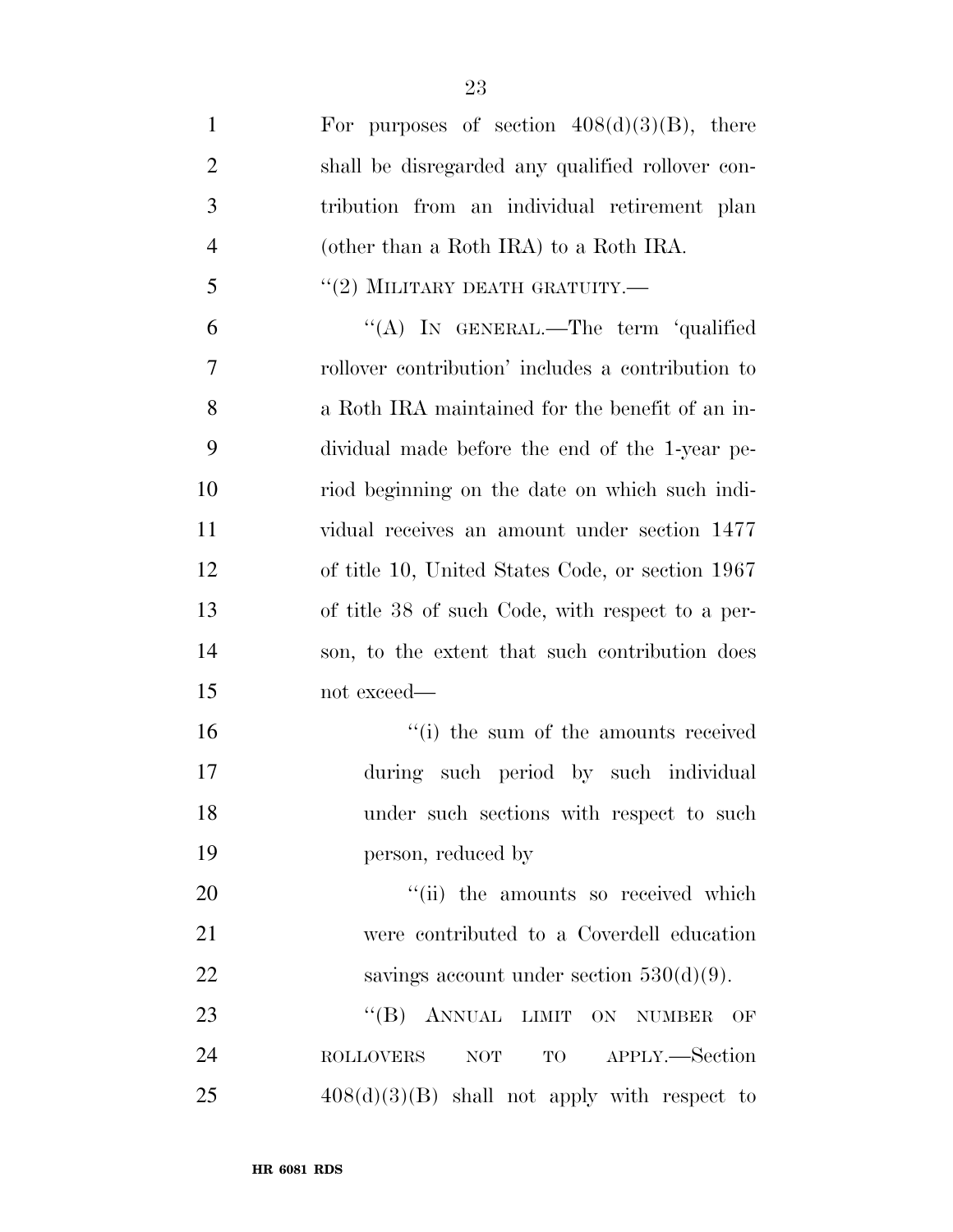amounts treated as a rollover by the subpara-2 graph  $(A)$ . 3 "<sup>"</sup>(C) APPLICATION OF SECTION 72.—For purposes of applying section 72 in the case of a distribution which is not a qualified distribu- tion, the amount treated as a rollover by reason of subparagraph (A) shall be treated as invest- ment in the contract.''. (c) EDUCATION SAVINGS ACCOUNTS.—Subsection (d) of section 530 is amended by adding at the end the following new paragraph: 12 "(9) MILITARY DEATH GRATUITY.— 13 "(A) IN GENERAL.—For purposes of this section, the term 'rollover contribution' includes a contribution to a Coverdell education savings account made before the end of the 1-year pe- riod beginning on the date on which the con- tributor receives an amount under section 1477 of title 10, United States Code, or section 1967 of title 38 of such Code, with respect to a per- son, to the extent that such contribution does not exceed— 23 ''(i) the sum of the amounts received

during such period by such contributor

**HR 6081 RDS**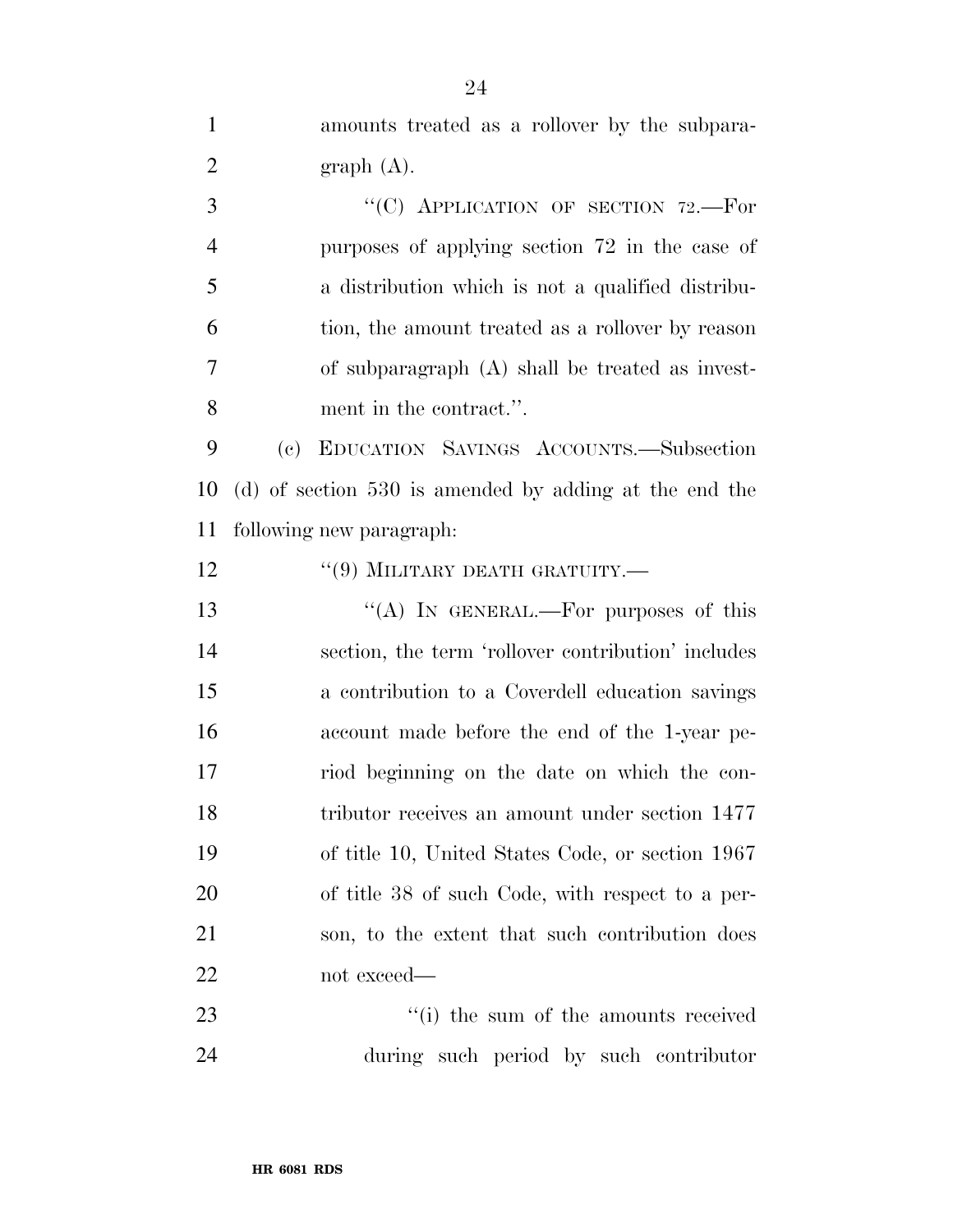| $\mathbf{1}$   | under such sections with respect to such              |
|----------------|-------------------------------------------------------|
| $\overline{2}$ | person, reduced by                                    |
| 3              | "(ii) the amounts so received which                   |
| $\overline{4}$ | were contributed to a Roth IRA under sec-             |
| 5              | tion $408A(e)(2)$ or to another Coverdell             |
| 6              | education savings account.                            |
| 7              | "(B) ANNUAL LIMIT ON NUMBER<br>OF                     |
| 8              | ROLLOVERS NOT TO APPLY.—The last sentence             |
| 9              | of paragraph $(5)$ shall not apply with respect to    |
| 10             | amounts treated as a rollover by the subpara-         |
| 11             | graph(A).                                             |
| 12             | "(C) APPLICATION OF SECTION 72.-For                   |
| 13             | purposes of applying section 72 in the case of        |
| 14             | a distribution which is includible in gross in-       |
| 15             | come under paragraph (1), the amount treated          |
| 16             | as a rollover by reason of subparagraph $(A)$         |
| 17             | shall be treated as investment in the contract.".     |
| 18             | (d) EFFECTIVE DATES.-                                 |
| 19             | (1) IN GENERAL.—Except as provided by para-           |
| 20             | graphs $(2)$ and $(3)$ , the amendments made by this  |
| 21             | section shall apply with respect to deaths from inju- |
| 22             | ries occurring on or after the date of the enactment  |
| 23             | of this Act.                                          |
| 24             | (2) APPLICATION OF AMENDMENTS TO DEATHS               |
| 25             | FROM INJURIES OCCURRING ON OR AFTER OCTOBER           |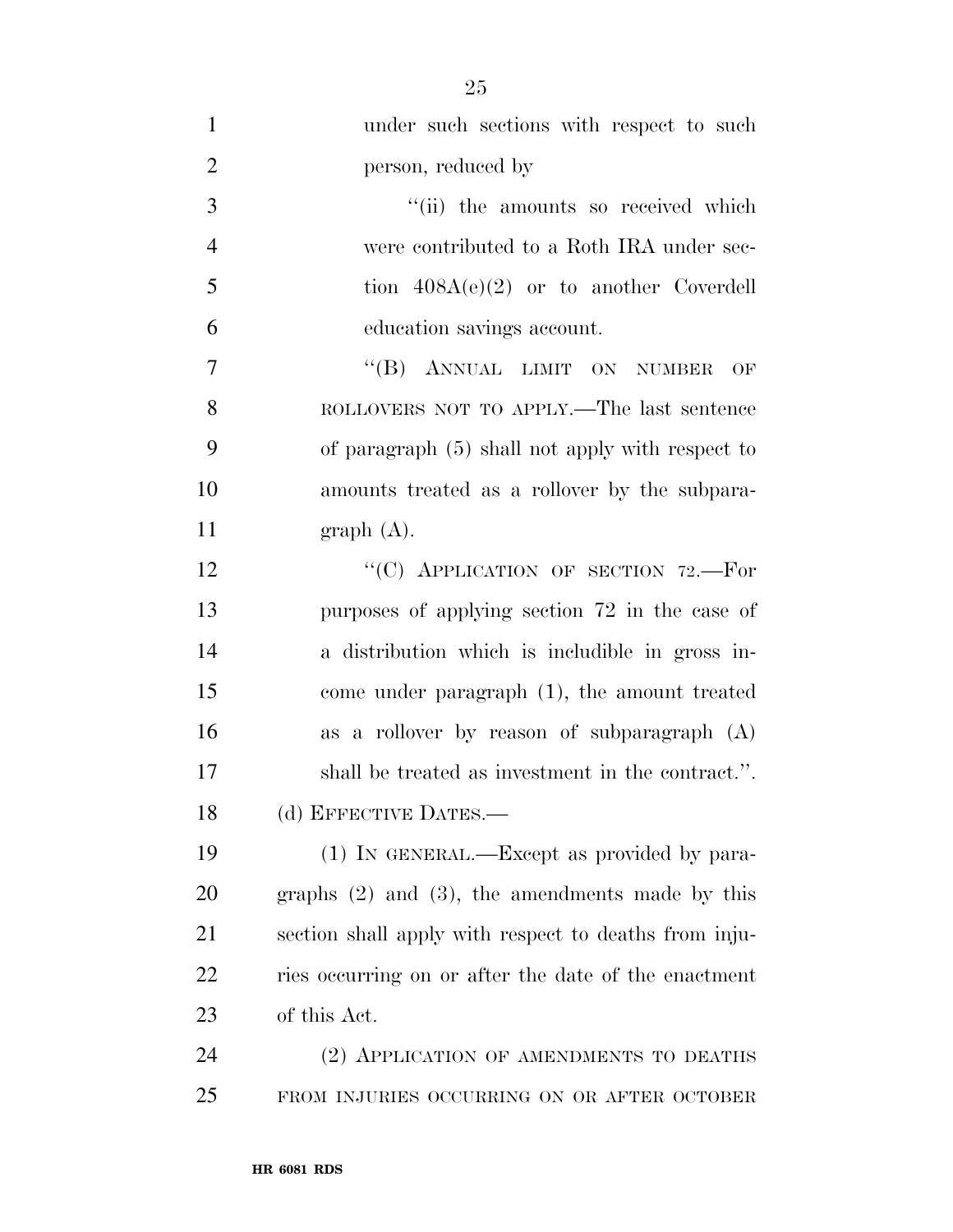| $\mathbf{1}$   | 7, 2001, AND BEFORE ENACTMENT.—The amend-                |
|----------------|----------------------------------------------------------|
| $\overline{2}$ | ments made by this section shall apply to any con-       |
| 3              | tribution made pursuant to section $408A(e)(2)$ or       |
| $\overline{4}$ | $530(d)(5)$ of the Internal Revenue Code of 1986, as     |
| 5              | amended by this Act, with respect to amounts re-         |
| 6              | ceived under section 1477 of title 10, United States     |
| 7              | Code, or under section 1967 of title 38 of such          |
| 8              | Code, for deaths from injuries occurring on or after     |
| 9              | October 7, 2001, and before the date of the enact-       |
| 10             | ment of this Act if such contribution is made not        |
| 11             | later than 1 year after the date of the enactment of     |
| 12             | this Act.                                                |
| 13             | (3) PENSION PROTECTION ACT CHANGES.—Sec-                 |
| 14             | tion $408A(e)(1)$ of the Internal Revenue Code of        |
| 15             | 1986 (as in effect after the amendments made by          |
| 16             | subsection (b)) shall apply to taxable years begin-      |
| 17             | ning after December 31, 2007.                            |
|                | 18 SEC. 110. SUSPENSION OF 5-YEAR PERIOD DURING SERV-    |
| 19             | ICE WITH THE PEACE CORPS.                                |
| 20             | (a) IN GENERAL.—Subsection (d) of section $121$ (re-     |
| 21             | lating to special rules) is amended by adding at the end |
| 22             | the following new paragraph.                             |
| 23             | $"(12)$ PEACE CORPS.—                                    |
| 24             | "(A) IN GENERAL.—At the election of an                   |
| 25             | individual with respect to a property, the run-          |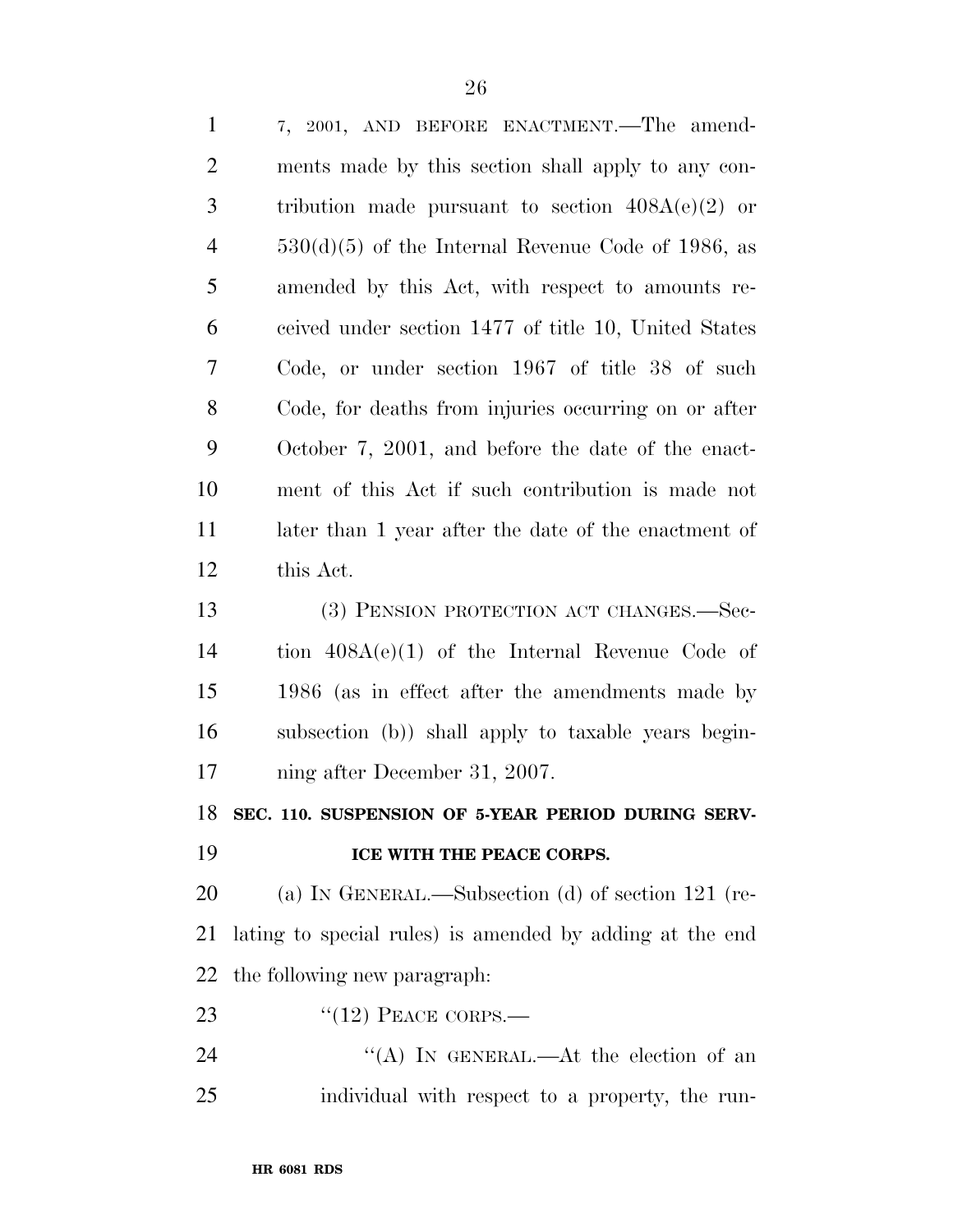| $\mathbf{1}$   | ning of the 5-year period described in sub-                 |
|----------------|-------------------------------------------------------------|
| $\overline{2}$ | sections (a) and $(e)(1)(B)$ and paragraph (7) of           |
| 3              | this subsection with respect to such property               |
| $\overline{4}$ | shall be suspended during any period that such              |
| 5              | individual or such individual's spouse is serving           |
| 6              | outside the United States—                                  |
| 7              | "(i) on qualified official extended duty                    |
| 8              | (as defined in paragraph $(9)(C)$ ) as an em-               |
| 9              | ployee of the Peace Corps, or                               |
| 10             | "(ii) as an enrolled volunteer or volun-                    |
| 11             | teer leader under section 5 or 6 (as the                    |
| 12             | case may be) of the Peace Corps Act (22                     |
| 13             | U.S.C. 2504, 2505).                                         |
| 14             | "(B) APPLICABLE RULES.—For purposes                         |
| 15             | of subparagraph $(A)$ , rules similar to the rules          |
| 16             | of subparagraphs $(B)$ and $(D)$ shall apply.".             |
| 17             | (b) EFFECTIVE DATE.—The amendment made by                   |
| 18             | subsection (a) shall apply to taxable years beginning after |
| 19             | December 31, 2007.                                          |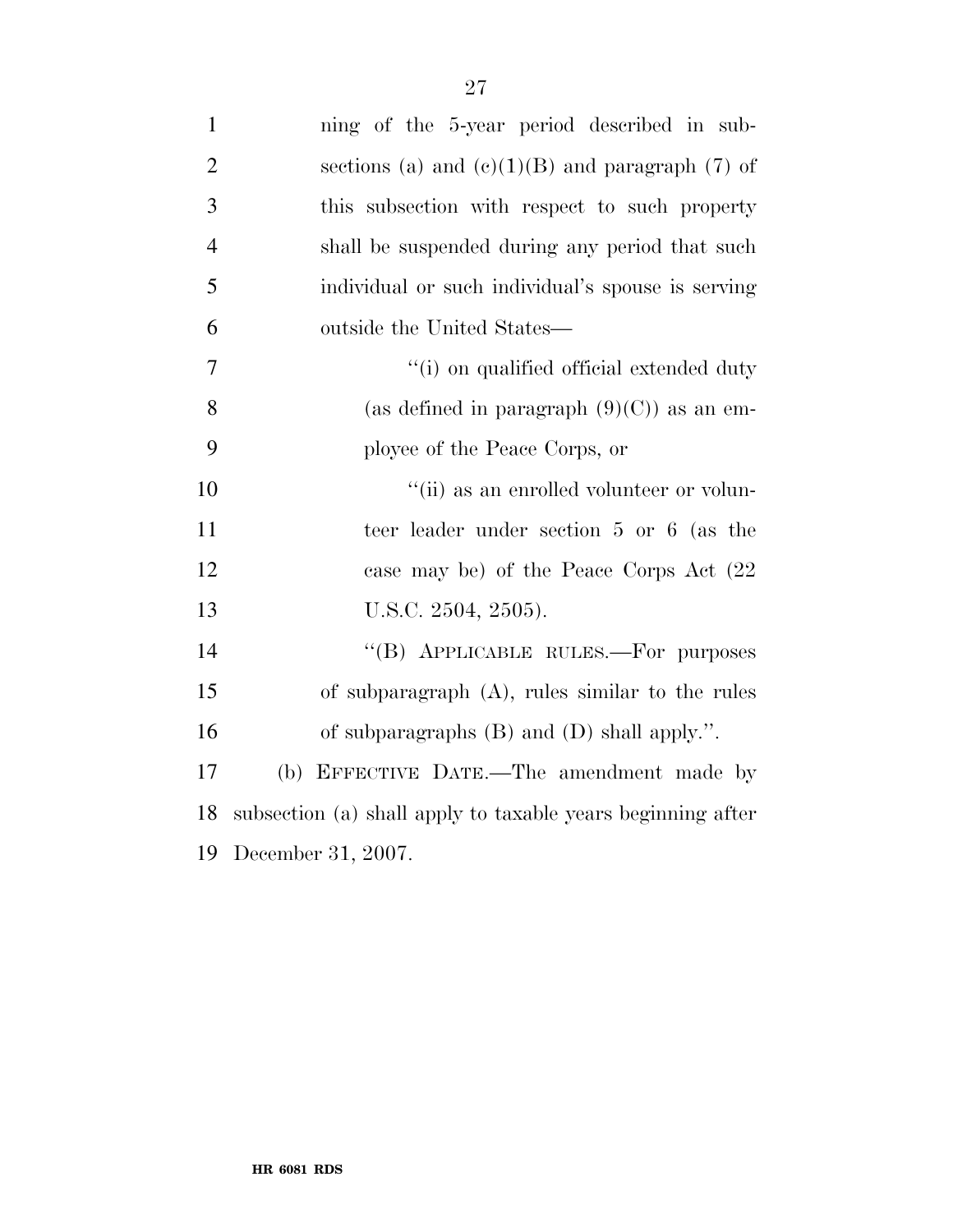## **SEC. 111. CREDIT FOR EMPLOYER DIFFERENTIAL WAGE PAYMENTS TO EMPLOYEES WHO ARE ACTIVE DUTY MEMBERS OF THE UNIFORMED SERV-ICES.**

 (a) IN GENERAL.—Subpart D of part IV of sub- chapter A of chapter 1 (relating to business credits) is amended by adding at the end the following new section: **''SEC. 45P. EMPLOYER WAGE CREDIT FOR EMPLOYEES WHO ARE ACTIVE DUTY MEMBERS OF THE UNI-FORMED SERVICES.** 

11 "(a) GENERAL RULE.—For purposes of section 38, in the case of an eligible small business employer, the dif- ferential wage payment credit for any taxable year is an amount equal to 20 percent of the sum of the eligible dif- ferential wage payments for each of the qualified employ-ees of the taxpayer during such taxable year.

 ''(b) DEFINITIONS.—For purposes of this section— 18 "(1) ELIGIBLE DIFFERENTIAL WAGE PAY- MENTS.—The term 'eligible differential wage pay- ments' means, with respect to each qualified em- ployee, so much of the differential wage payments 22 (as defined in section  $3401(h)(2)$ ) paid to such em- ployee for the taxable year as does not exceed \$20,000.

**HR 6081 RDS**  25 "(2) QUALIFIED EMPLOYEE.—The term 'quali-fied employee' means a person who has been an em-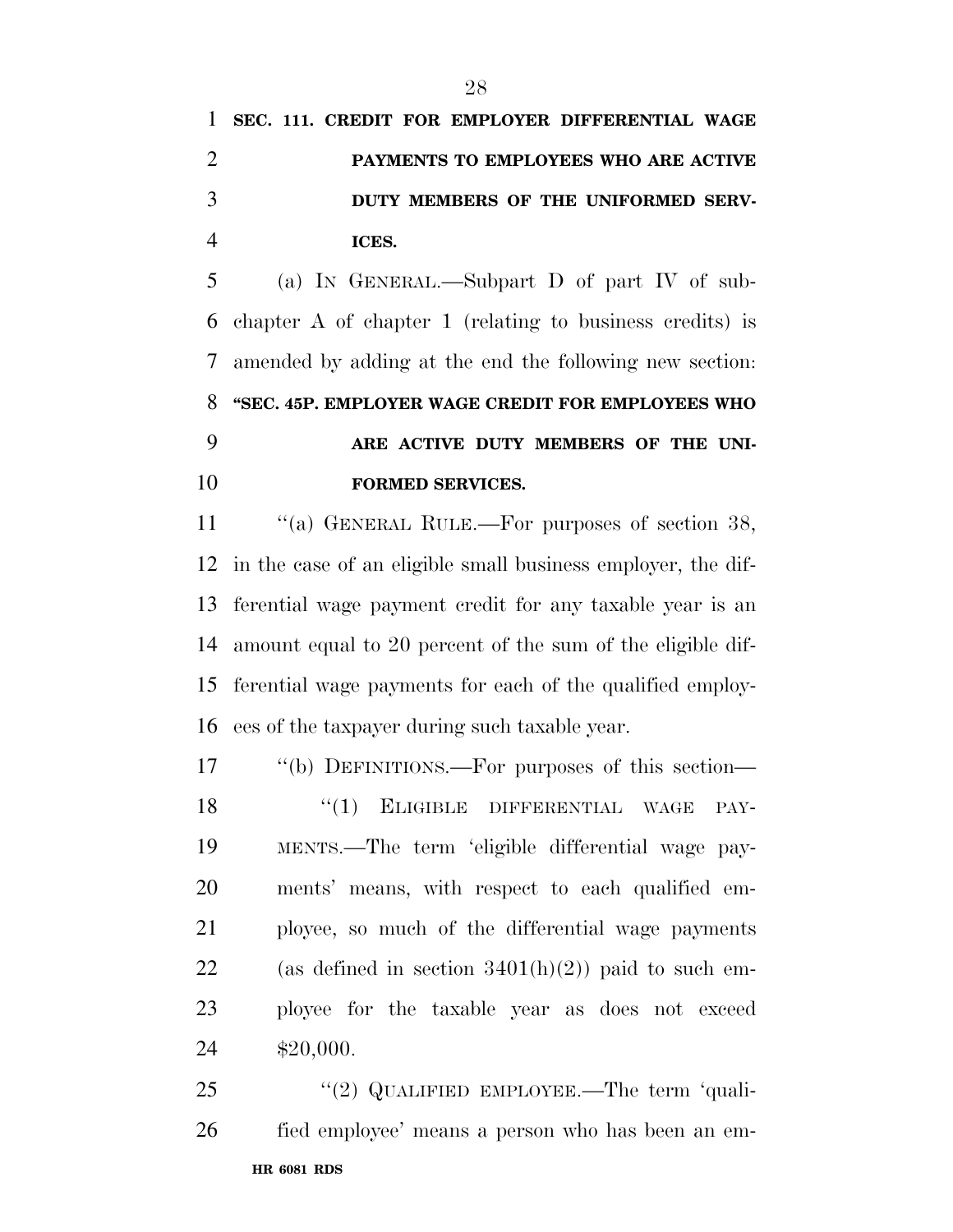| $\mathbf{1}$   | ployee of the taxpayer for the 91-day period imme-      |
|----------------|---------------------------------------------------------|
| $\overline{2}$ | diately preceding the period for which any differen-    |
| 3              | tial wage payment is made.                              |
| $\overline{4}$ | "(3) ELIGIBLE SMALL BUSINESS EMPLOYER.-                 |
| 5              | "(A) IN GENERAL.—The term 'eligible                     |
| 6              | small business employer' means, with respect to         |
| $\tau$         | any taxable year, any employer which—                   |
| 8              | "(i) employed an average of less than                   |
| 9              | 50 employees on business days during such               |
| 10             | taxable year, and                                       |
| 11             | "(ii) under a written plan of the em-                   |
| 12             | ployer, provides eligible differential wage             |
| 13             | payments to every qualified employee of                 |
| 14             | the employer.                                           |
| 15             | CONTROLLED GROUPS.-For<br>$\lq\lq (B)$<br>pur-          |
| 16             | poses of subparagraph $(A)$ , all persons treated       |
| 17             | as a single employer under subsection $(b)$ , $(c)$ ,   |
| 18             | (m), or (o) of section 414 shall be treated as a        |
| 19             | single employer.                                        |
| 20             | "(c) COORDINATION WITH OTHER CREDITS.—The               |
| 21             | amount of credit otherwise allowable under this chapter |
| 22             | with respect to compensation paid to any employee shall |
| 23             | be reduced by the credit determined under this section  |
| 24             | with respect to such employee.                          |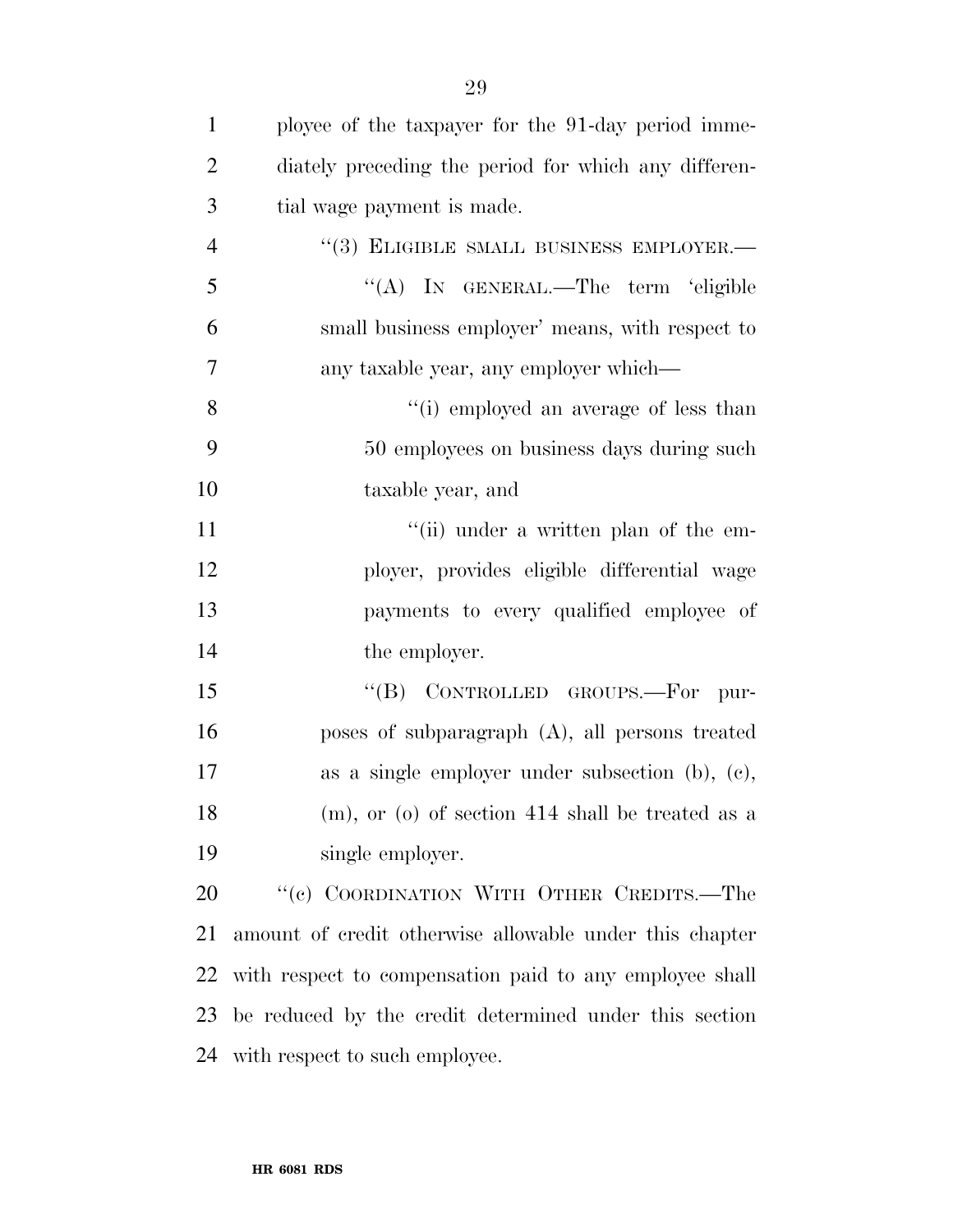''(d) DISALLOWANCE FOR FAILURE TO COMPLY WITH EMPLOYMENT OR REEMPLOYMENT RIGHTS OF MEMBERS OF THE RESERVE COMPONENTS OF THE ARMED FORCES OF THE UNITED STATES.—No credit shall be allowed under subsection (a) to a taxpayer for— ''(1) any taxable year, beginning after the date of the enactment of this section, in which the tax- payer is under a final order, judgment, or other process issued or required by a district court of the United States under section 4323 of title 38 of the United States Code with respect to a violation of chapter 43 of such title, and  $\frac{1}{2}$  the 2 succeeding taxable years. ''(e) CERTAIN RULES TO APPLY.—For purposes of this section, rules similar to the rules of subsections (c), (d), and (e) of section 52 shall apply.

17 ""(f) TERMINATION.—This section shall not apply to any payments made after December 31, 2009.''.

 (b) CREDIT TREATED AS PART OF GENERAL BUSI- NESS CREDIT.—Section 38(b) (relating to general busi- ness credit) is amended by striking ''plus'' at the end of paragraph (31), by striking the period at the end of para- graph (32) and inserting '', plus'', and by adding at the end of following new paragraph: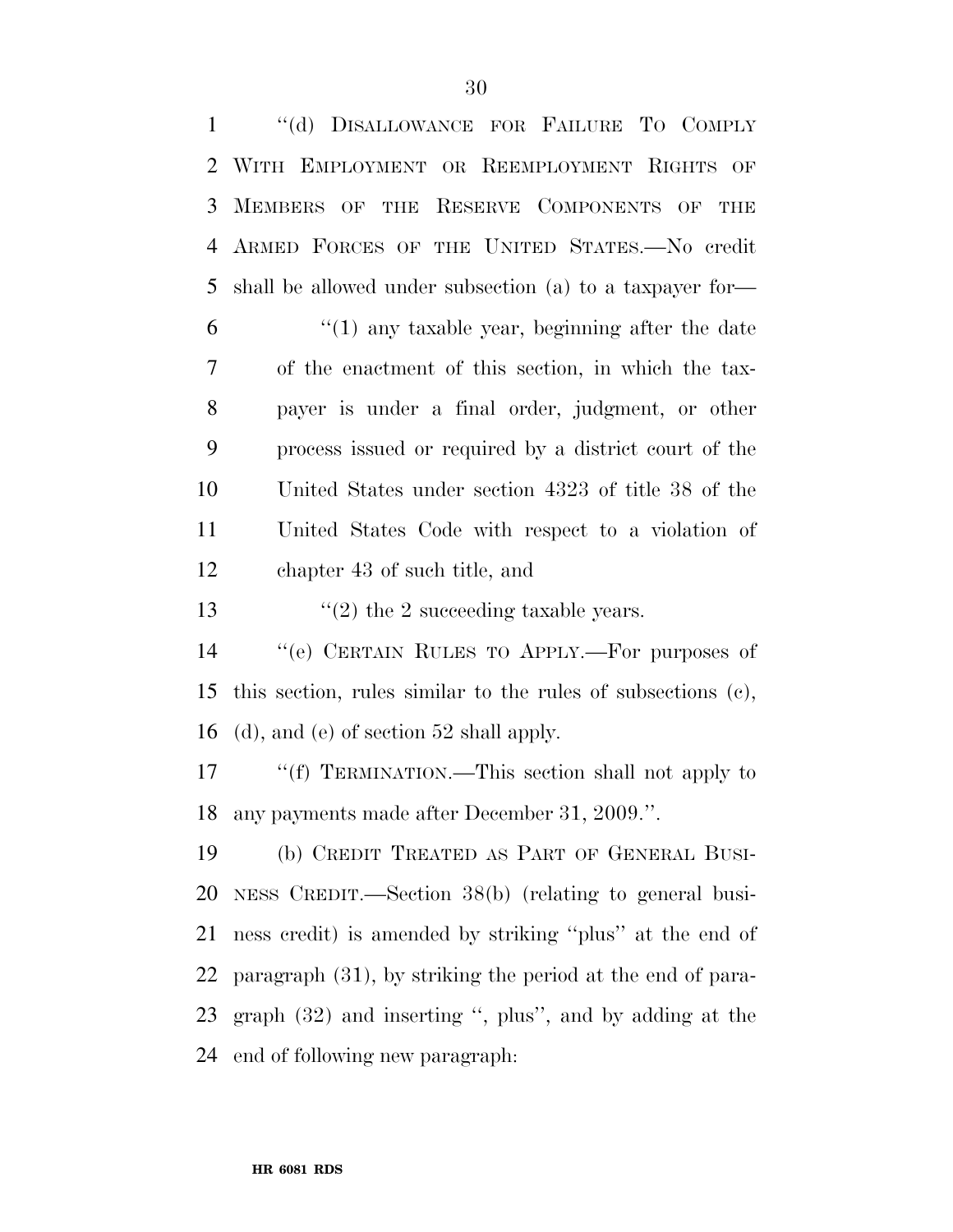1 ''(33) the differential wage payment credit de-2 termined under section  $45P(a)$ .".

 (c) NO DEDUCTION FOR COMPENSATION TAKEN INTO ACCOUNT FOR CREDIT.—Section 280C(a) (relating to rule for employment credits) is amended by inserting  $"45P(a)$ ," after  $"45A(a)$ ,".

 (d) CLERICAL AMENDMENT.—The table of sections for subpart D of part IV of subchapter A of chapter 1 is amended by adding at the end the following new item: ''Sec. 45P. Employer wage credit for employees who are active duty members of the uniformed services.''.

 (e) EFFECTIVE DATE.—The amendments made by this section shall apply to amounts paid after the date of the enactment of this Act.

### **SEC. 112. STATE PAYMENTS TO SERVICE MEMBERS TREAT-**

#### **ED AS QUALIFIED MILITARY BENEFITS.**

 (a) IN GENERAL.—Section 134(b) (defining qualified military benefit) is amended by adding at the end the fol-lowing new paragraph:

18 "(6) CERTAIN STATE PAYMENTS.—The term 'qualified military benefit' includes any bonus pay- ment by a State or political subdivision thereof to any member or former member of the uniformed services of the United States or any dependent of such member only by reason of such member's serv-ice in an combat zone (as defined in section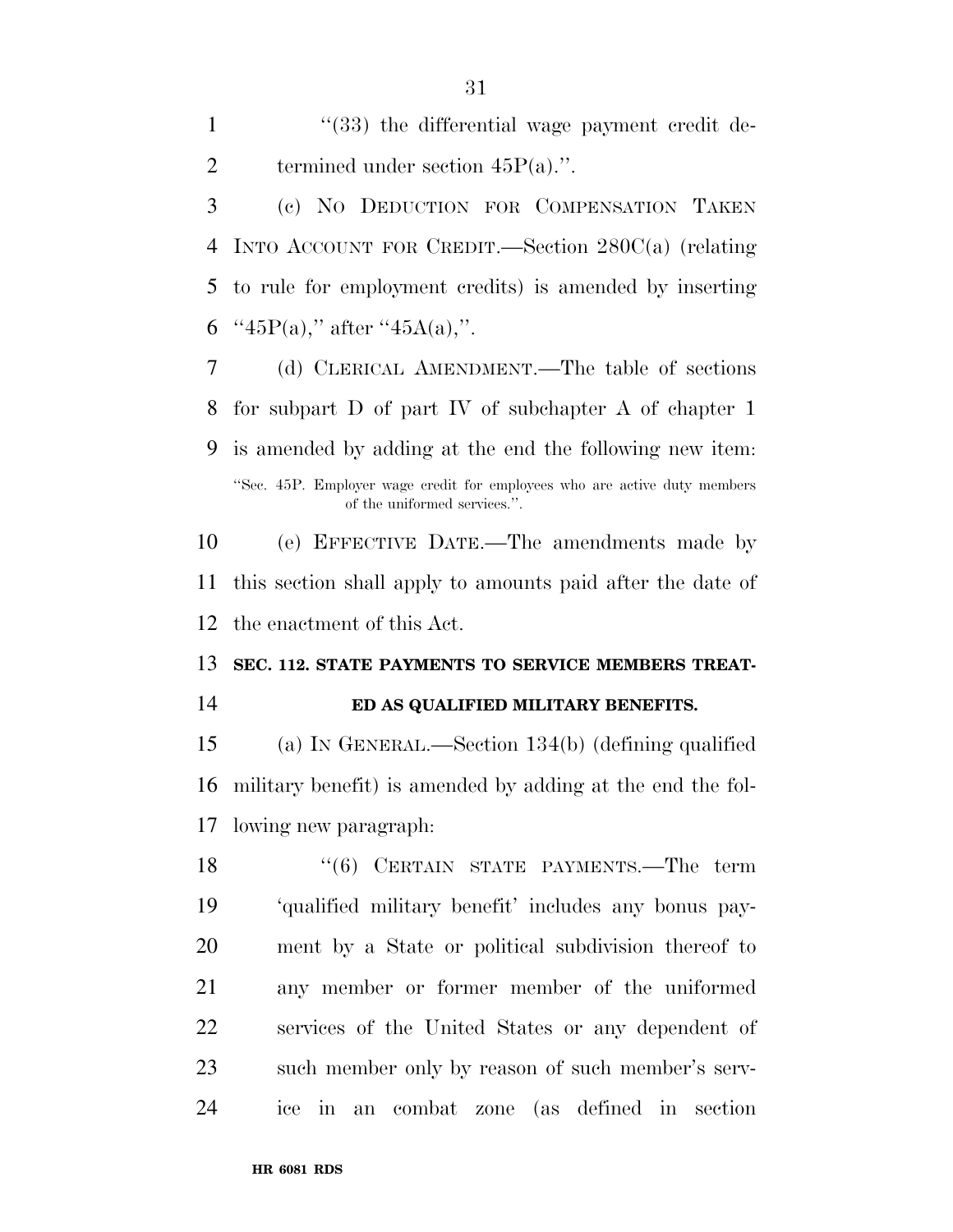$1 \quad 112(c)(2)$ , determined without regard to the par-enthetical).''.

 (b) EFFECTIVE DATE.—The amendment made by this section shall apply to payments made before, on, or after the date of the enactment of this Act.

 **SEC. 113. PERMANENT EXCLUSION OF GAIN FROM SALE OF A PRINCIPAL RESIDENCE BY CERTAIN EM- PLOYEES OF THE INTELLIGENCE COMMU-NITY.** 

 (a) IN GENERAL.—Paragraph (9) of section 121(d) is amended by striking subparagraph (E).

 (b) DUTY STATION MAY BE INSIDE UNITED STATES.—Section 121(d)(9)(C) (defining qualified official extended duty) is amended by striking clause (vi).

 (c) EFFECTIVE DATE.—The amendments made by this section shall apply to sales or exchanges after the date of the enactment of this Act.

**SEC. 114. SPECIAL DISPOSITION RULES FOR UNUSED BENE-**

 **FITS IN HEALTH FLEXIBLE SPENDING AR- RANGEMENTS OF INDIVIDUALS CALLED TO ACTIVE DUTY.** 

 (a) IN GENERAL.—Section 125 (relating to cafeteria plans) is amended by redesignating subsections (h) and (i) as subsection (i) and (j), respectively, and by inserting after subsection (g) the following new subsection: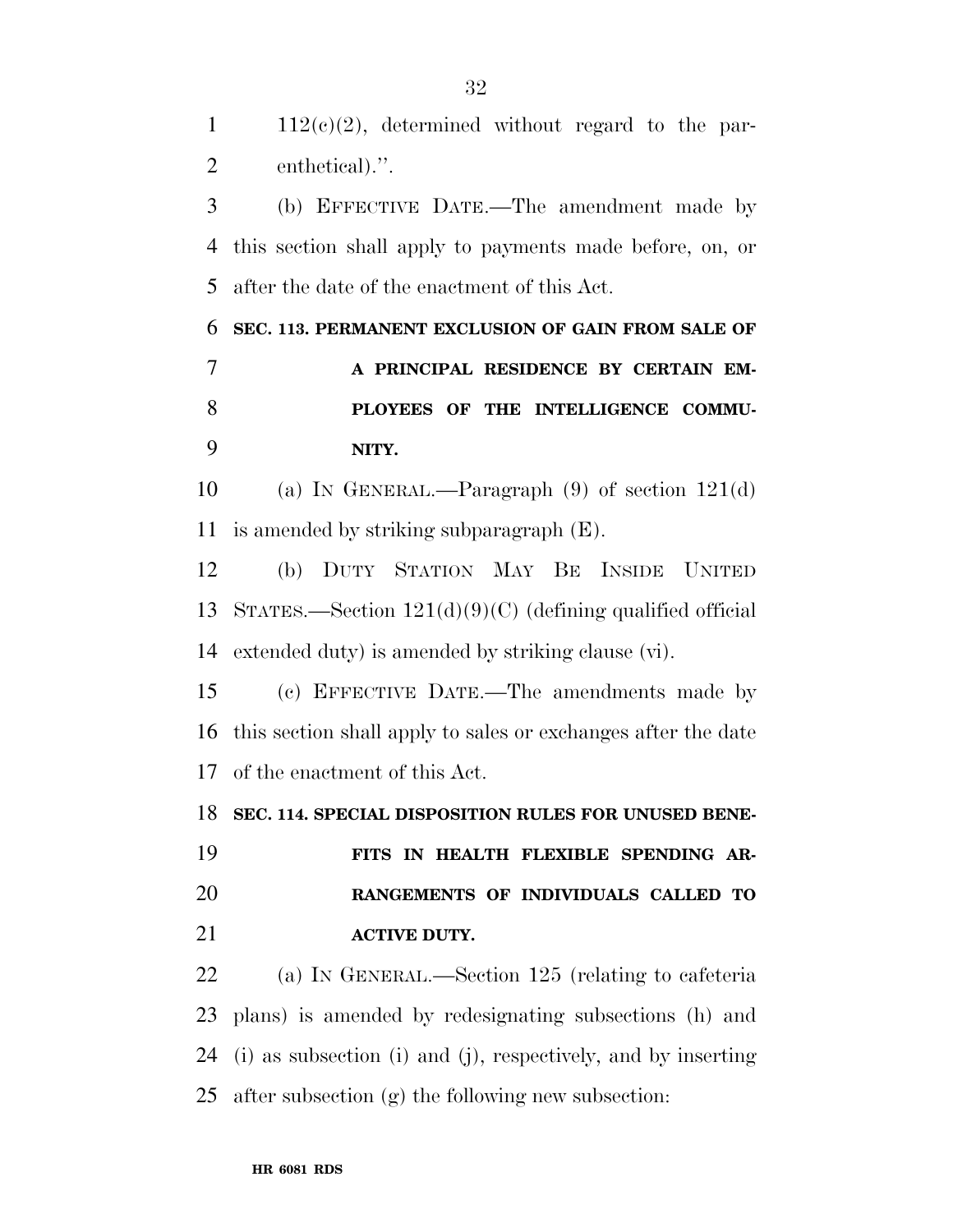''(h) SPECIAL RULE FOR UNUSED BENEFITS IN HEALTH FLEXIBLE SPENDING ARRANGEMENTS OF INDI-VIDUALS CALLED TO ACTIVE DUTY.—

4 "(1) In GENERAL.—For purposes of this title, a plan or other arrangement shall not fail to be treated as a cafeteria plan or health flexible spend- ing arrangement merely because such arrangement provides for qualified reservist distributions.

9 "(2) QUALIFIED RESERVIST DISTRIBUTION.— For purposes of this subsection, the term 'qualified reservist distribution' means, any distribution to an individual of all or a portion of the balance in the employee's account under such arrangement if—

14 ''(A) such individual was (by reason of being a member of a reserve component (as de- fined in section 101 of title 37, United States Code)) ordered or called to active duty for a pe- riod in excess of 179 days or for an indefinite period, and

 $\text{``(B)}$  such distribution is made during the period beginning on the date of such order or call and ending on the last date that reimburse- ments could otherwise be made under such ar- rangement for the plan year which includes the date of such order or call.''.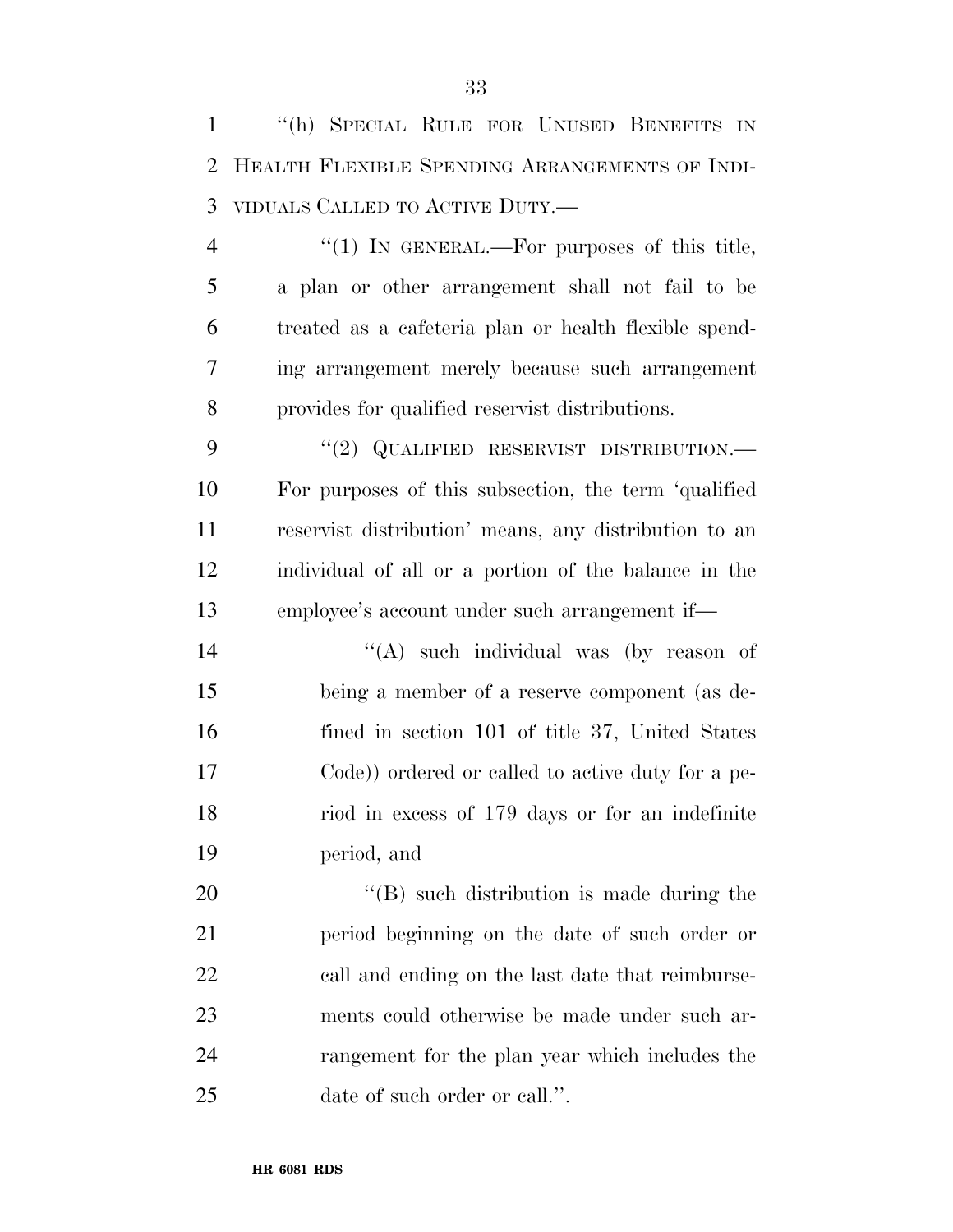(b) EFFECTIVE DATE.—The amendment made by this section shall apply to distributions made after the date of the enactment of this Act. **SEC. 115. TECHNICAL CORRECTION RELATED TO EXCLU- SION OF CERTAIN PROPERTY TAX REBATES AND OTHER BENEFITS PROVIDED TO VOLUN- TEER FIREFIGHTERS AND EMERGENCY MED- ICAL RESPONDERS.**  (a) SOCIAL SECURITY TAXES.— (1) Section 3121(a) (relating to definition of wages) is amended by striking ''or'' at the end of paragraph (21), by striking the period at the end of paragraph (22) and inserting ''; or'', and by insert- ing after paragraph (22) the following new para- graph:  $\frac{16}{23}$  any benefit or payment which is exclud- able from the gross income of the employee under section 139B(b).''. 19 (2) Section 209(a) of the Social Security Act is amended by striking ''or'' at the end of paragraph (18), by striking the period at the end of paragraph (19) and inserting ''; or'', and by inserting after paragraph (19) the following new paragraph:

24 "(20) Any benefit or payment which is exclud-able from the gross income of the employee under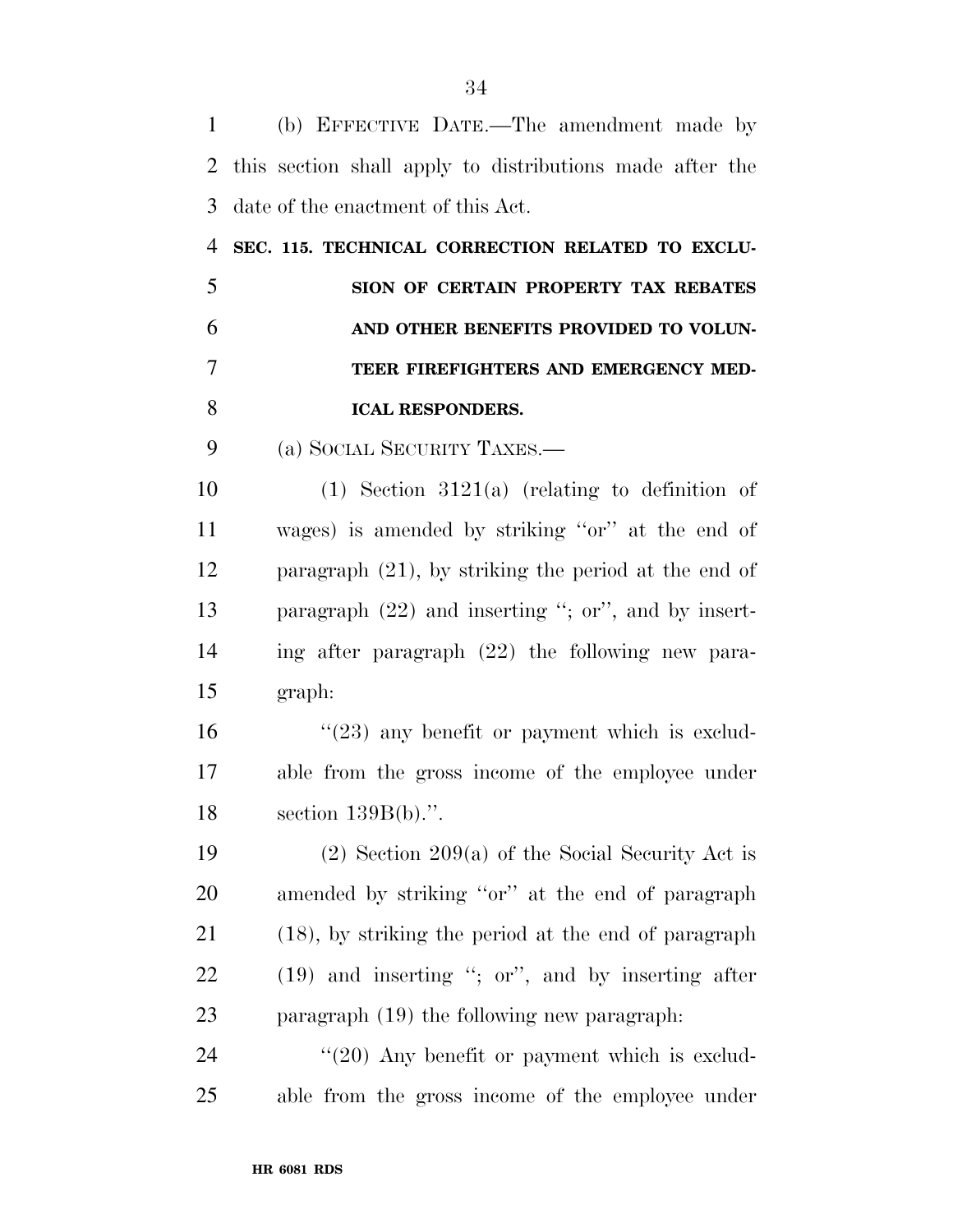section 139B(b) of the Internal Revenue Code of 2 .".

 (b) UNEMPLOYMENT TAXES.—Section 3306(b) (re- lating to definition of wages) is amended by striking ''or'' at the end of paragraph (18), by striking the period at the end of paragraph (19) and inserting ''; or'', and by inserting after paragraph (19) the following new para-graph:

9 "(20) any benefit or payment which is exclud- able from the gross income of the employee under section 139B(b).''.

 (c) WAGE WITHHOLDING.—Section 3401(a) (defin- ing wages) is amended by striking ''or'' at the end of para- graph (21), by striking the period at the end of paragraph (22) and inserting ''; or'', and by inserting after para-graph (22) the following new paragraph:

 $\frac{17}{23}$  for any benefit or payment which is ex- cludable from the gross income of the employee under section 139B(b).''.

20 (d) EFFECTIVE DATE.—The amendments made by this section shall take effect as if included in section 5 of the Mortgage Forgiveness Debt Relief Act of 2007.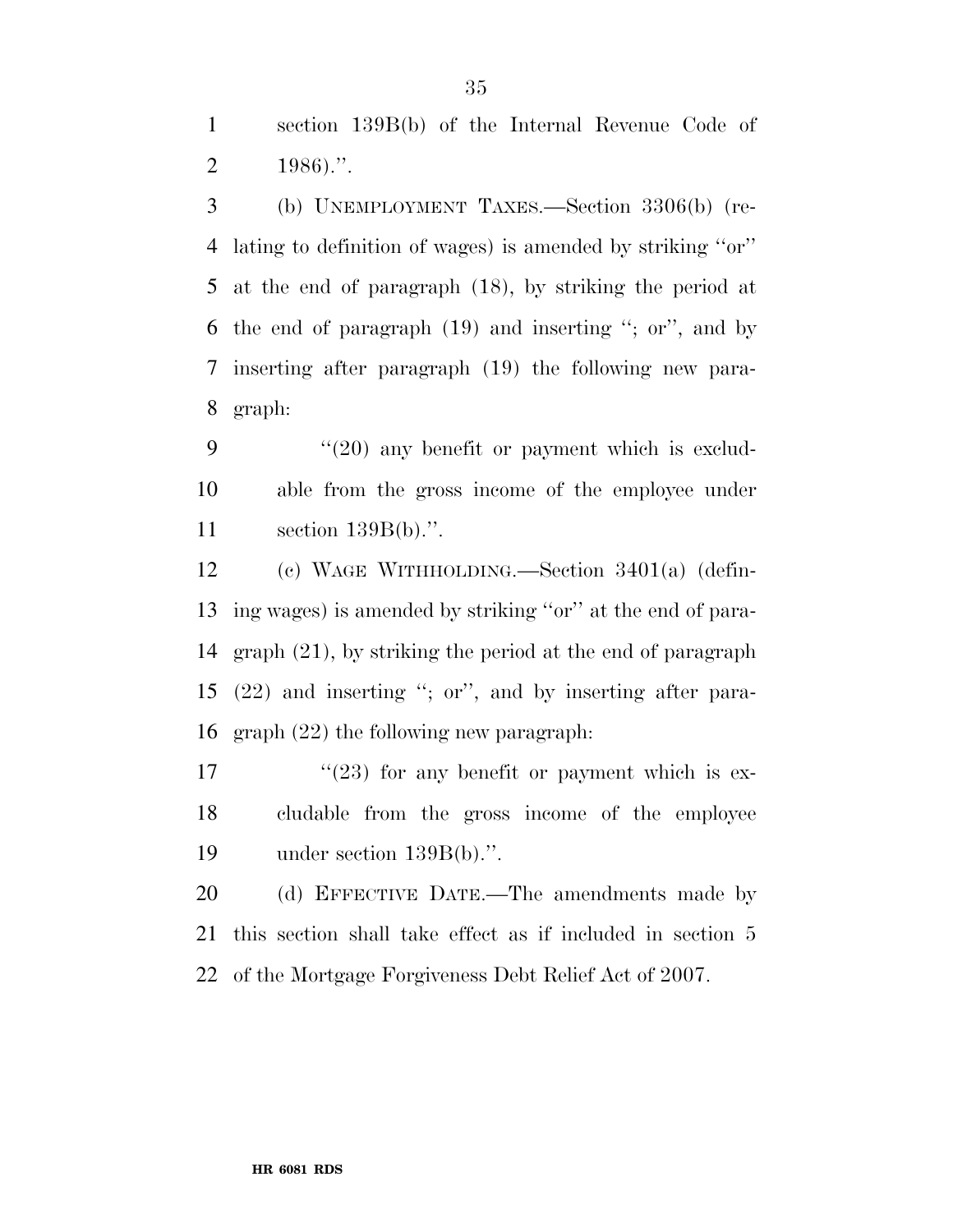# **TITLE II—IMPROVEMENTS IN SUPPLEMENTAL SECURITY INCOME**

### **SEC. 201. TREATMENT OF UNIFORMED SERVICE CASH RE-MUNERATION AS EARNED INCOME.**

6 (a) IN GENERAL.—Section  $1612(a)(1)(A)$  of the So-7 cial Security Act  $(42 \text{ U.S.C. } 1382a(a)(1)(A))$  is amended by inserting ''(and, in the case of cash remuneration paid for service as a member of a uniformed service (other than 10 payments described in paragraph  $(2)(H)$  of this subsection or subsection (b)(20)), without regard to the limitations contained in section 209(d))'' before the semicolon.

 (b) CERTAIN HOUSING PAYMENTS TREATED AS IN- KIND SUPPORT AND MAINTENANCE.—Section 1612(a)(2) 15 of such Act  $(42 \text{ U.S.C. } 1382a(a)(2))$  is amended—

 (1) by striking ''and'' at the end of subpara-17 graph  $(F)$ ;

 (2) by striking the period at the end of sub-paragraph (G) and inserting ''; and''; and

(3) by adding at the end the following:

21 ""(H) payments to or on behalf of a mem- ber of a uniformed service for housing of the member (and his or her dependents, if any) on a facility of a uniformed service, including pay-ments provided under section 403 of title 37,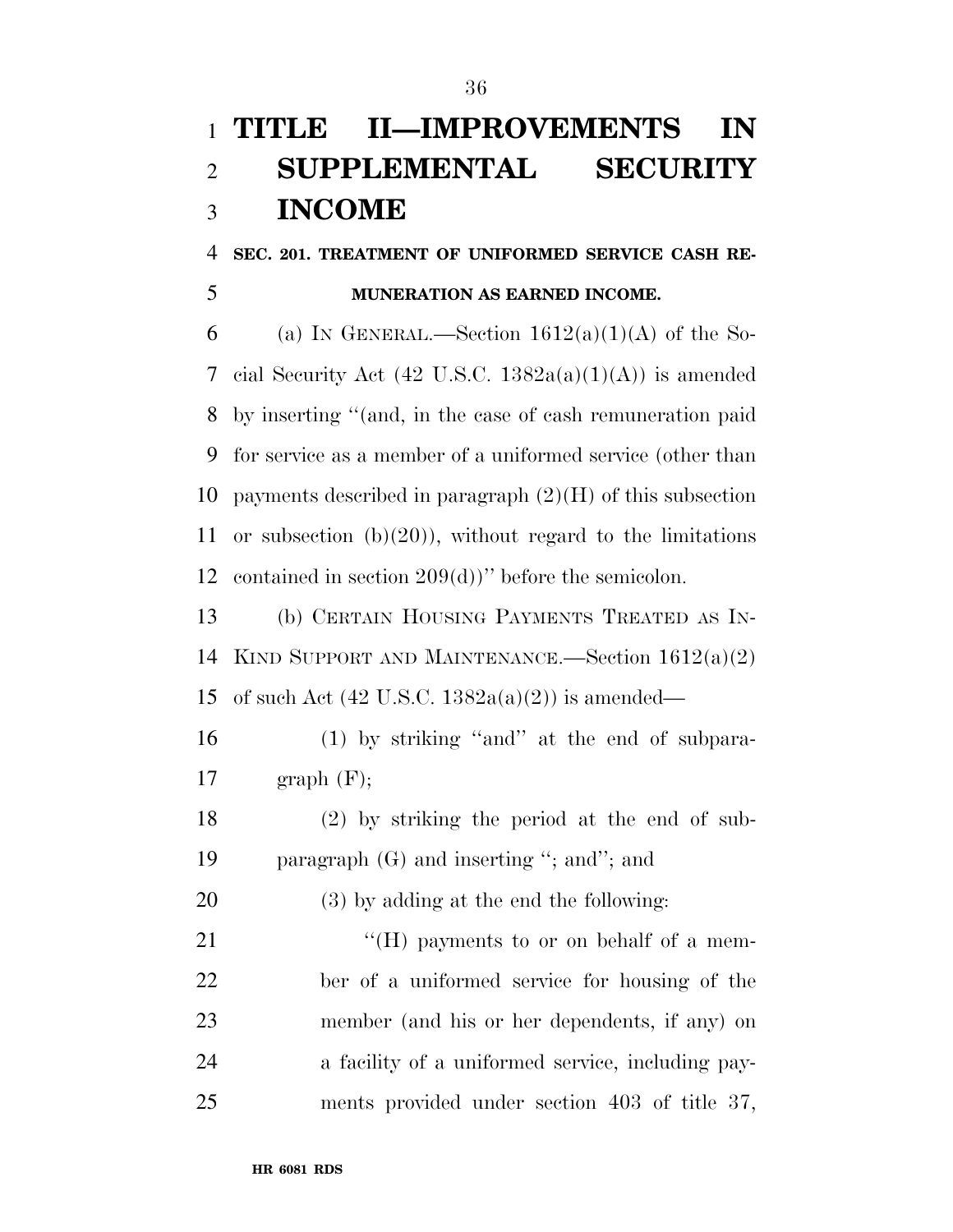| $\mathbf{1}$   | United States Code, for housing that is ac-                   |
|----------------|---------------------------------------------------------------|
| $\overline{2}$ | quired or constructed under subchapter IV of                  |
| 3              | chapter 169 of title 10 of such Code, or any re-              |
| $\overline{4}$ | lated provision of law, and any such payments                 |
| 5              | shall be treated as support and maintenance in                |
| 6              | kind subject to subparagraph (A) of this para-                |
| 7              | $graph$ .".                                                   |
| 8              | SEC. 202. STATE ANNUITIES FOR CERTAIN VETERANS TO             |
| 9              | BE DISREGARDED IN DETERMINING SUPPLE-                         |
| 10             | MENTAL SECURITY INCOME BENEFITS.                              |
| 11             | (a) INCOME DISREGARD.—Section $1612(b)$ of the So-            |
| 12             | cial Security Act $(42 \text{ U.S.C. } 1382a(b))$ is amended— |
| 13             | (1) by striking "and" at the end of paragraph                 |
| 14             | (22);                                                         |
| 15             | $(2)$ by striking the period at the end of para-              |
| 16             | graph $(23)$ and inserting "; and"; and                       |
| 17             | $(3)$ by adding at the end the following:                     |
| 18             | $\cdot\cdot(24)$ any annuity paid by a State to the indi-     |
| 19             | vidual (or such spouse) on the basis of the individ-          |
| 20             | ual's being a veteran (as defined in section 101 of           |
| 21             | title 38, United States Code), and blind, disabled, or        |
| 22             | $\text{aged.}$ ".                                             |
| 23             | RESOURCE DISREGARD.—Section $1613(a)$<br>(b)<br>of            |
| 24             | such Act $(42 \text{ U.S.C. } 1382b(a))$ is amended—          |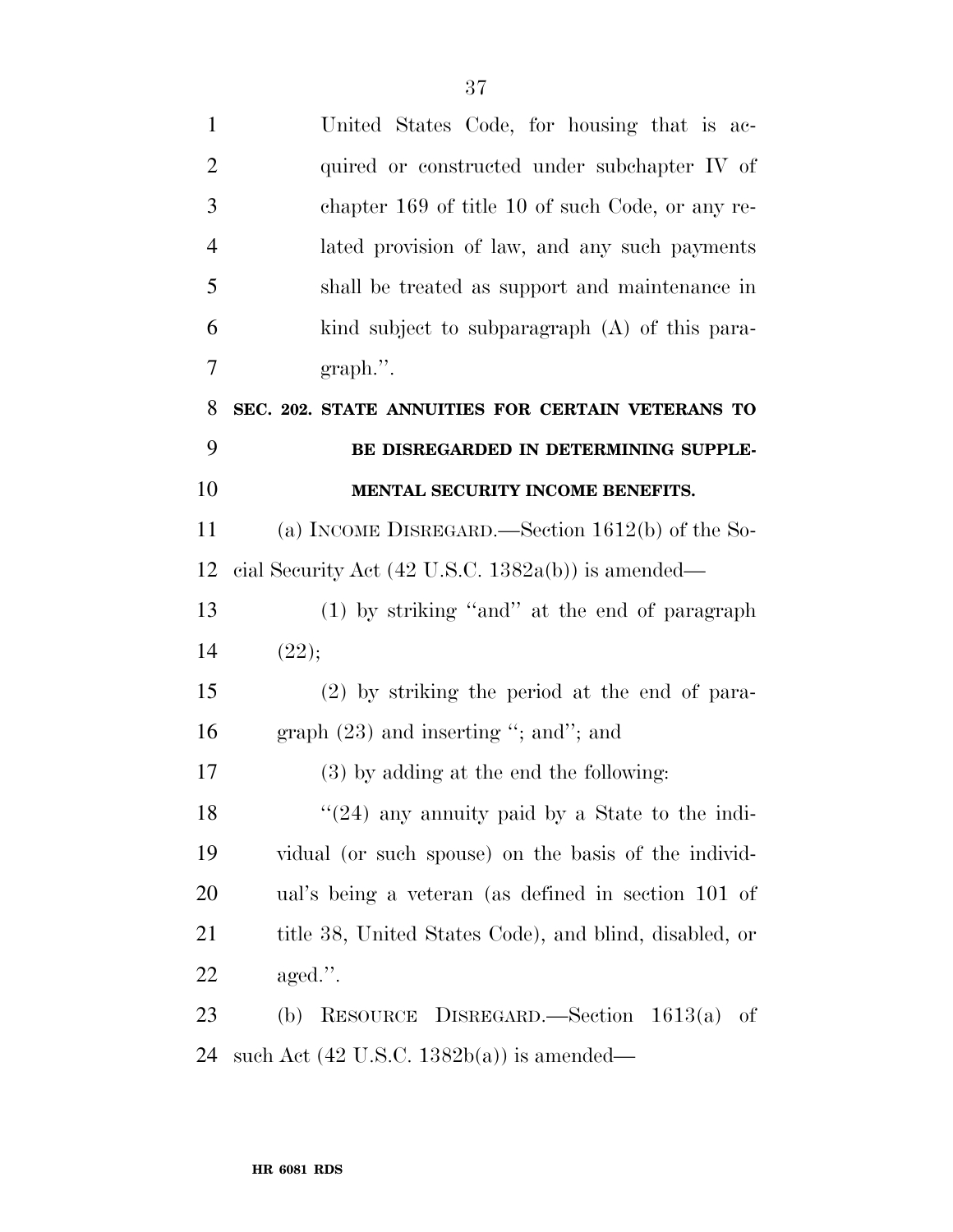| $\mathbf{1}$   | (1) by striking "and" at the end of paragraph               |
|----------------|-------------------------------------------------------------|
| $\overline{2}$ | (14);                                                       |
| 3              | $(2)$ by striking the period at the end of para-            |
| $\overline{4}$ | graph $(15)$ and inserting "; and"; and                     |
| 5              | $(3)$ by inserting after paragraph $(15)$ the fol-          |
| 6              | lowing:                                                     |
| 7              | $\cdot$ (16) for the month of receipt and every month       |
| 8              | thereafter, any annuity paid by a State to the indi-        |
| 9              | vidual (or such spouse) on the basis of the individ-        |
| 10             | ual's being a veteran (as defined in section 101 of         |
| 11             | title 38, United States Code), and blind, disabled, or      |
| 12             | $\text{aged."}.$                                            |
|                |                                                             |
| 13             | SEC. 203. EXCLUSION OF AMERICORPS BENEFITS FOR PUR-         |
| 14             | POSES OF DETERMINING SUPPLEMENTAL SE-                       |
| 15             | CURITY INCOME ELIGIBILITY AND BENEFIT                       |
| 16             | AMOUNTS.                                                    |
| 17             | Section 1612(b) of the Social Security Act (42 U.S.C.       |
| 18             | $1382a(b)$ , as amended by section $202(a)$ of this Act, is |
| 19             | amended—                                                    |
| 20             | $(1)$ in paragraph $(23)$ , by striking "and" at the        |
| 21             | end;                                                        |
| 22             | $(2)$ in paragraph $(24)$ , by striking the period          |
| 23             | and inserting "; and"; and                                  |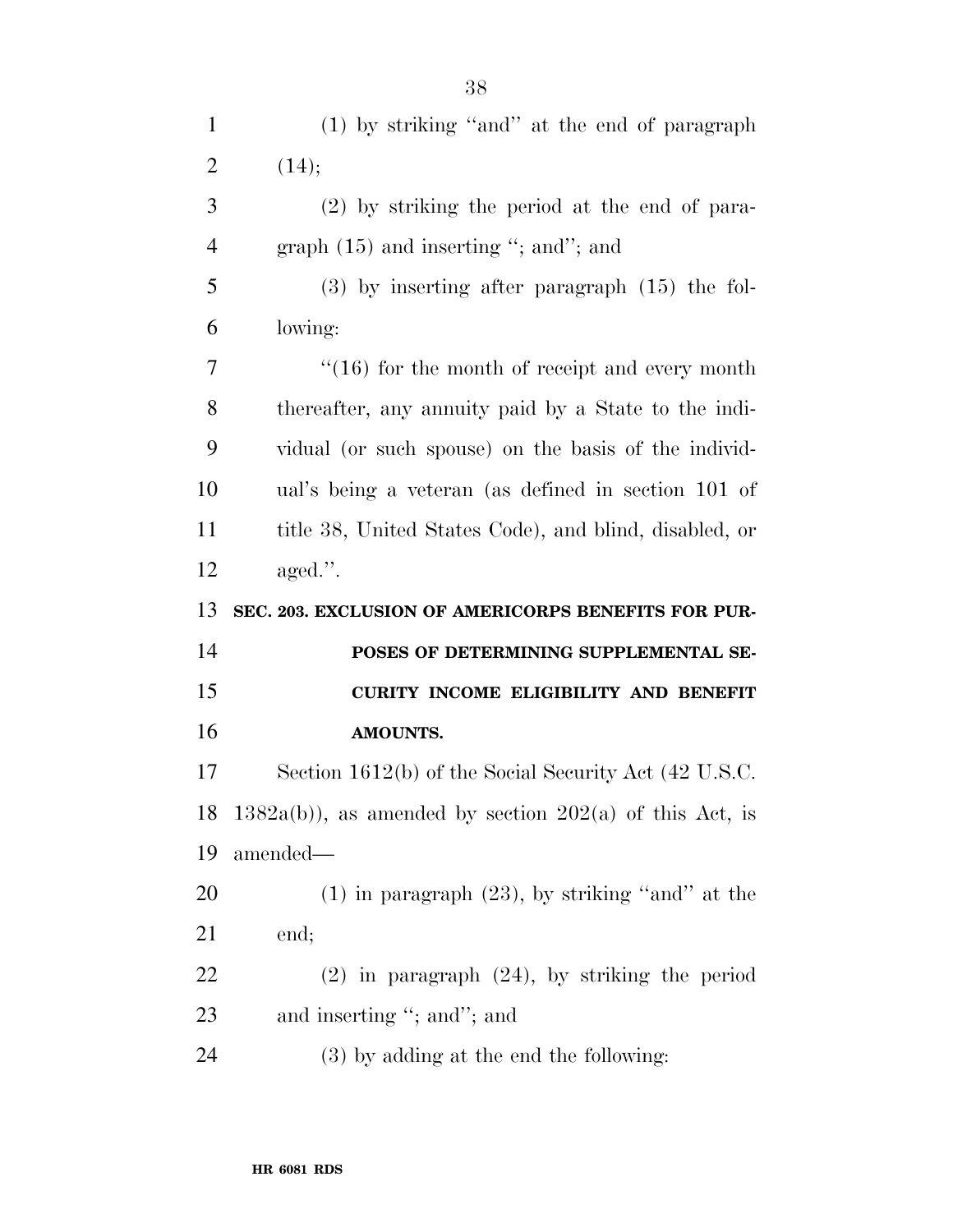$\frac{1}{25}$  any benefit (whether cash or in-kind) conferred upon (or paid on behalf of) a participant in an AmeriCorps position approved by the Corpora- tion for National and Community Service under section 123 of the National and Community Service Act of 1990 (42 U.S.C. 12573).''.

### **SEC. 204. EFFECTIVE DATE.**

 The amendments made by this title shall be effective with respect to benefits payable for months beginning after 60 days after the date of the enactment of this Act.

## **TITLE III—REVENUE PROVISIONS**

### **SEC. 301. REVISION OF TAX RULES ON EXPATRIATION.**

 (a) IN GENERAL.—Subpart A of part II of sub- chapter N of chapter 1 is amended by inserting after sec-tion 877 the following new section:

### **''SEC. 877A. TAX RESPONSIBILITIES OF EXPATRIATION.**

18 "(a) GENERAL RULES.—For purposes of this sub-title—

20 "(1) MARK TO MARKET.—All property of a cov- ered expatriate shall be treated as sold on the day before the expatriation date for its fair market value.

24 "(2) RECOGNITION OF GAIN OR LOSS.—In the case of any sale under paragraph (1)—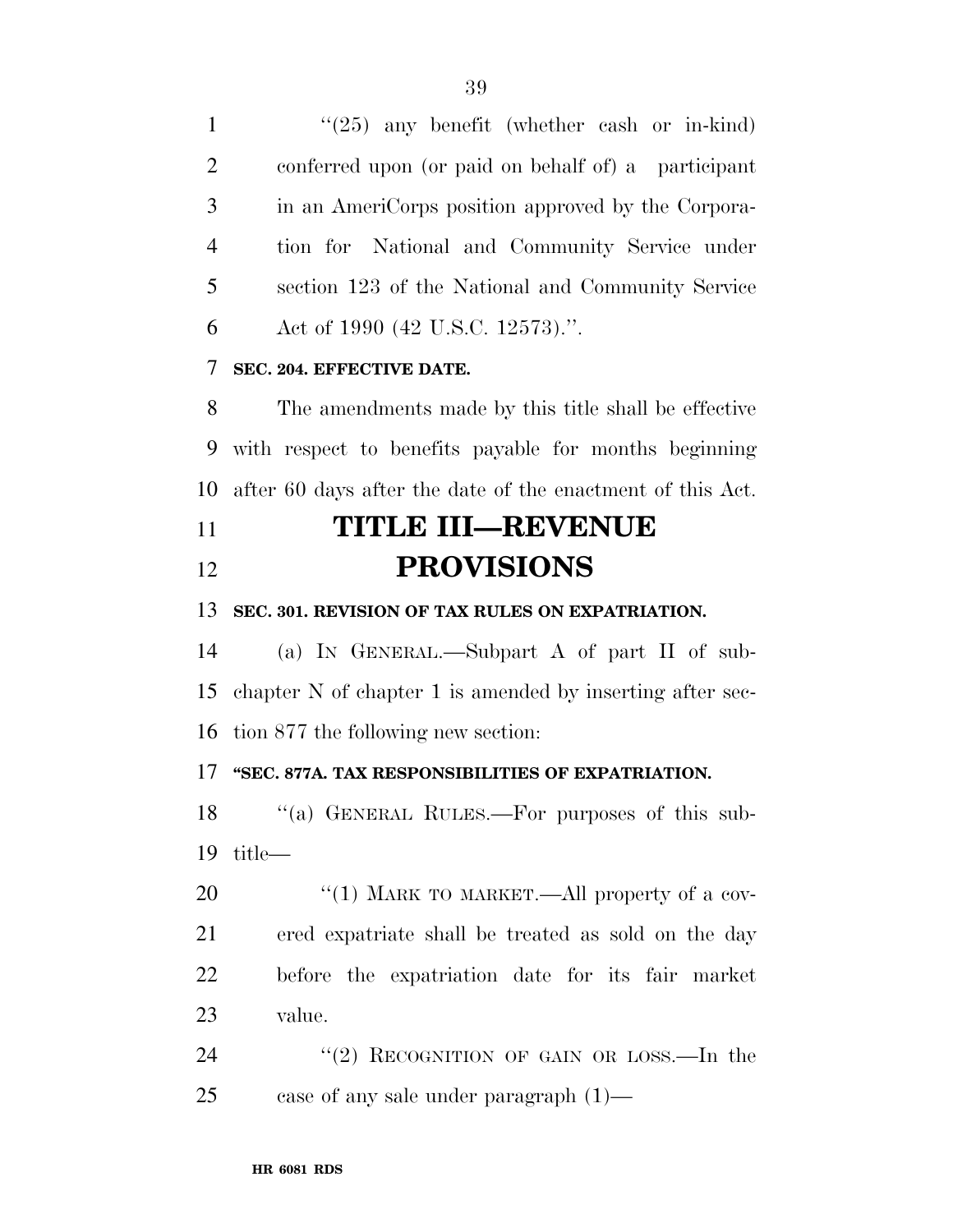| $\mathbf{1}$   | $\lq\lq$ notwithstanding any other provision       |
|----------------|----------------------------------------------------|
| $\overline{2}$ | of this title, any gain arising from such sale     |
| 3              | shall be taken into account for the taxable year   |
| $\overline{4}$ | of the sale, and                                   |
| 5              | "(B) any loss arising from such sale shall         |
| 6              | be taken into account for the taxable year of      |
| 7              | the sale to the extent otherwise provided by this  |
| 8              | title, except that section 1091 shall not apply to |
| 9              | any such loss.                                     |
| 10             | Proper adjustment shall be made in the amount of   |
| 11             | any gain or loss subsequently realized for gain or |
| 12             | loss taken into account under the preceding sen-   |
| 13             | tence, determined without regard to paragraph (3). |
| 14             | $``(3)$ EXCLUSION FOR CERTAIN GAIN.—               |
| 15             | "(A) IN GENERAL.—The amount which                  |
| 16             | would (but for this paragraph) be includible in    |
| 17             | the gross income of any individual by reason of    |
| 18             | paragraph (1) shall be reduced (but not below      |
| 19             | zero) by $$600,000$ .                              |
| 20             | "(B) ADJUSTMENT FOR INFLATION.-                    |
| 21             | "(i) IN GENERAL.—In the case of any                |
| 22             | taxable year beginning in a calendar year          |
| 23             | after 2008, the dollar amount in subpara-          |
| 24             | $graph(A)$ shall be increased by an amount         |
| 25             | equal to-                                          |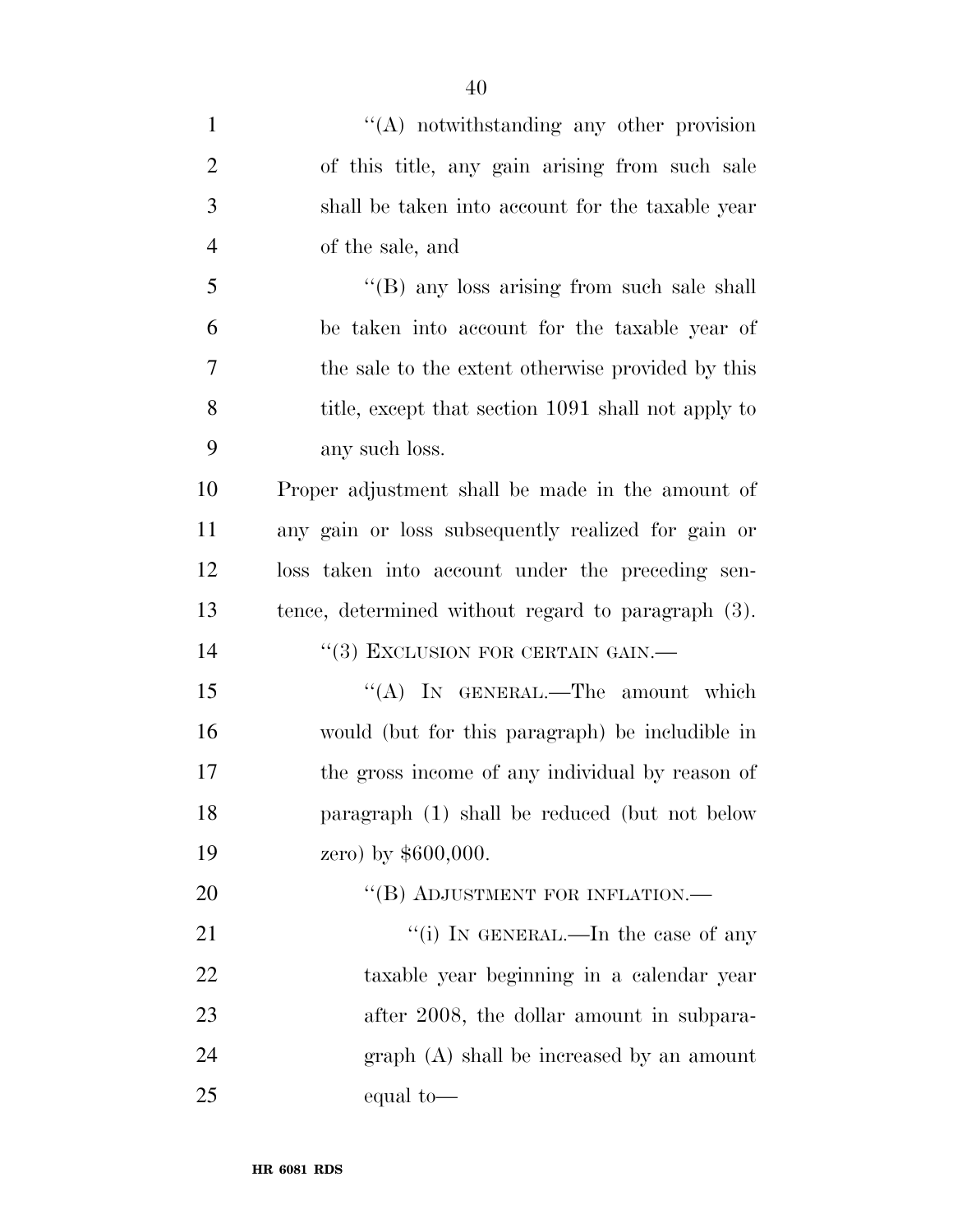| $\mathbf{1}$   | "(I) such dollar amount, multi-                        |
|----------------|--------------------------------------------------------|
| $\overline{2}$ | plied by                                               |
| 3              | $\lq\lq$ (II) the cost-of-living adjust-               |
| $\overline{4}$ | ment determined under section $1(f)(3)$                |
| 5              | for the calendar year in which the tax-                |
| 6              | able year begins, by substituting 'cal-                |
| $\tau$         | endar year 2007' for 'calendar year                    |
| 8              | $1992'$ in subparagraph $(B)$ thereof.                 |
| 9              | "(ii) ROUNDING.—If any amount as                       |
| 10             | adjusted under clause (i) is not a multiple            |
| 11             | of $$1,000$ , such amount shall be rounded             |
| 12             | to the nearest multiple of $$1,000$ .                  |
| 13             | "(b) ELECTION TO DEFER TAX.-                           |
| 14             | "(1) IN GENERAL.—If the taxpayer elects the            |
| 15             | application of this subsection with respect to any     |
| 16             | property treated as sold by reason of subsection (a),  |
| 17             | the time for payment of the additional tax attrib-     |
| 18             | utable to such property shall be extended until the    |
| 19             | due date of the return for the taxable year in which   |
| 20             | such property is disposed of (or, in the case of prop- |
| 21             | erty disposed of in a transaction in which gain is not |
| 22             | recognized in whole or in part, until such other date  |
| 23             | as the Secretary may prescribe).                       |
| 24             | "(2) DETERMINATION OF TAX WITH RESPECT                 |
| 25             | TO PROPERTY.—For purposes of paragraph (1), the        |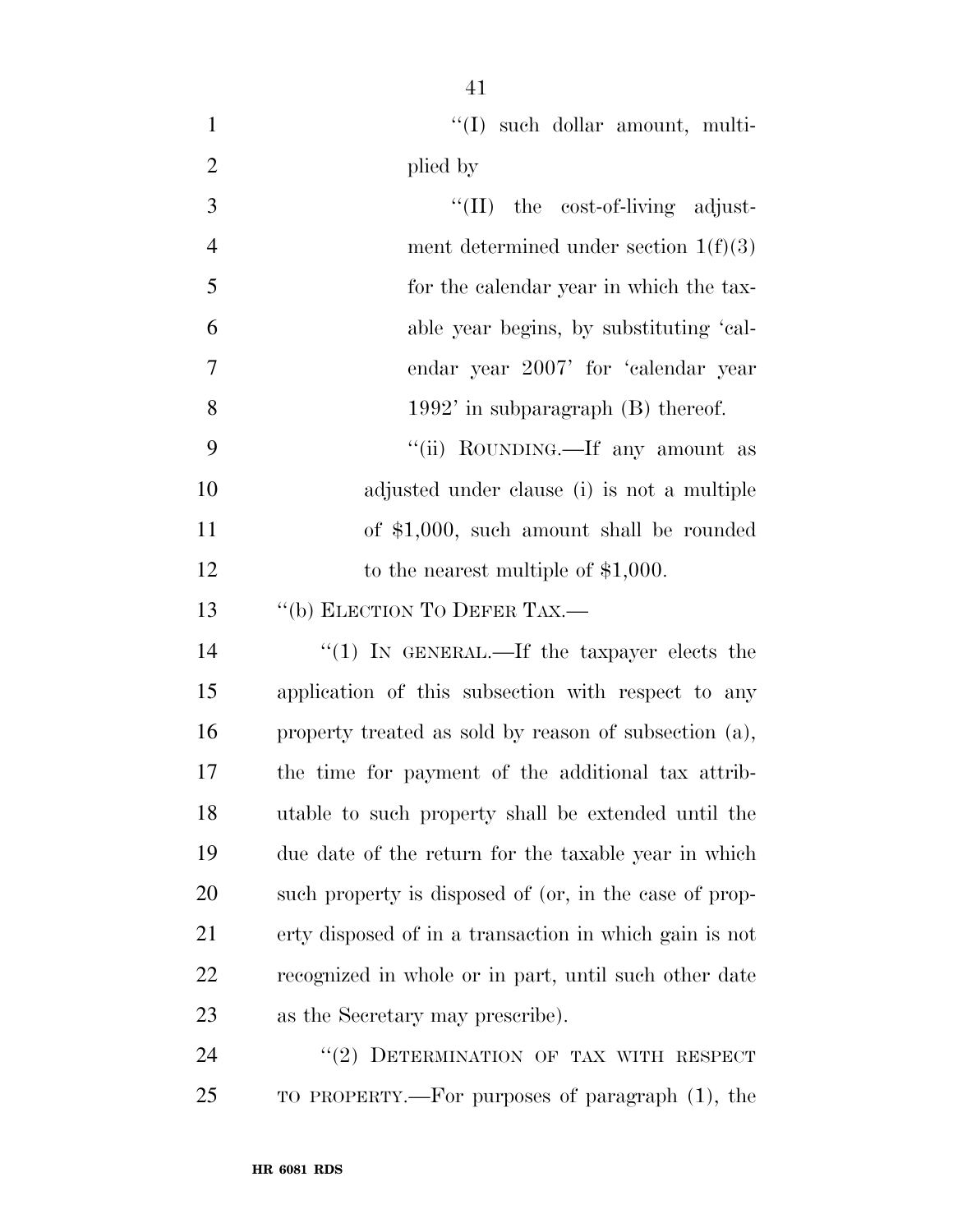additional tax attributable to any property is an amount which bears the same ratio to the additional tax imposed by this chapter for the taxable year solely by reason of subsection (a) as the gain taken into account under subsection (a) with respect to such property bears to the total gain taken into ac- count under subsection (a) with respect to all prop-erty to which subsection (a) applies.

9 "(3) TERMINATION OF EXTENSION.—The due date for payment of tax may not be extended under this subsection later than the due date for the re- turn of tax imposed by this chapter for the taxable year which includes the date of death of the expa- triate (or, if earlier, the time that the security pro- vided with respect to the property fails to meet the requirements of paragraph (4), unless the taxpayer corrects such failure within the time specified by the Secretary).

19 "(4) SECURITY.—

20 "(A) In GENERAL.—No election may be made under paragraph (1) with respect to any property unless adequate security is provided with respect to such property.

24 "(B) ADEQUATE SECURITY.—For purposes of subparagraph (A), security with respect to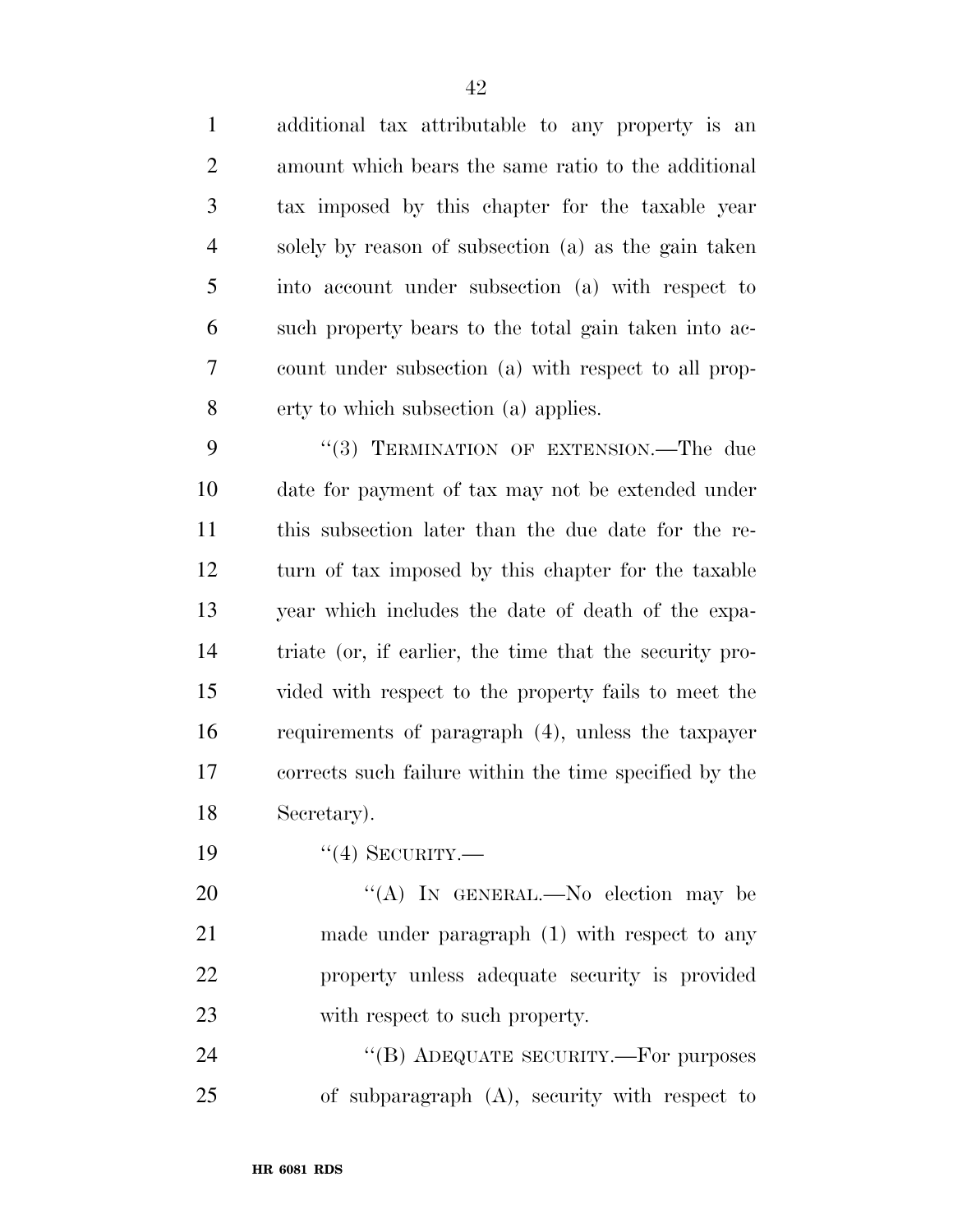| 3              | $f(i)$ it is a bond which is furnished to, |
|----------------|--------------------------------------------|
| $\overline{4}$ | and accepted by, the Secretary, which is   |
| 5              | conditioned on the payment of tax (and in- |
| 6              | terest thereon), and which meets the re-   |
| $\overline{7}$ | quirements of section 6325, or             |
| 8              | "(ii) it is another form of security for   |
| 9              | such payment (including letters of credit) |
| 10             | that meets such requirements as the Sec-   |
| 11             | retary may prescribe.                      |
|                |                                            |

12 "(5) WAIVER OF CERTAIN RIGHTS. No elec- tion may be made under paragraph (1) unless the taxpayer makes an irrevocable waiver of any right under any treaty of the United States which would preclude assessment or collection of any tax imposed by reason of this section.

18 ''(6) ELECTIONS.—An election under paragraph (1) shall only apply to property described in the elec-20 tion and, once made, is irrevocable.

21 "(7) INTEREST.—For purposes of section 6601, the last date for the payment of tax shall be deter- mined without regard to the election under this sub-section.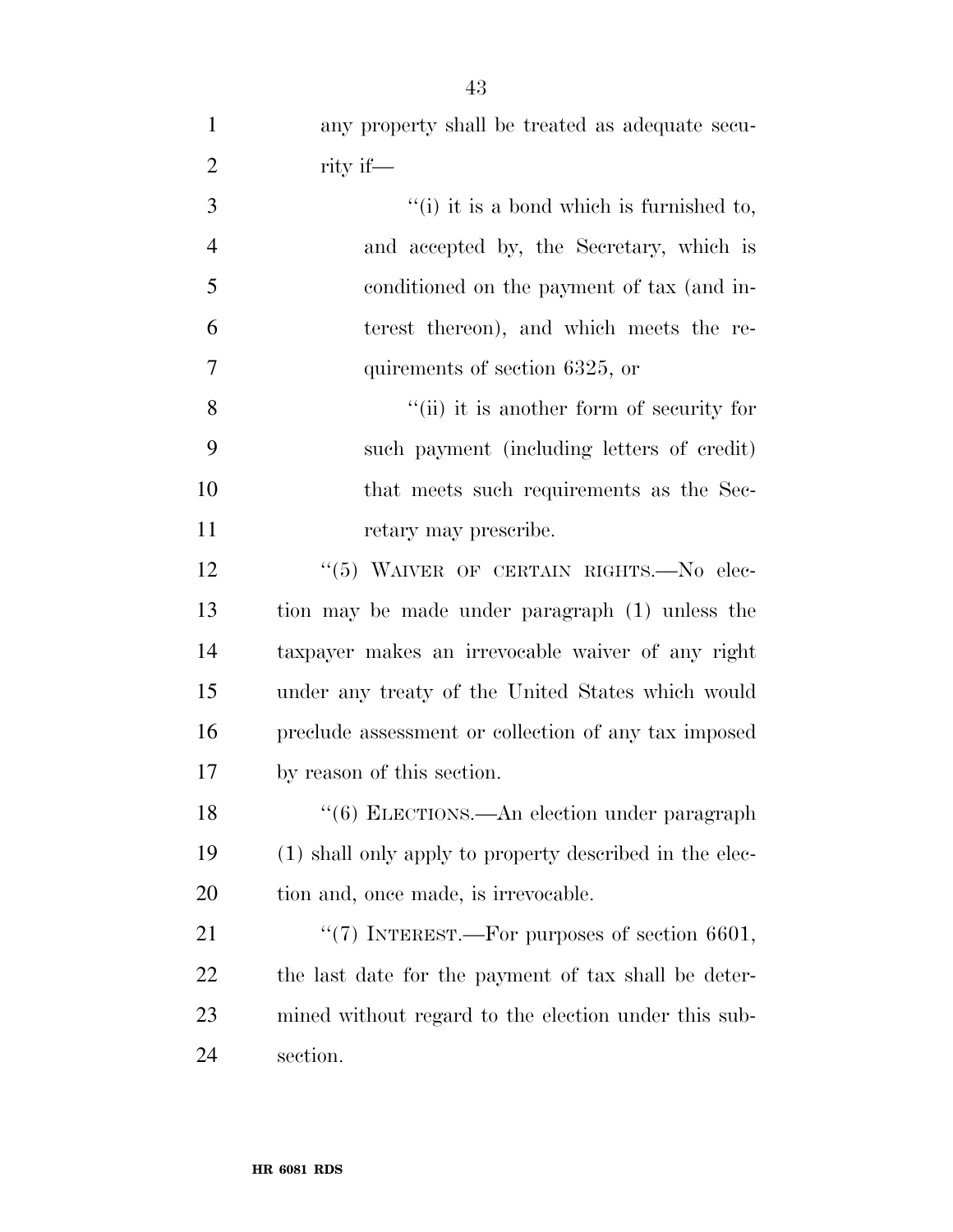| $\mathbf{1}$   | "(c) EXCEPTION FOR CERTAIN PROPERTY.-Sub-                   |
|----------------|-------------------------------------------------------------|
| $\overline{2}$ | section (a) shall not apply to—                             |
| 3              | $\lq(1)$ any deferred compensation item (as de-             |
| $\overline{4}$ | fined in subsection $(d)(4)$ ,                              |
| 5              | $\lq(2)$ any specified tax deferred account (as de-         |
| 6              | fined in subsection $(e)(2)$ , and                          |
| $\overline{7}$ | $\cdot\cdot$ (3) any interest in a nongrantor trust (as de- |
| 8              | fined in subsection $(f)(3)$ ).                             |
| 9              | "(d) TREATMENT OF DEFERRED COMPENSATION                     |
| 10             | ITEMS.-                                                     |
| 11             | "(1) WITHHOLDING ON ELIGIBLE DEFERRED                       |
| 12             | COMPENSATION ITEMS.-                                        |
| 13             | "(A) IN GENERAL.—In the case of any eli-                    |
| 14             | gible deferred compensation item, the payor                 |
| 15             | shall deduct and withhold from any taxable                  |
| 16             | payment to a covered expatriate with respect to             |
| 17             | such item a tax equal to 30 percent thereof.                |
| 18             | "(B) TAXABLE PAYMENT.—For purposes                          |
| 19             | of subparagraph (A), the term 'taxable pay-                 |
| 20             | ment' means with respect to a covered expa-                 |
| 21             | triate any payment to the extent it would be in-            |
| 22             | cludible in the gross income of the covered ex-             |
| 23             | patriate if such expatriate continued to be sub-            |
| 24             | ject to tax as a citizen or resident of the United          |
| 25             | States. A deferred compensation item shall be               |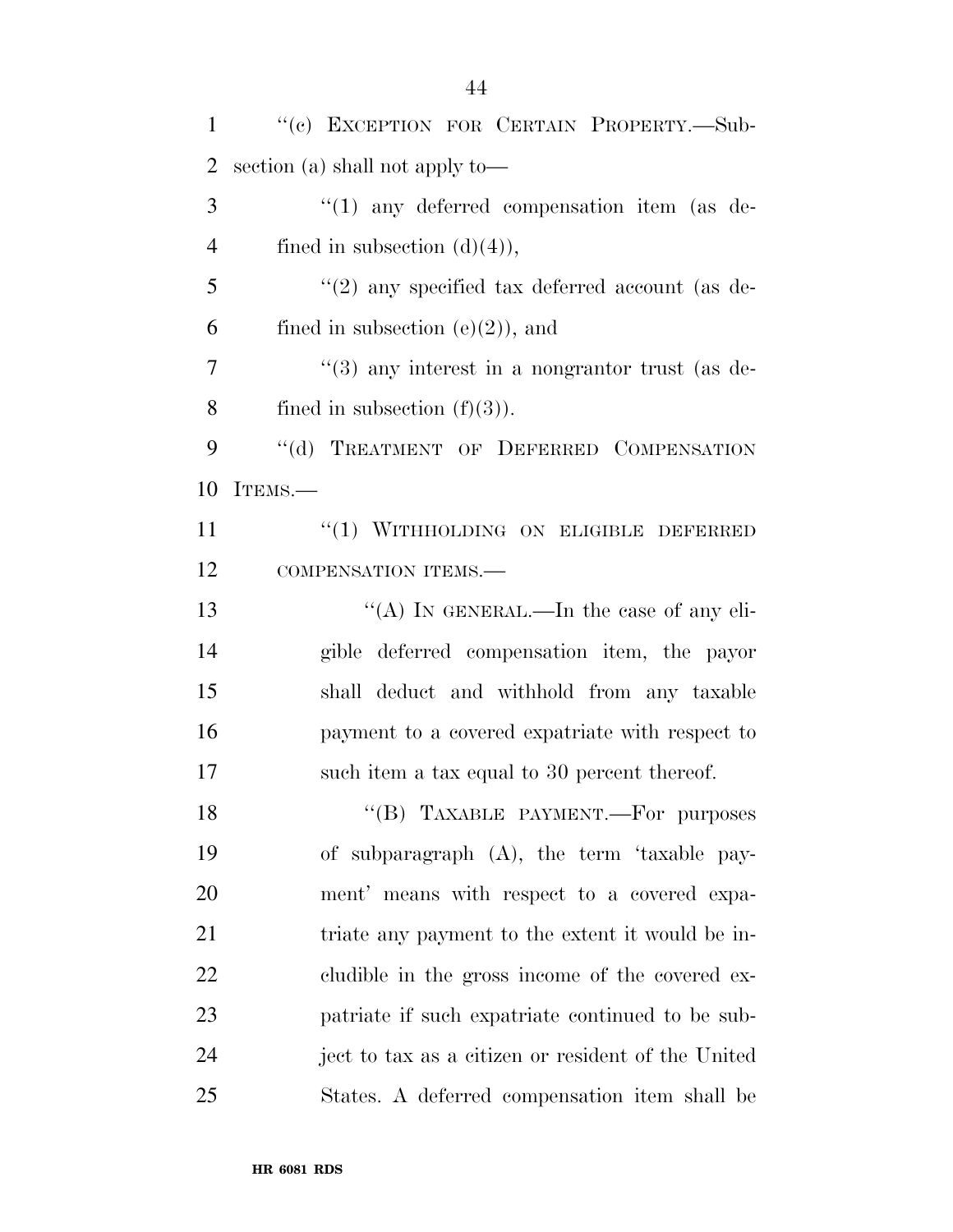| $\mathbf{1}$   | taken into account as a payment under the pre-      |
|----------------|-----------------------------------------------------|
| $\overline{2}$ | eeding sentence when such item would be so in-      |
| 3              | cludible.                                           |
| $\overline{4}$ | (2)<br>OTHER<br>DEFERRED<br><b>COMPENSATION</b>     |
| 5              | ITEMS.—In the case of any deferred compensation     |
| 6              | item which is not an eligible deferred compensation |
| 7              | item—                                               |
| 8              | $\lq\lq(A)(i)$ with respect to any deferred com-    |
| 9              | pensation item to which clause (ii) does not        |
| 10             | apply, an amount equal to the present value of      |
| 11             | the covered expatriate's accrued benefit shall be   |
| 12             | treated as having been received by such indi-       |
| 13             | vidual on the day before the expatriation date      |
| 14             | as a distribution under the plan, and               |
| 15             | "(ii) with respect to any deferred com-             |
| 16             | pensation item referred to in paragraph $(4)(D)$ ,  |
| 17             | the rights of the covered expatriate to such item   |
| 18             | shall be treated as becoming transferable and       |
| 19             | not subject to a substantial risk of forfeiture on  |
| 20             | the day before the expatriation date,               |
| 21             | "(B) no early distribution tax shall apply          |
| 22             | by reason of such treatment, and                    |
| 23             | "(C) appropriate adjustments shall<br>be            |
| 24             | made to subsequent distributions from the plan      |
| 25             | to reflect such treatment.                          |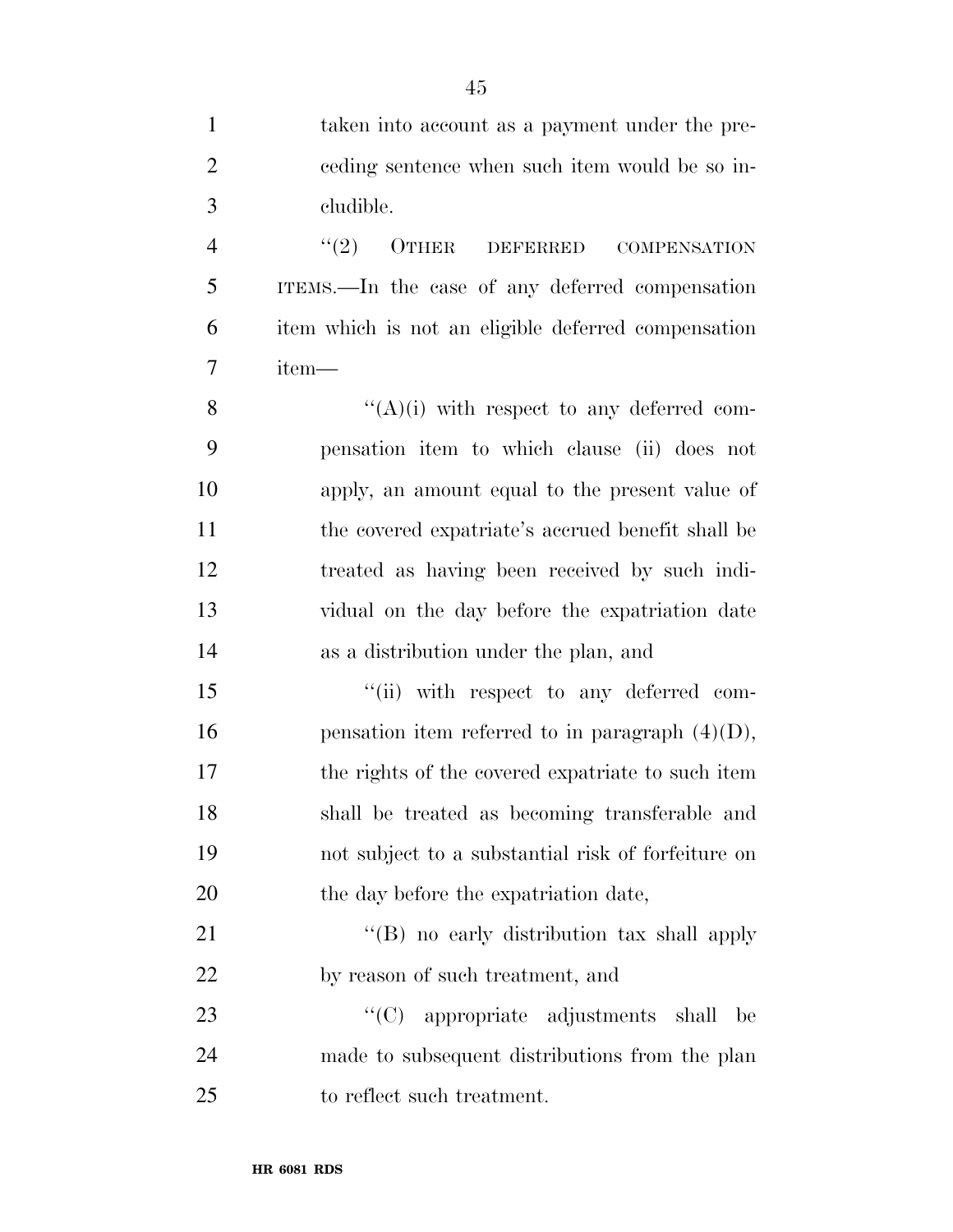| $\mathbf{1}$   | $(3)$ ELIGIBLE DEFERRED<br><b>COMPENSATION</b>       |
|----------------|------------------------------------------------------|
| $\overline{2}$ | ITEMS.—For purposes of this subsection, the term     |
| 3              | 'eligible deferred compensation item' means any de-  |
| $\overline{4}$ | ferred compensation item with respect to which—      |
| 5              | "(A) the payor of such item is—                      |
| 6              | "(i) a United States person, or                      |
| $\overline{7}$ | "(ii) a person who is not a United                   |
| 8              | States person but who elects to be treated           |
| 9              | as a United States person for purposes of            |
| 10             | paragraph (1) and meets such require-                |
| 11             | ments as the Secretary may provide to en-            |
| 12             | sure that the payor will meet the require-           |
| 13             | ments of paragraph $(1)$ , and                       |
| 14             | $\lq$ (B) the covered expatriate—                    |
| 15             | "(i) notifies the payor of his status as             |
| 16             | a covered expatriate, and                            |
| 17             | "(ii) makes an irrevocable waiver of                 |
| 18             | any right to claim any reduction under any           |
| 19             | treaty with the United States in with-               |
| 20             | holding on such item.                                |
| 21             | "(4) DEFERRED COMPENSATION ITEM.-For                 |
| 22             | purposes of this subsection, the term 'deferred com- |
| 23             | pensation item' means—                               |
| 24             | $\lq\lq$ any interest in a plan or arrangement       |
| 25             | described in section $219(g)(5)$ ,                   |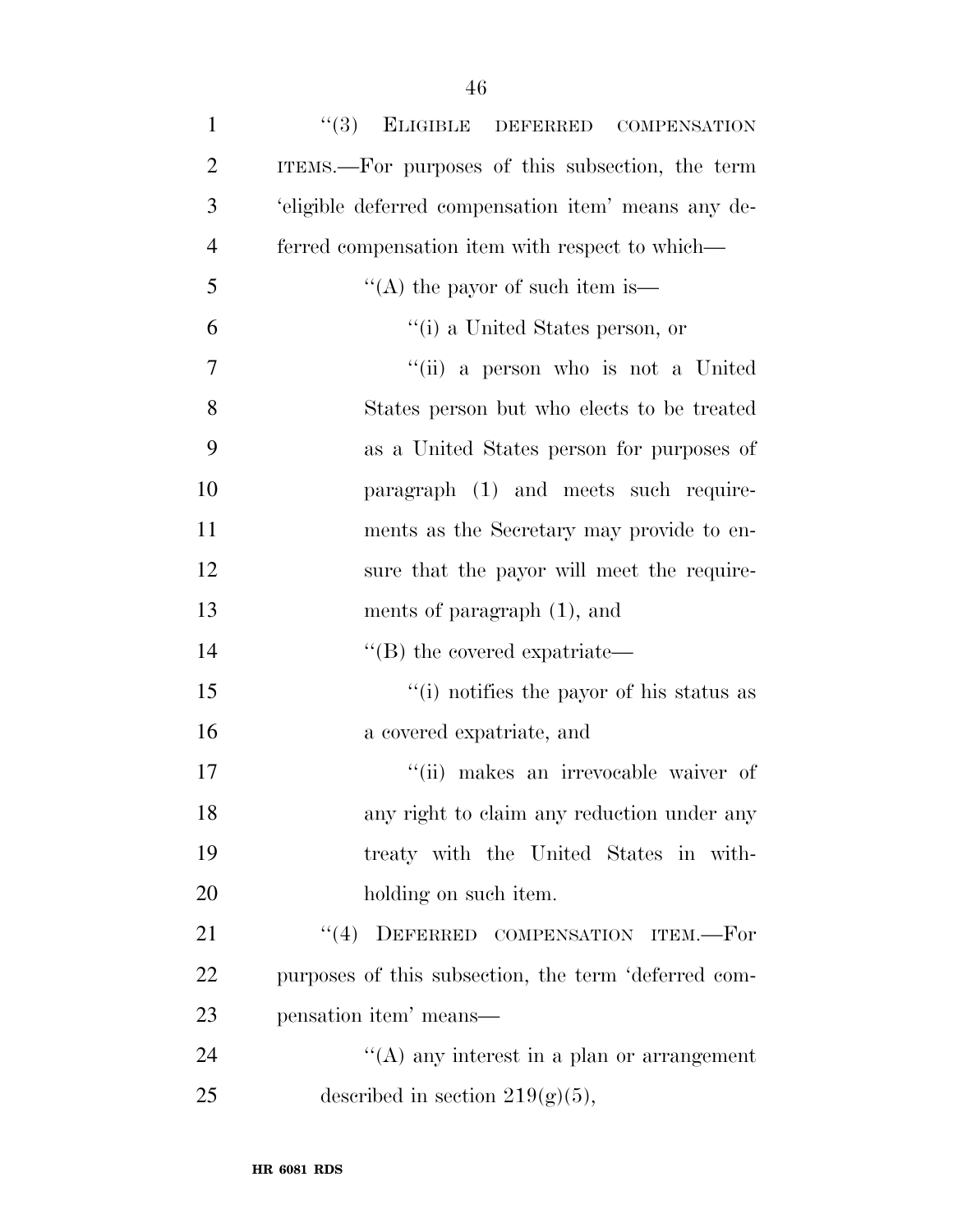| $\mathbf{1}$   | $\lq\lq (B)$ any interest in a foreign pension plan   |
|----------------|-------------------------------------------------------|
| $\overline{2}$ | or similar retirement arrangement or program,         |
| 3              | "(C) any item of deferred compensation,               |
| $\overline{4}$ | and                                                   |
| 5              | $\lq\lq$ (D) any property, or right to property,      |
| 6              | which the individual is entitled to receive in        |
| 7              | connection with the performance of services to        |
| 8              | the extent not previously taken into account          |
| 9              | under section 83 or in accordance with section        |
| 10             | 83.                                                   |
| 11             | "(5) EXCEPTION.—Paragraphs $(1)$ and $(2)$            |
| 12             | shall not apply to any deferred compensation item to  |
| 13             | the extent attributable to services performed outside |
| 14             | the United States while the covered expatriate was    |
| 15             | not a citizen or resident of the United States.       |
| 16             | $``(6)$ SPECIAL RULES.—                               |
| 17             | $\lq\lq (A)$ APPLICATION<br>OF<br><b>WITHHOLDING</b>  |
| 18             | RULES.—Rules similar to the rules of sub-             |
| 19             | chapter B of chapter 3 shall apply for purposes       |
| 20             | of this subsection.                                   |
| 21             | "(B) APPLICATION OF TAX.—Any item                     |
| 22             | subject to the withholding tax imposed under          |
| 23             | paragraph (1) shall be subject to tax under sec-      |
| 24             | tion 871.                                             |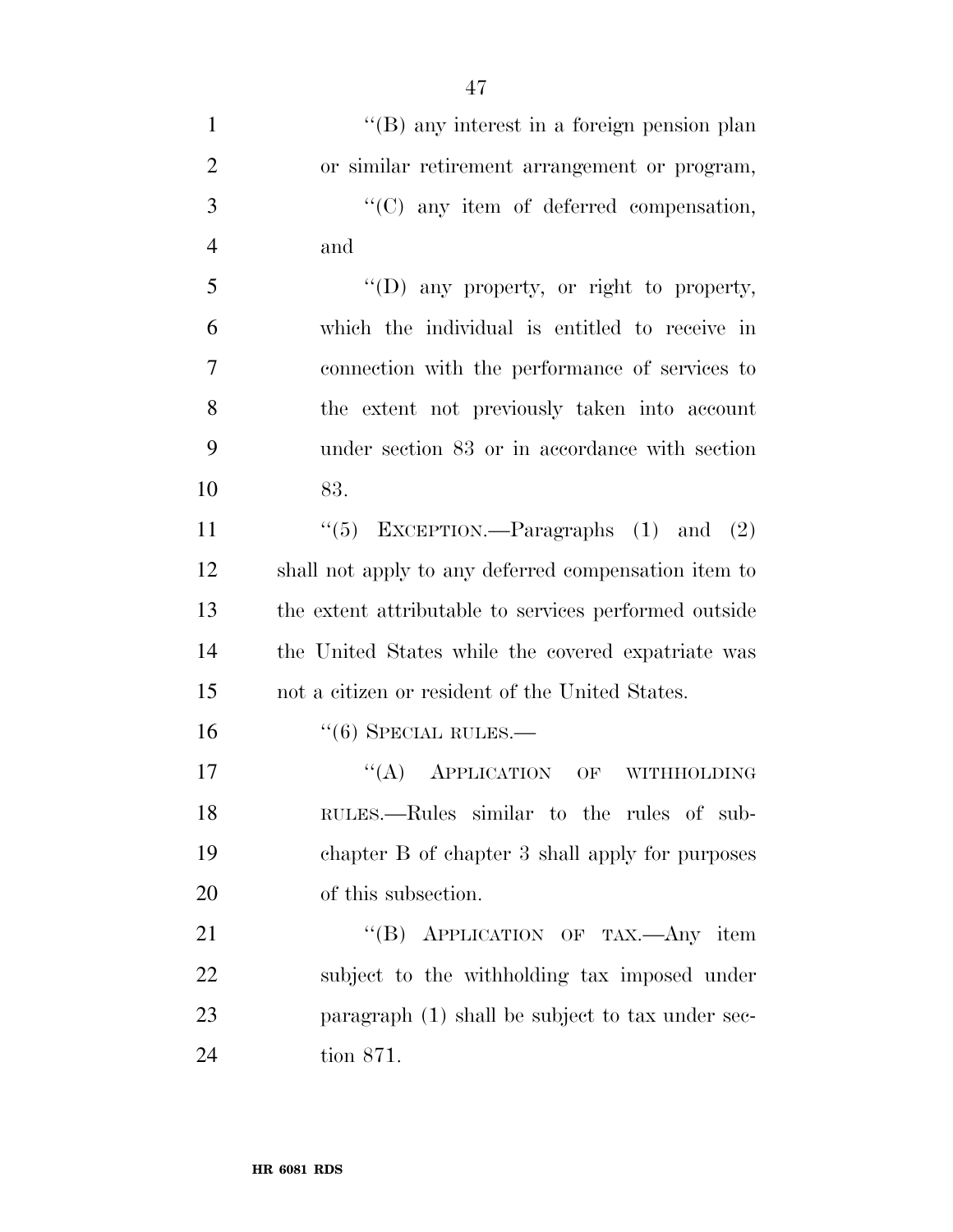| $\mathbf{1}$   | "(C) COORDINATION WITH OTHER WITH-                     |
|----------------|--------------------------------------------------------|
| $\overline{2}$ | HOLDING REQUIREMENTS.—Any item subject to              |
| 3              | withholding under paragraph (1) shall not be           |
| $\overline{4}$ | subject to withholding under section 1441 or           |
| 5              | chapter 24.                                            |
| 6              | "(e) TREATMENT OF SPECIFIED TAX DEFERRED AC-           |
| 7              | COUNTS.-                                               |
| 8              | "(1) ACCOUNT TREATED AS DISTRIBUTED.—In                |
| 9              | the case of any interest in a specified tax deferred   |
| 10             | account held by a covered expatriate on the day be-    |
| 11             | fore the expatriation date—                            |
| 12             | $\lq\lq$ the covered expatriate shall be treat-        |
| 13             | ed as receiving a distribution of his entire inter-    |
| 14             | est in such account on the day before the expa-        |
| 15             | triation date,                                         |
| 16             | "(B) no early distribution tax shall apply             |
| 17             | by reason of such treatment, and                       |
| 18             | "(C) appropriate adjustments shall be                  |
| 19             | made to subsequent distributions from the ac-          |
| 20             | count to reflect such treatment.                       |
| 21             | "(2) SPECIFIED TAX DEFERRED ACCOUNT.                   |
| <u>22</u>      | For purposes of paragraph $(1)$ , the term 'specified  |
| 23             | tax deferred account' means an individual retirement   |
| 24             | plan (as defined in section $7701(a)(37)$ ) other than |
| 25             | any arrangement described in subsection $(k)$ or $(p)$ |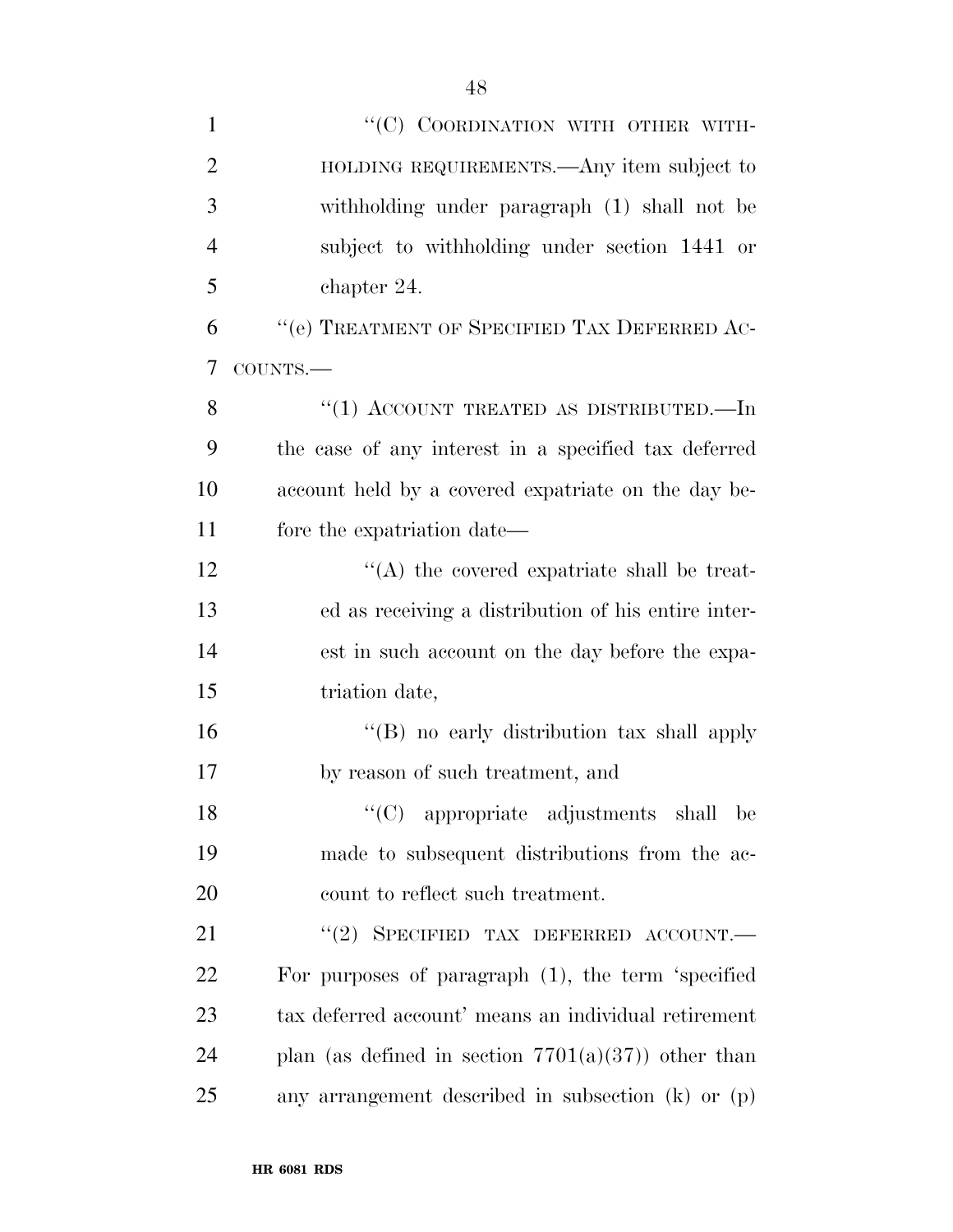| $\mathbf{1}$   | of section 408, a qualified tuition program (as de-   |
|----------------|-------------------------------------------------------|
| $\overline{2}$ | fined in section 529), a Coverdell education savings  |
| 3              | account (as defined in section 530), a health savings |
| $\overline{4}$ | account (as defined in section 223), and an Archer    |
| 5              | MSA (as defined in section 220).                      |
| 6              | "(f) SPECIAL RULES FOR NONGRANTOR TRUSTS.—            |
| 7              | "(1) IN GENERAL.—In the case of a distribu-           |
| 8              | tion (directly or indirectly) of any property from a  |
| 9              | nongrantor trust to a covered expatriate—             |
| 10             | $\lq\lq$ the trustee shall deduct and withhold        |
| 11             | from such distribution an amount equal to 30          |
| 12             | percent of the taxable portion of the distribu-       |
| 13             | tion, and                                             |
| 14             | $\lq\lq (B)$ if the fair market value of such prop-   |
| 15             | erty exceeds its adjusted basis in the hands of       |
| 16             | the trust, gain shall be recognized to the trust      |
| 17             | as if such property were sold to the expatriate       |
| 18             | at its fair market value.                             |
| 19             | "(2) TAXABLE PORTION.—For purposes of this            |
| 20             | subsection, the term 'taxable portion' means, with    |
| 21             | respect to any distribution, that portion of the dis- |
| 22             | tribution which would be includible in the gross in-  |
| 23             | come of the covered expatriate if such expatriate     |
| 24             | continued to be subject to tax as a citizen or resi-  |
| 25             | dent of the United States.                            |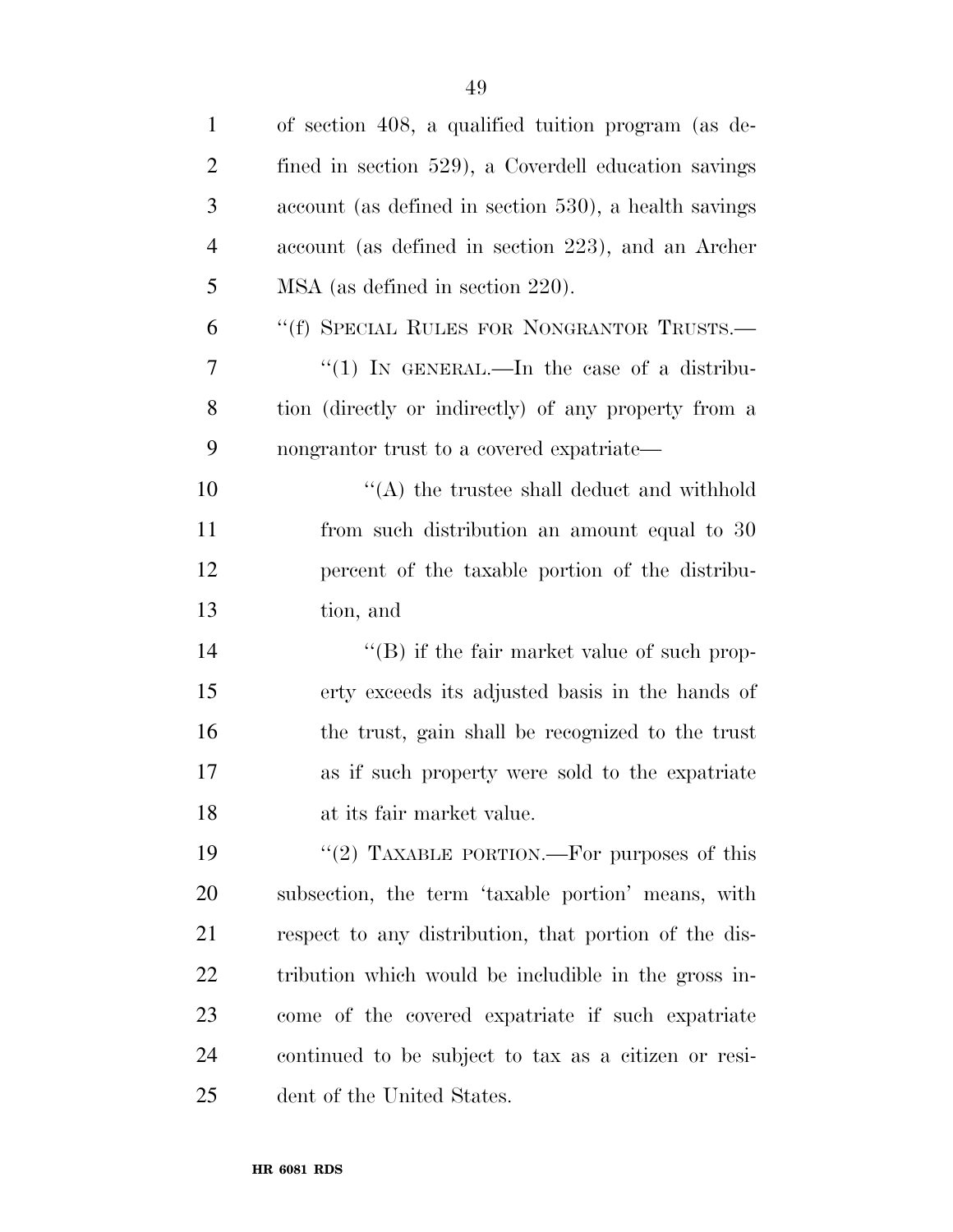| $\mathbf{1}$   | "(3) NONGRANTOR TRUST.—For purposes of                |
|----------------|-------------------------------------------------------|
| $\overline{2}$ | this subsection, the term 'nongrantor trust' means    |
| 3              | the portion of any trust that the individual is not   |
| $\overline{4}$ | considered the owner of under subpart E of part I     |
| 5              | of subchapter J. The determination under the pre-     |
| 6              | ceding sentence shall be made immediately before      |
| 7              | the expatriation date.                                |
| 8              | $(4)$ SPECIAL RULES RELATING<br>TO<br>WITH-           |
| 9              | HOLDING.—For purposes of this subsection—             |
| 10             | "(A) rules similar to the rules of sub-               |
| 11             | section $(d)(6)$ shall apply, and                     |
| 12             | "(B) the covered expatriate shall be treat-           |
| 13             | ed as having waived any right to claim any re-        |
| 14             | duction under any treaty with the United              |
| 15             | States in withholding on any distribution to          |
| 16             | which paragraph $(1)(A)$ applies unless the cov-      |
| 17             | ered expatriate agrees to such other treatment        |
| 18             | as the Secretary determines appropriate.              |
| 19             | APPLICATION.—This subsection<br>(6(5)<br>shall        |
| 20             | apply to a nongrantor trust only if the covered expa- |
| 21             | triate was a beneficiary of the trust on the day be-  |
| 22             | fore the expatriation date.                           |
| 23             | "(g) DEFINITIONS AND SPECIAL RULES RELATING           |
| 24             | TO EXPATRIATION.—For purposes of this section—        |
| 25             | $``(1)$ COVERED EXPATRIATE.—                          |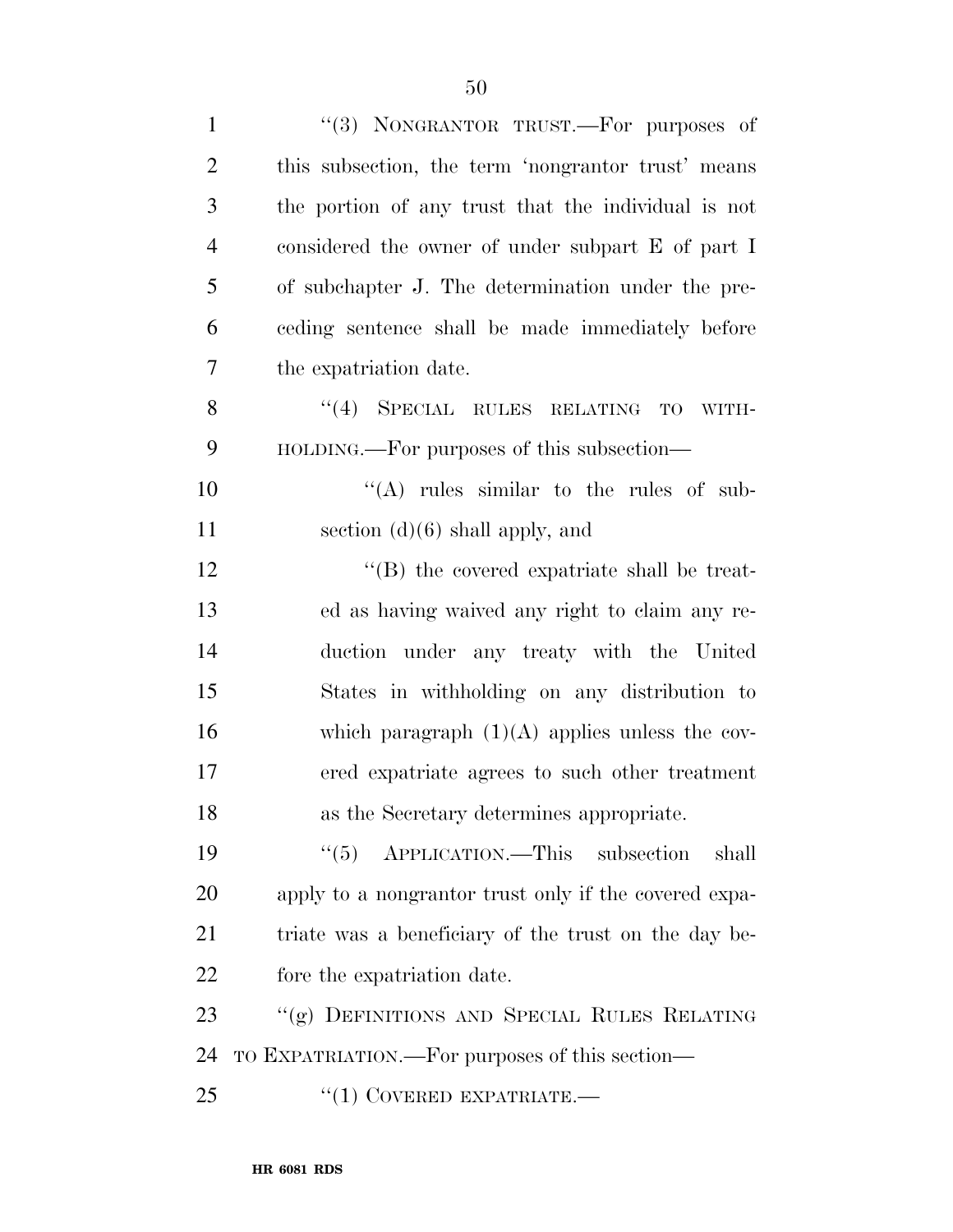- 1  $\langle A \rangle$  In GENERAL.—The term 'covered ex-2 patriate' means an expatriate who meets the re-3 quirements of subparagraph (A), (B), or (C) of 4 section  $877(a)(2)$ . 5 ''(B) EXCEPTIONS.—An individual shall 6 not be treated as meeting the requirements of 7 subparagraph (A) or (B) of section  $877(a)(2)$ 8 if— 9 ''(i) the individual— 10  $\text{``(I)}$  became at birth a citizen of 11 the United States and a citizen of an-12 other country and, as of the expatria-13 tion date, continues to be a citizen of, 14 and is taxed as a resident of, such 15 other country, and 16  $\text{``(II)}$  has been a resident of the 17 United States (as defined in section 18  $7701(b)(1)(A)(ii)$  for not more than 19 10 taxable years during the 15-tax-20 able year period ending with the tax-21 able year during which the expatria-22 tion date occurs, or
- 23  $\frac{f'(ii)}{I}$  the individual's relinquishment 24 of United States citizenship occurs before 25 such individual attains age  $18\frac{1}{2}$ , and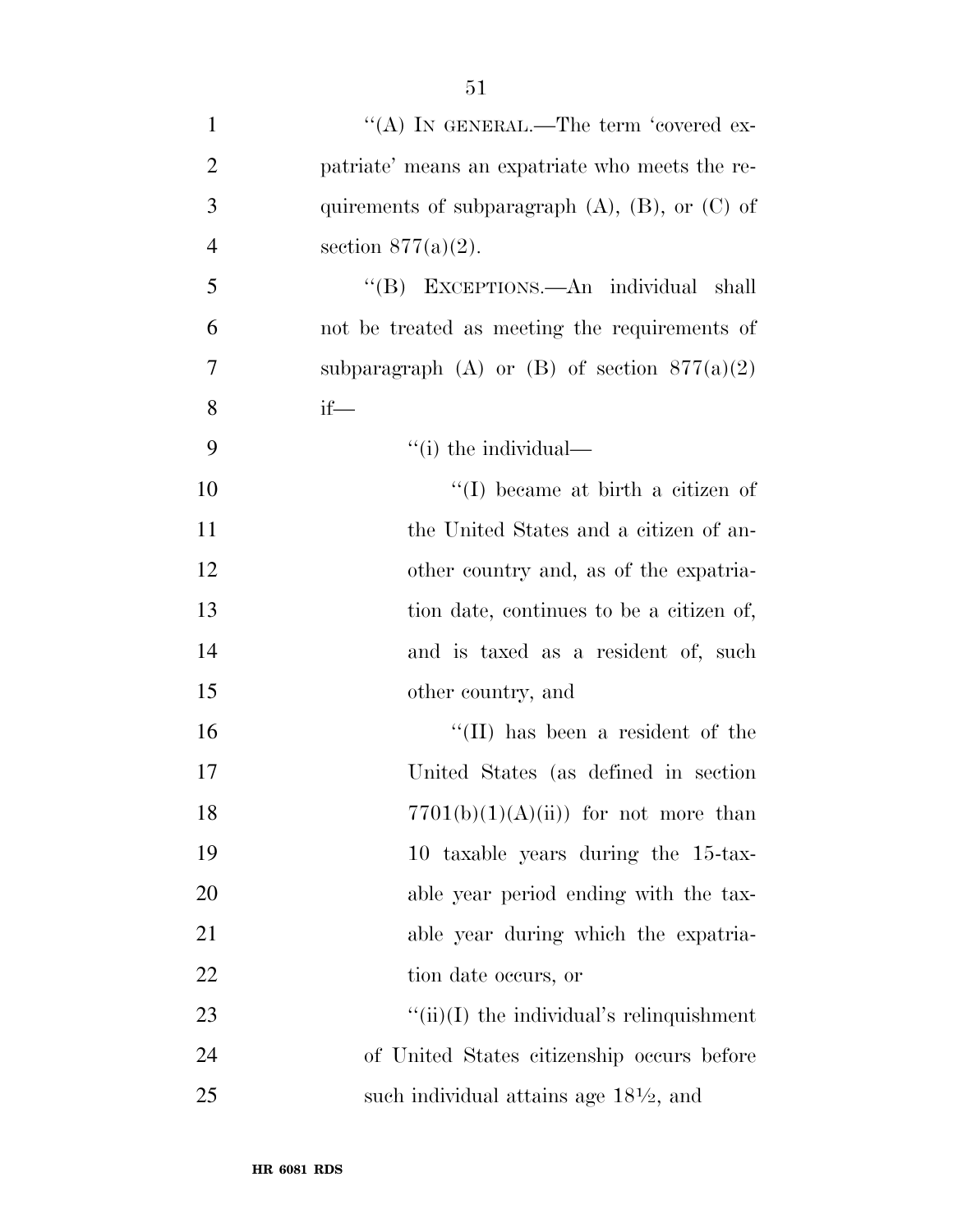| $\mathbf{1}$   | "(II) the individual has been a resi-              |
|----------------|----------------------------------------------------|
| $\overline{2}$ | dent of the United States (as so defined)          |
| 3              | for not more than 10 taxable years before          |
| $\overline{4}$ | the date of relinquishment.                        |
| 5              | "(C) COVERED EXPATRIATES ALSO SUB-                 |
| 6              | JECT TO TAX AS CITIZENS OR RESIDENTS.-In           |
| 7              | the case of any covered expatriate who is sub-     |
| 8              | ject to tax as a citizen or resident of the United |
| 9              | States for any period beginning after the expa-    |
| 10             | triation date, such individual shall not be treat- |
| 11             | ed as a covered expatriate during such period      |
| 12             | for purposes of subsections $(d)(1)$ and $(f)$ and |
| 13             | section 2801.                                      |
| 14             | "(2) EXPATRIATE.—The term 'expatriate'             |
| 15             | means-                                             |
| 16             | "(A) any United States citizen who relin-          |
| 17             | quishes his citizenship, and                       |
| 18             | $"$ (B) any long-term resident of the United       |
| 19             | States who ceases to be a lawful permanent         |
| 20             | resident of the United States (within the mean-    |
| 21             | ing of section $7701(b)(6)$ .                      |
| 22             | EXPATRIATION DATE.-The term 'expa-<br>(3)          |
| 23             | triation date' means—                              |
| 24             | $\lq\lq$ the date an individual relinquishes       |
| 25             | United States citizenship, or                      |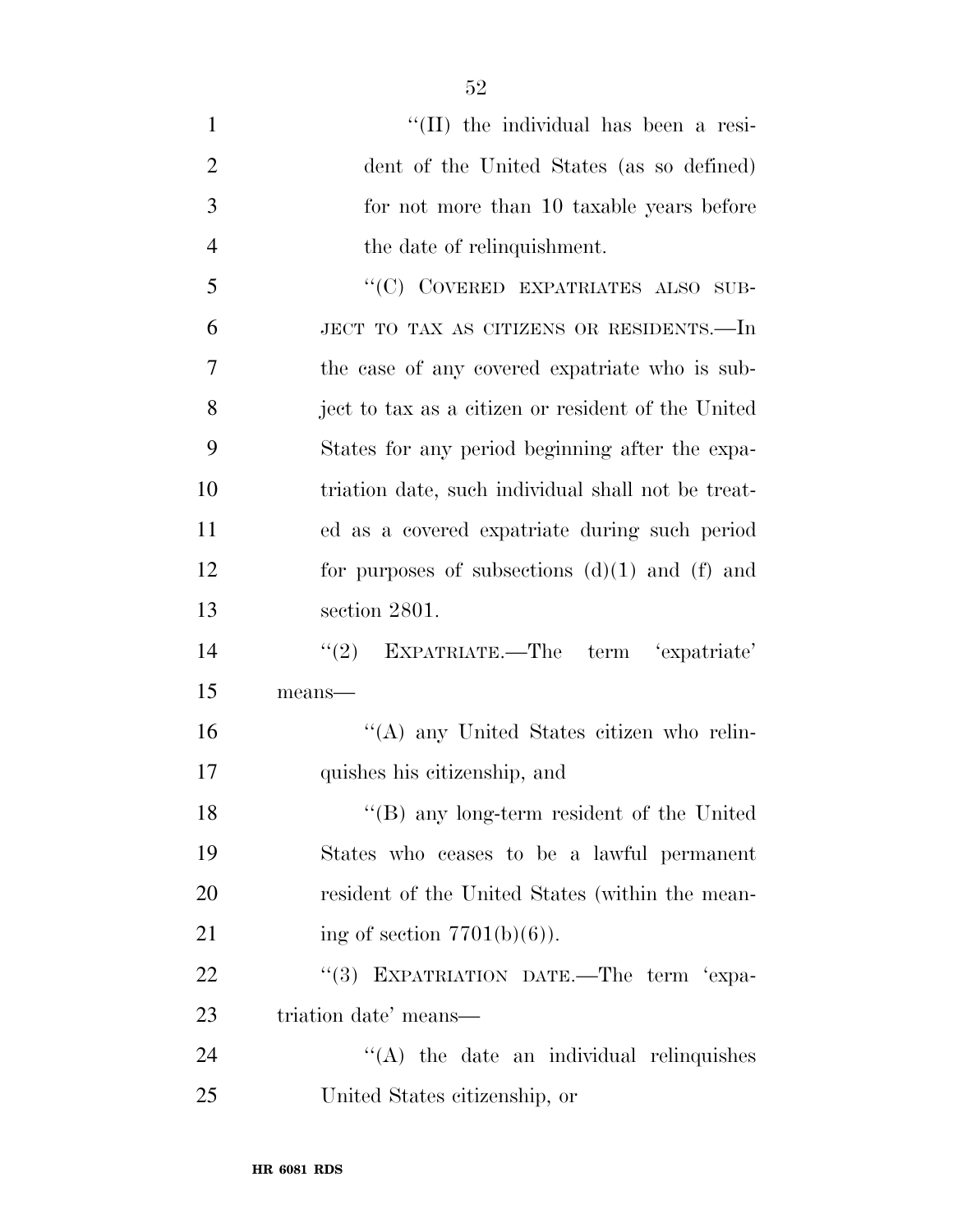| $\mathbf{1}$   | $\lq\lq (B)$ in the case of a long-term resident of            |
|----------------|----------------------------------------------------------------|
| $\overline{2}$ | the United States, the date on which the indi-                 |
| 3              | vidual ceases to be a lawful permanent resident                |
| $\overline{4}$ | of the United States (within the meaning of                    |
| 5              | section $7701(b)(6)$ ).                                        |
| 6              | "(4) RELINQUISHMENT OF CITIZENSHIP.—A                          |
| 7              | citizen shall be treated as relinquishing his United           |
| 8              | States citizenship on the earliest of—                         |
| 9              | $\lq\lq$ the date the individual renounces his                 |
| 10             | United States nationality before a diplomatic or               |
| 11             | consular officer of the United States pursuant                 |
| 12             | to paragraph $(5)$ of section 349(a) of the Immi-              |
| 13             | gration and Nationality Act (8 U.S.C.                          |
| 14             | $1481(a)(5)$ ,                                                 |
| 15             | $\lq$ (B) the date the individual furnishes to                 |
| 16             | the United States Department of State a signed                 |
| 17             | statement of voluntary relinquishment of                       |
| 18             | United States nationality confirming the per-                  |
| 19             | formance of an act of expatriation specified in                |
| 20             | paragraph $(1)$ , $(2)$ , $(3)$ , or $(4)$ of section $349(a)$ |
| 21             | of the Immigration and Nationality Act (8)                     |
| 22             | U.S.C. $1481(a)(1)–(4)$ ,                                      |
| 23             | "(C) the date the United States Depart-                        |
| 24             | ment of State issues to the individual a certifi-              |
| 25             | cate of loss of nationality, or                                |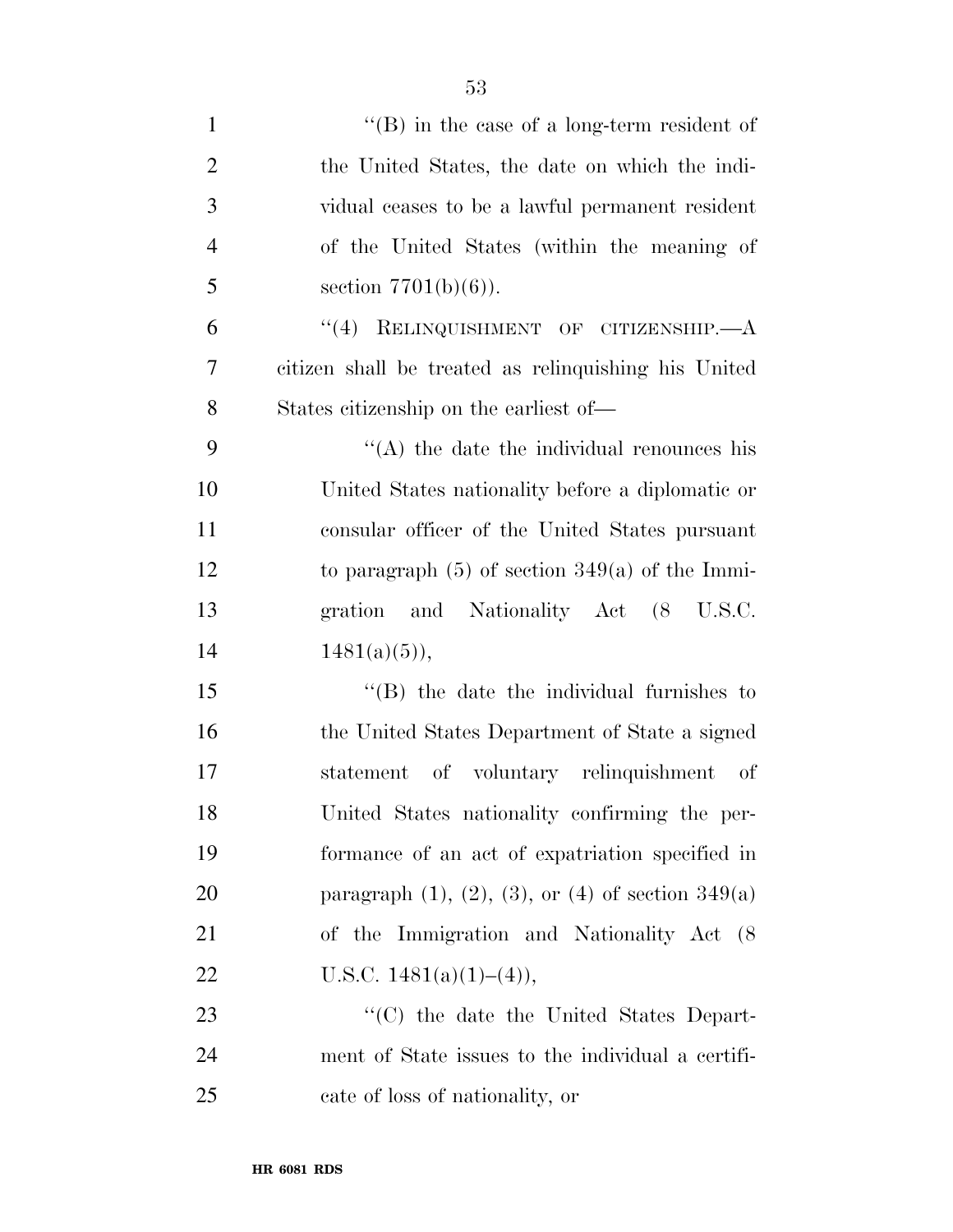| $\mathbf{1}$   | $\lq\lq$ (D) the date a court of the United States        |
|----------------|-----------------------------------------------------------|
| $\overline{2}$ | cancels a naturalized citizen's certificate of nat-       |
| 3              | uralization.                                              |
| $\overline{4}$ | Subparagraph $(A)$ or $(B)$ shall not apply to any indi-  |
| 5              | vidual unless the renunciation or voluntary relin-        |
| 6              | quishment is subsequently approved by the issuance        |
| $\overline{7}$ | to the individual of a certificate of loss of nationality |
| 8              | by the United States Department of State.                 |
| 9              | "(5) LONG-TERM RESIDENT.—The term 'long-                  |
| 10             | term resident' has the meaning given to such term         |
| 11             | by section $877(e)(2)$ .                                  |
| 12             | " $(6)$ EARLY DISTRIBUTION TAX.—The term                  |
| 13             | 'early distribution tax' means any increase in tax im-    |
| 14             | posed under section 72(t), $220(e)(4)$ , $223(f)(4)$ ,    |
| 15             | $409A(a)(1)(B)$ , $529(e)(6)$ , or $530(d)(4)$ .          |
| 16             | $\lq\lq$ (h) OTHER RULES.—                                |
| 17             | "(1) TERMINATION OF DEFERRALS, ETC.-In                    |
| 18             | the case of any covered expatriate, notwithstanding       |
| 19             | any other provision of this title—                        |
| 20             | $\lq\lq$ any time period for acquiring prop-              |
| 21             | erty which would result in the reduction in the           |
| 22             | amount of gain recognized with respect to prop-           |
| 23             | erty disposed of by the taxpayer shall terminate          |
| 24             | on the day before the expatriation date, and              |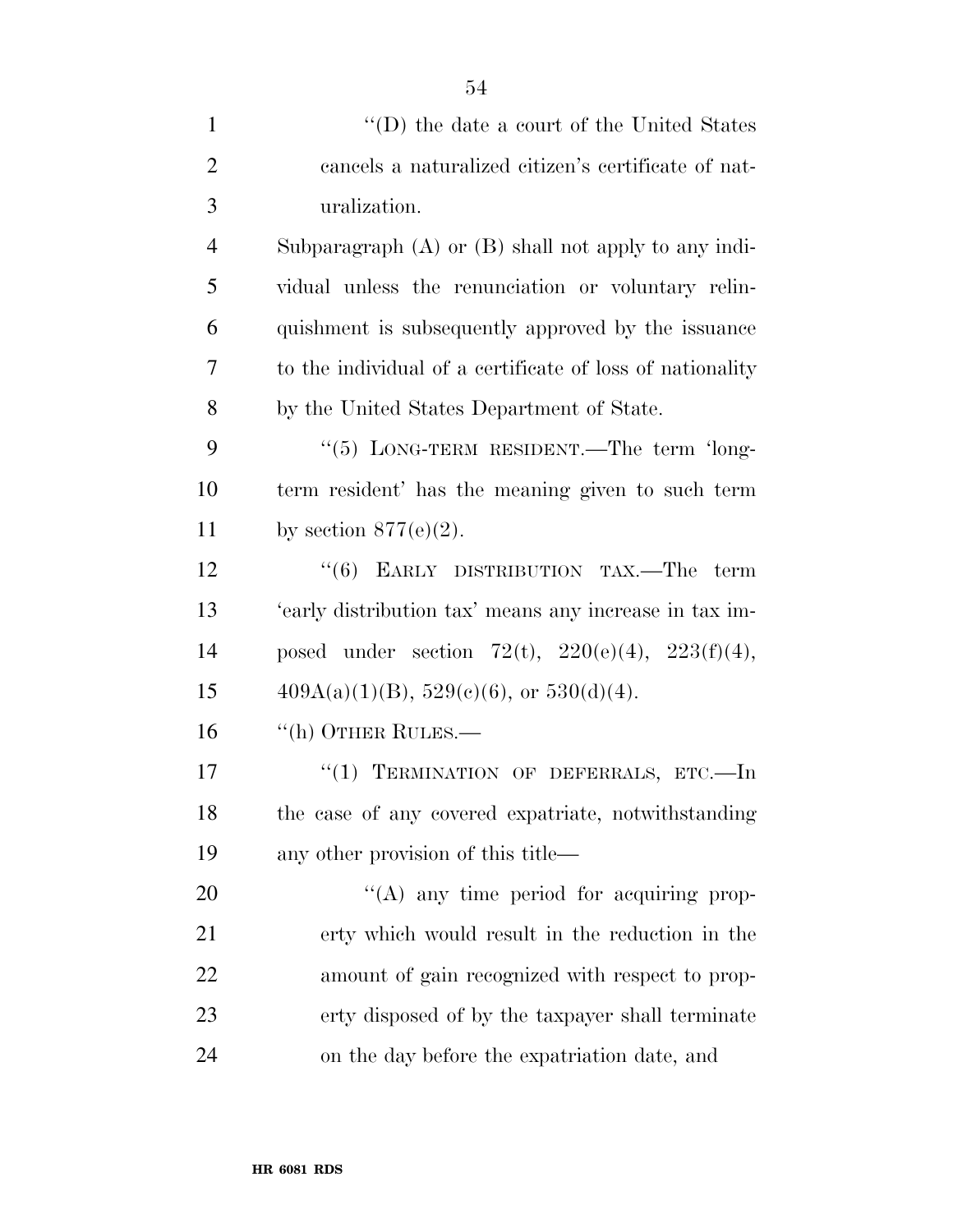1 ''(B) any extension of time for payment of tax shall cease to apply on the day before the expatriation date and the unpaid portion of such tax shall be due and payable at the time and in the manner prescribed by the Secretary. ''(2) STEP-UP IN BASIS.—Solely for purposes of determining any tax imposed by reason of subsection (a), property which was held by an individual on the date the individual first became a resident of the United States (within the meaning of section 7701(b)) shall be treated as having a basis on such date of not less than the fair market value of such property on such date. The preceding sentence shall not apply if the individual elects not to have such sentence apply. Such an election, once made, shall be irrevocable.

17 "(3) COORDINATION WITH SECTION 684.—If the expatriation of any individual would result in the recognition of gain under section 684, this section shall be applied after the application of section 684. 21 "(i) REGULATIONS.—The Secretary shall prescribe such regulations as may be necessary or appropriate to carry out the purposes of this section.''.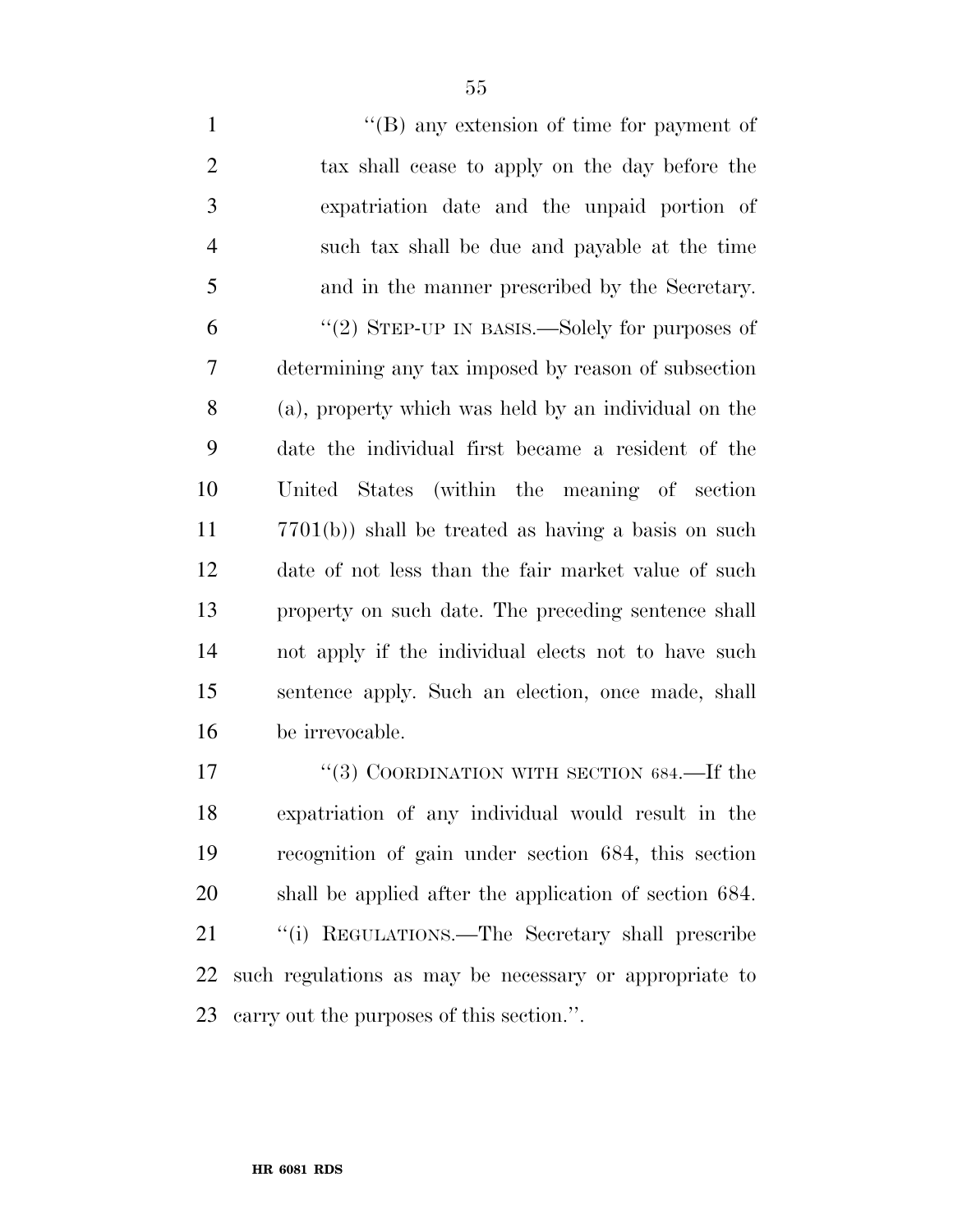(b) TAX ON GIFTS AND BEQUESTS RECEIVED BY UNITED STATES CITIZENS AND RESIDENTS FROM EXPA-TRIATES.—

 (1) IN GENERAL.—Subtitle B (relating to estate and gift taxes) is amended by inserting after chapter 14 the following new chapter:

### **''CHAPTER 15—GIFTS AND BEQUESTS FROM EXPATRIATES**

''Sec. 2801. Imposition of tax.

### **''SEC. 2801. IMPOSITION OF TAX.**

10 "(a) IN GENERAL.—If, during any calendar year, any United States citizen or resident receives any covered gift or bequest, there is hereby imposed a tax equal to the product of—

 ''(1) the highest rate of tax specified in the table contained in section 2001(c) as in effect on the date of such receipt (or, if greater, the highest rate of tax specified in the table applicable under section 2502(a) as in effect on the date), and

 $\frac{1}{2}$  the value of such covered gift or bequest. ''(b) TAX TO BE PAID BY RECIPIENT.—The tax im- posed by subsection (a) on any covered gift or bequest shall be paid by the person receiving such gift or bequest. ''(c) EXCEPTION FOR CERTAIN GIFTS.—Subsection (a) shall apply only to the extent that the value of covered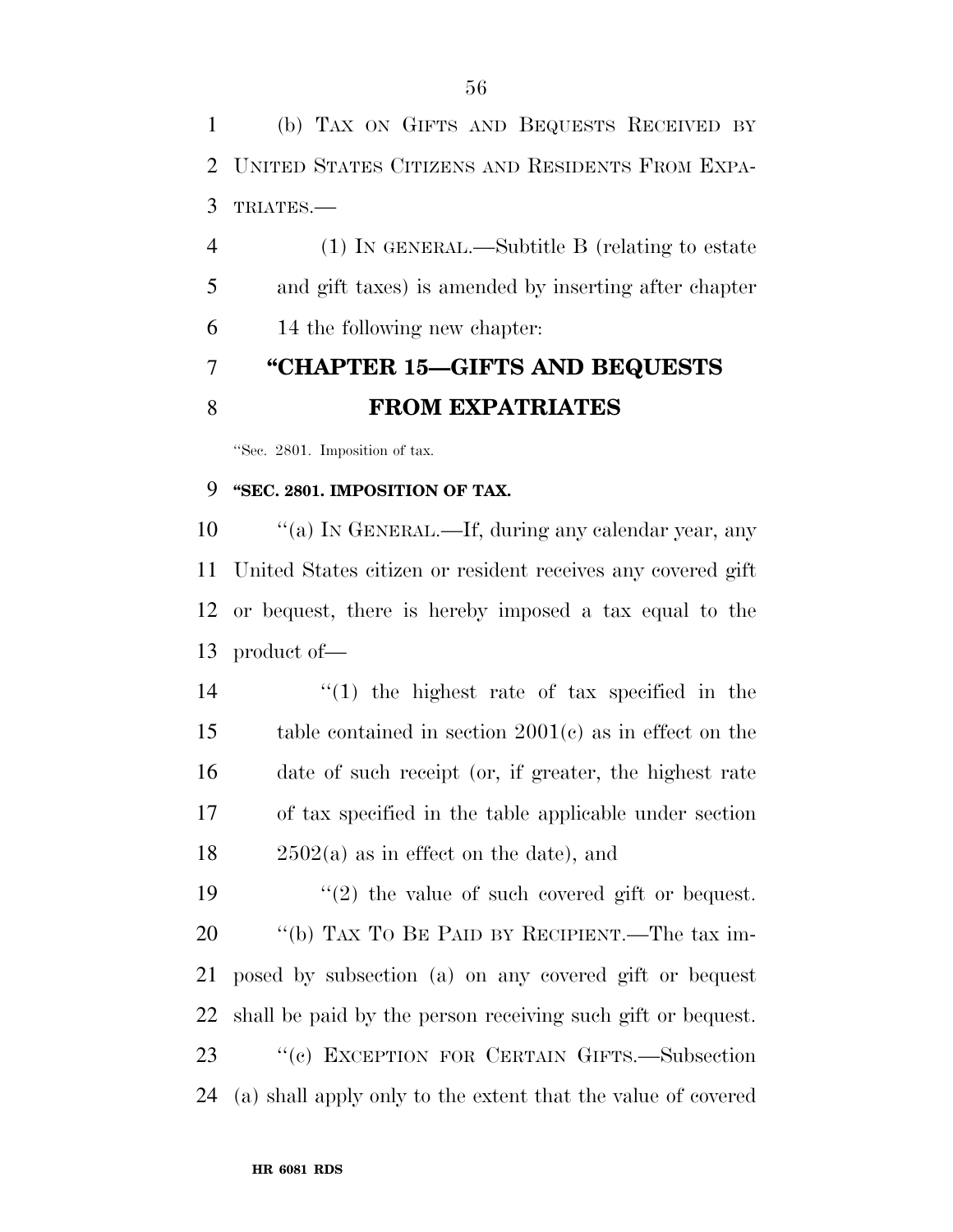gifts and bequests received by any person during the cal-

| 2              | endar year exceeds the dollar amount in effect under sec-    |
|----------------|--------------------------------------------------------------|
| 3              | tion $2503(b)$ for such calendar year.                       |
| $\overline{4}$ | "(d) TAX REDUCED BY FOREIGN GIFT OR ESTATE                   |
| 5              | TAX.—The tax imposed by subsection (a) on any covered        |
| 6              | gift or bequest shall be reduced by the amount of any gift   |
| 7              | or estate tax paid to a foreign country with respect to such |
| 8              | covered gift or bequest.                                     |
| 9              | "(e) COVERED GIFT OR BEQUEST.-                               |
| 10             | " $(1)$ IN GENERAL.—For purposes of this chap-               |
| 11             | ter, the term 'covered gift or bequest' means—               |
| 12             | "(A) any property acquired by gift directly                  |
| 13             | or indirectly from an individual who, at the                 |
| 14             | time of such acquisition, is a covered expatriate,           |
| 15             | and                                                          |
| 16             | "(B) any property acquired directly or in-                   |
| 17             | directly by reason of the death of an individual             |
| 18             | who, immediately before such death, was a cov-               |
| 19             | ered expatriate.                                             |
| 20             | "(2) EXCEPTIONS FOR TRANSFERS OTHERWISE                      |
| 21             | SUBJECT TO ESTATE OR GIFT TAX.—Such term shall               |
| 22             | not include—                                                 |
| 23             | "(A) any property shown on a timely filed                    |
| 24             | return of tax imposed by chapter 12 which is a               |
| 25             | taxable gift by the covered expatriate, and                  |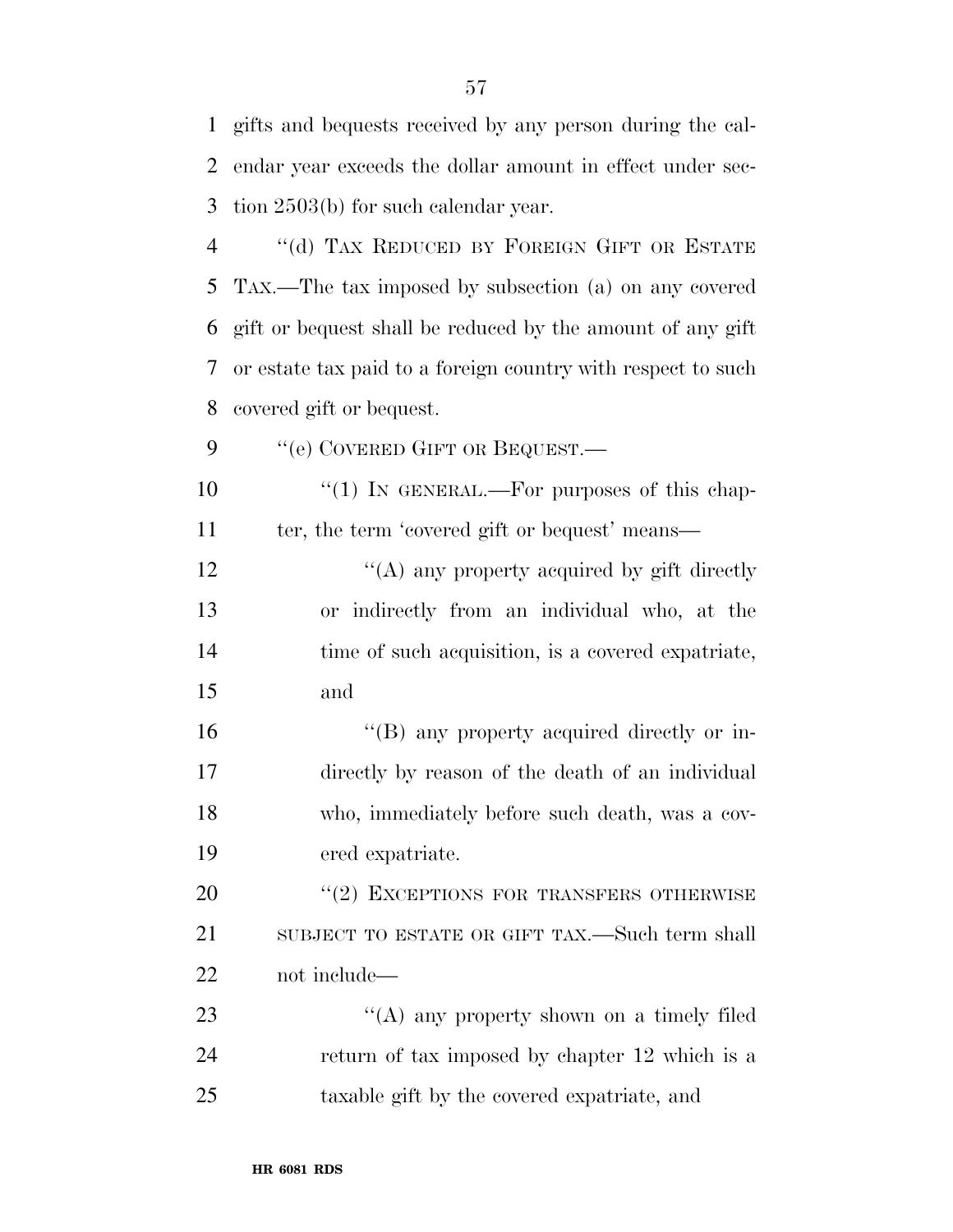| $\mathbf{1}$   | $\lq\lq (B)$ any property included in the gross es- |
|----------------|-----------------------------------------------------|
| $\overline{2}$ | tate of the covered expatriate for purposes of      |
| 3              | chapter 11 and shown on a timely filed return       |
| $\overline{4}$ | of tax imposed by chapter 11 of the estate of       |
| 5              | the covered expatriate.                             |
| 6              | "(3) EXCEPTIONS FOR TRANSFERS TO SPOUSE             |
| 7              | OR CHARITY.—Such term shall not include any prop-   |
| 8              | erty with respect to which a deduction would be al- |
| 9              | lowed under section 2055, 2056, 2522, or 2523,      |
| 10             | whichever is appropriate, if the decedent or donor  |
| 11             | were a United States person.                        |
| 12             | $``(4)$ TRANSFERS IN TRUST.—                        |
| 13             | "(A) DOMESTIC TRUSTS.—In the case of a              |
| 14             | covered gift or bequest made to a domestic          |
| 15             | $trust-$                                            |
| 16             | "(i) subsection (a) shall apply in the              |
| 17             | manner as if such trust were<br>same<br>a           |
| 18             | United States citizen, and                          |
| 19             | "(ii) the tax imposed by subsection (a)             |
| 20             | on such gift or bequest shall be paid by            |
| 21             | such trust.                                         |
| 22             | "(B) FOREIGN TRUSTS.—                               |
| 23             | "(i) IN GENERAL.—In the case of a                   |
| 24             | covered gift or bequest made to a foreign           |
| 25             | trust, subsection (a) shall apply to any dis-       |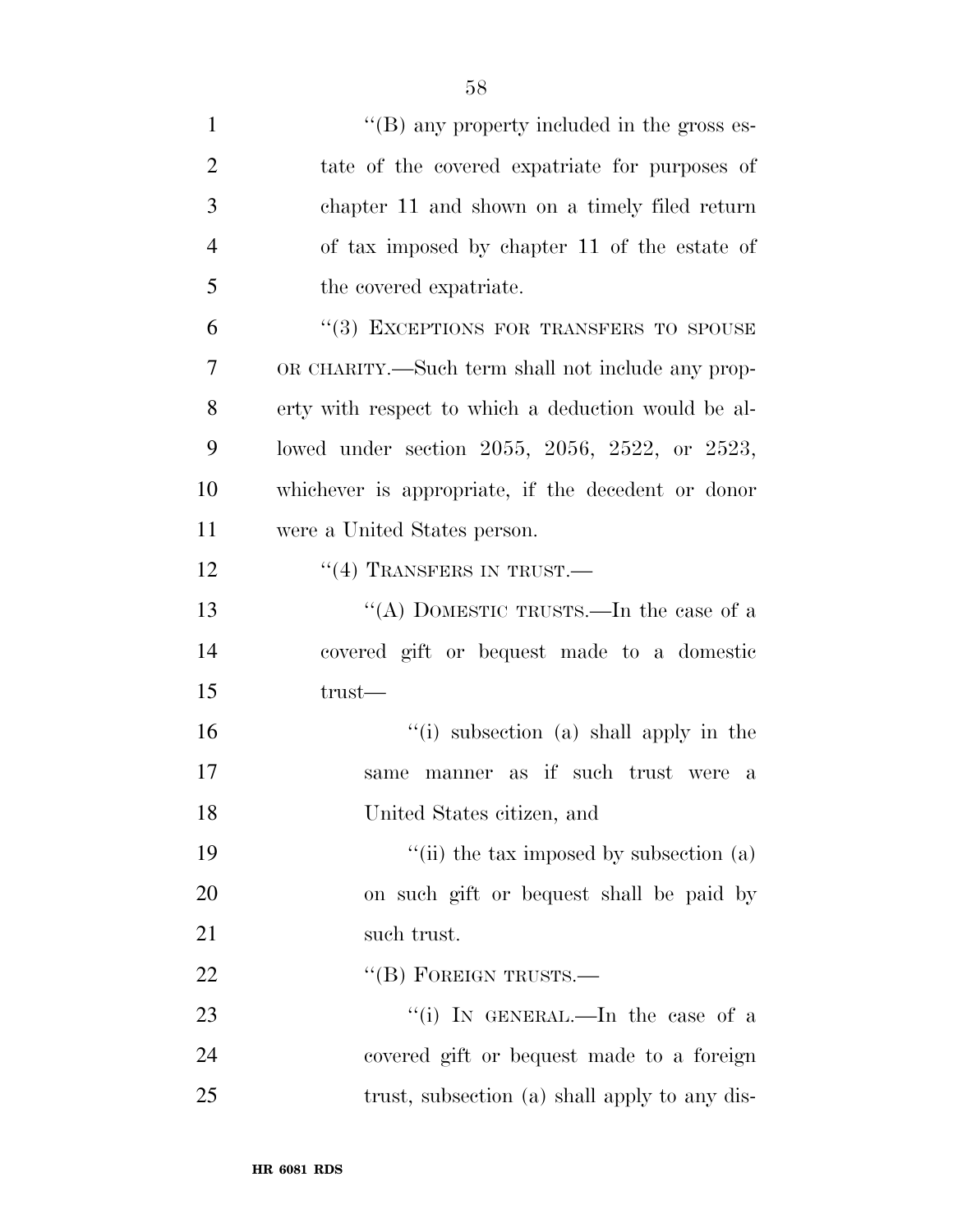| $\mathbf{1}$   | tribution attributable to such gift or be-             |
|----------------|--------------------------------------------------------|
| $\overline{2}$ | quest from such trust (whether from in-                |
| 3              | come or corpus) to a United States citizen             |
| $\overline{4}$ | or resident in the same manner as if such              |
| 5              | distribution were a covered gift or bequest.           |
| 6              | "(ii) DEDUCTION FOR TAX PAID BY                        |
| 7              | RECIPIENT.—There shall be allowed as a                 |
| 8              | deduction under section 164 the amount of              |
| 9              | tax imposed by this section which is paid              |
| 10             | or accrued by a United States citizen or               |
| 11             | resident by reason of a distribution from a            |
| 12             | foreign trust, but only to the extent such             |
| 13             | tax is imposed on the portion of such dis-             |
| 14             | tribution which is included in the gross in-           |
| 15             | come of such citizen or resident.                      |
| 16             | "(iii) ELECTION TO BE TREATED AS                       |
| 17             | DOMESTIC TRUST.—Solely for purposes of                 |
| 18             | this section, a foreign trust may elect to be          |
| 19             | treated as a domestic trust. Such an elec-             |
| 20             | tion may be revoked with the consent of                |
| 21             | the Secretary.                                         |
| 22             | "(f) COVERED EXPATRIATE.—For purposes of this          |
| 23             | section, the term 'covered expatriate' has the meaning |
| 24             | given to such term by section $877A(g)(1)$ .".         |
|                |                                                        |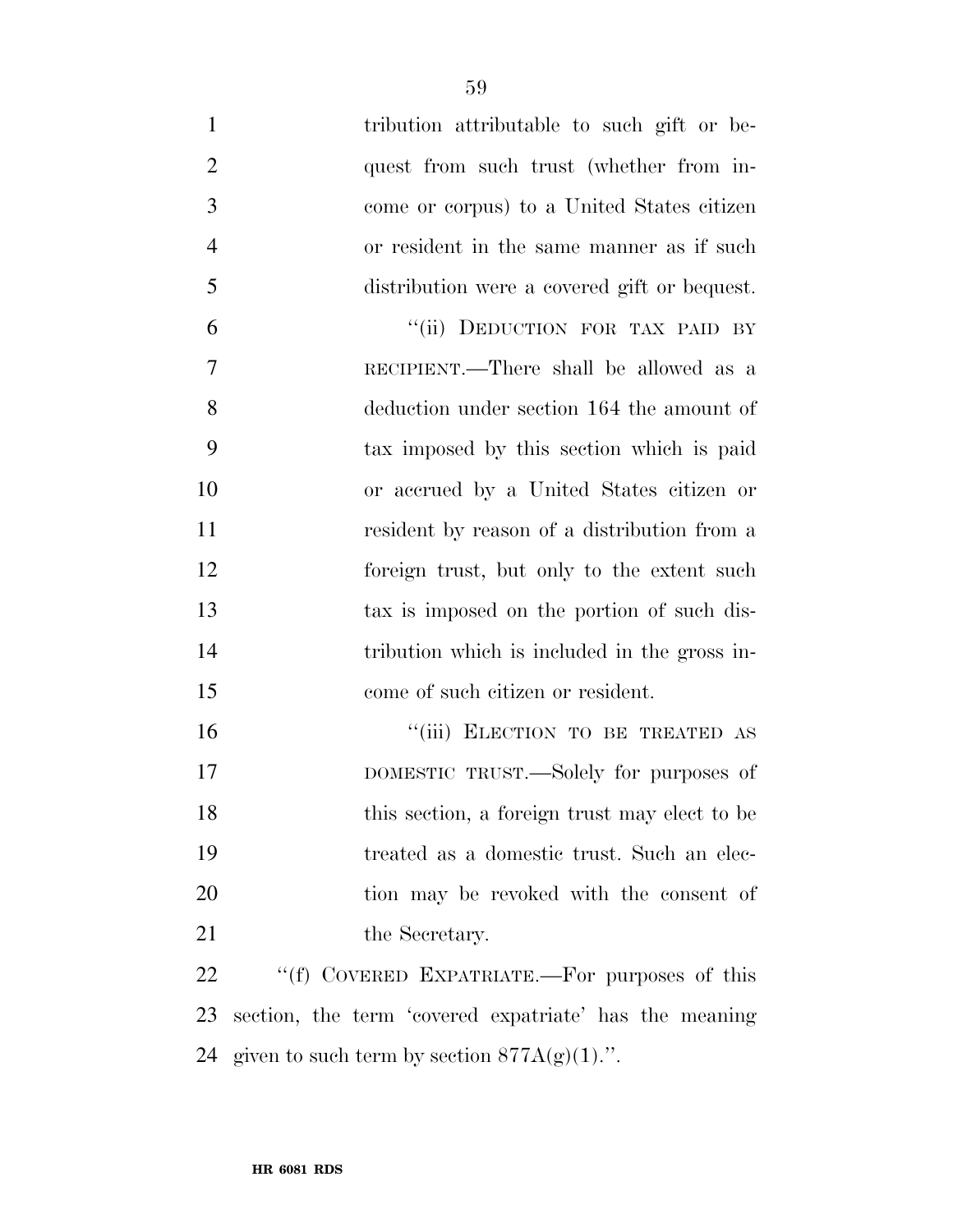(2) CLERICAL AMENDMENT.—The table of chapters for subtitle B is amended by inserting after the item relating to chapter 14 the following new item: ''CHAPTER 15. GIFTS AND BEQUESTS FROM EXPATRIATES.''. (c) DEFINITION OF TERMINATION OF UNITED STATES CITIZENSHIP.— (1) IN GENERAL.—Section 7701(a) is amended by adding at the end the following new paragraph: 9 "(50) TERMINATION OF UNITED STATES CITI- ZENSHIP.— 11 ""(A) In GENERAL.—An individual shall not cease to be treated as a United States cit- izen before the date on which the individual's citizenship is treated as relinquished under sec-15 tion  $877A(g)(4)$ . 16 "(B) DUAL CITIZENS.—Under regulations prescribed by the Secretary, subparagraph (A) shall not apply to an individual who became at birth a citizen of the United States and a cit- izen of another country.''. 21 (2) CONFORMING AMENDMENTS.— (A) Paragraph (1) of section 877(e) is amended to read as follows: 24 "(1) In GENERAL.—Any long-term resident of the United States who ceases to be a lawful perma-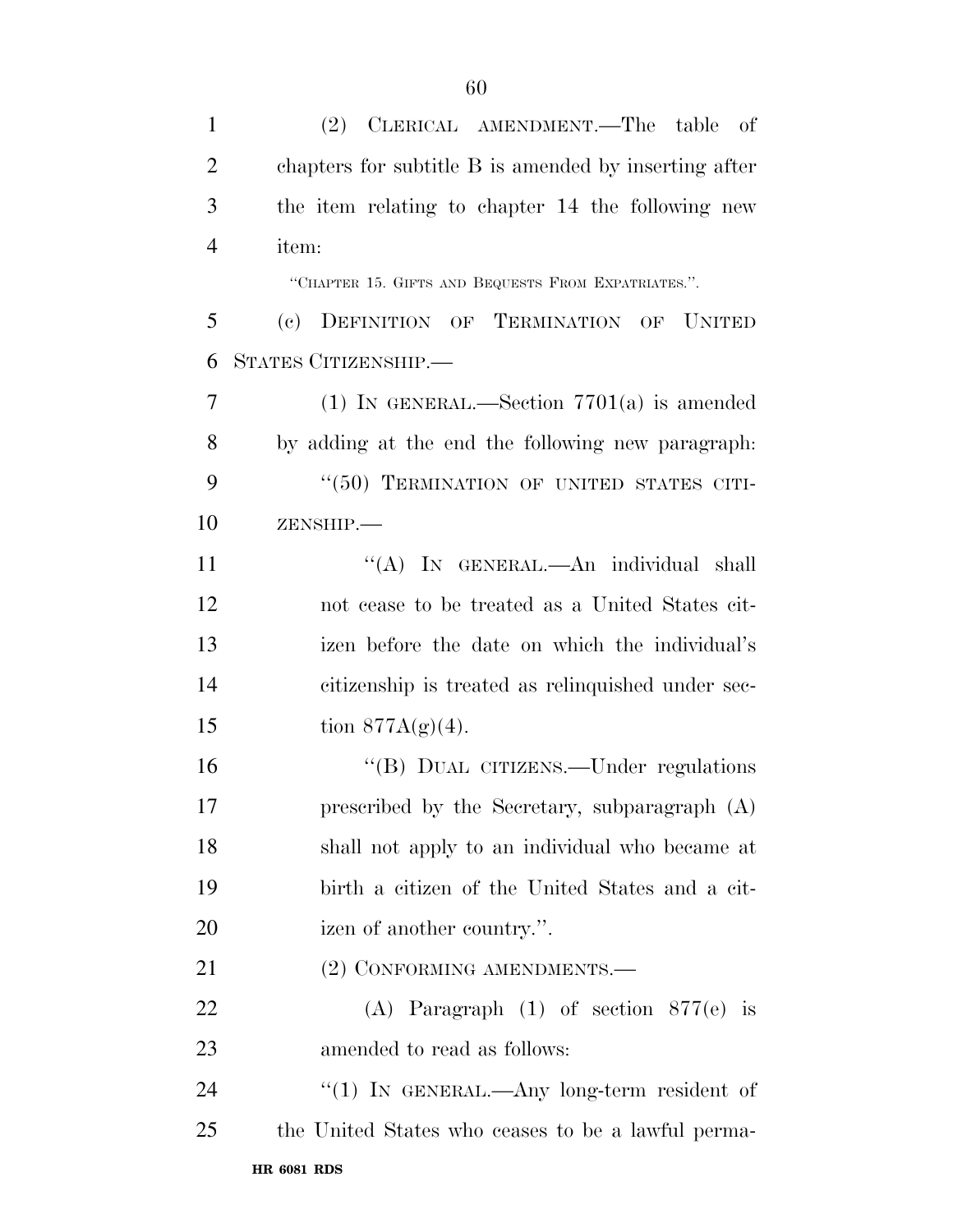nent resident of the United States (within the mean-2 ing of section  $7701(b)(6)$  shall be treated for pur- poses of this section and sections 2107, 2501, and 6039G in the same manner as if such resident were a citizen of the United States who lost United States citizenship on the date of such cessation or com- mencement.''. (B) Paragraph (6) of section 7701(b) is amended by adding at the end the following flush sentence: ''An individual shall cease to be treated as a lawful permanent resident of the United States if such in- dividual commences to be treated as a resident of a foreign country under the provisions of a tax treaty between the United States and the foreign country, does not waive the benefits of such treaty applicable

 to residents of the foreign country, and notifies the Secretary of the commencement of such treatment.''.

 (C) Section 7701 is amended by striking subsection (n) and by redesignating subsections (o) and (p) as subsections (n) and (o), respec-22 tively.

 (d) TERMINATION OF SECTION 877.—Section 877 is amended by adding at the end the following new sub-section: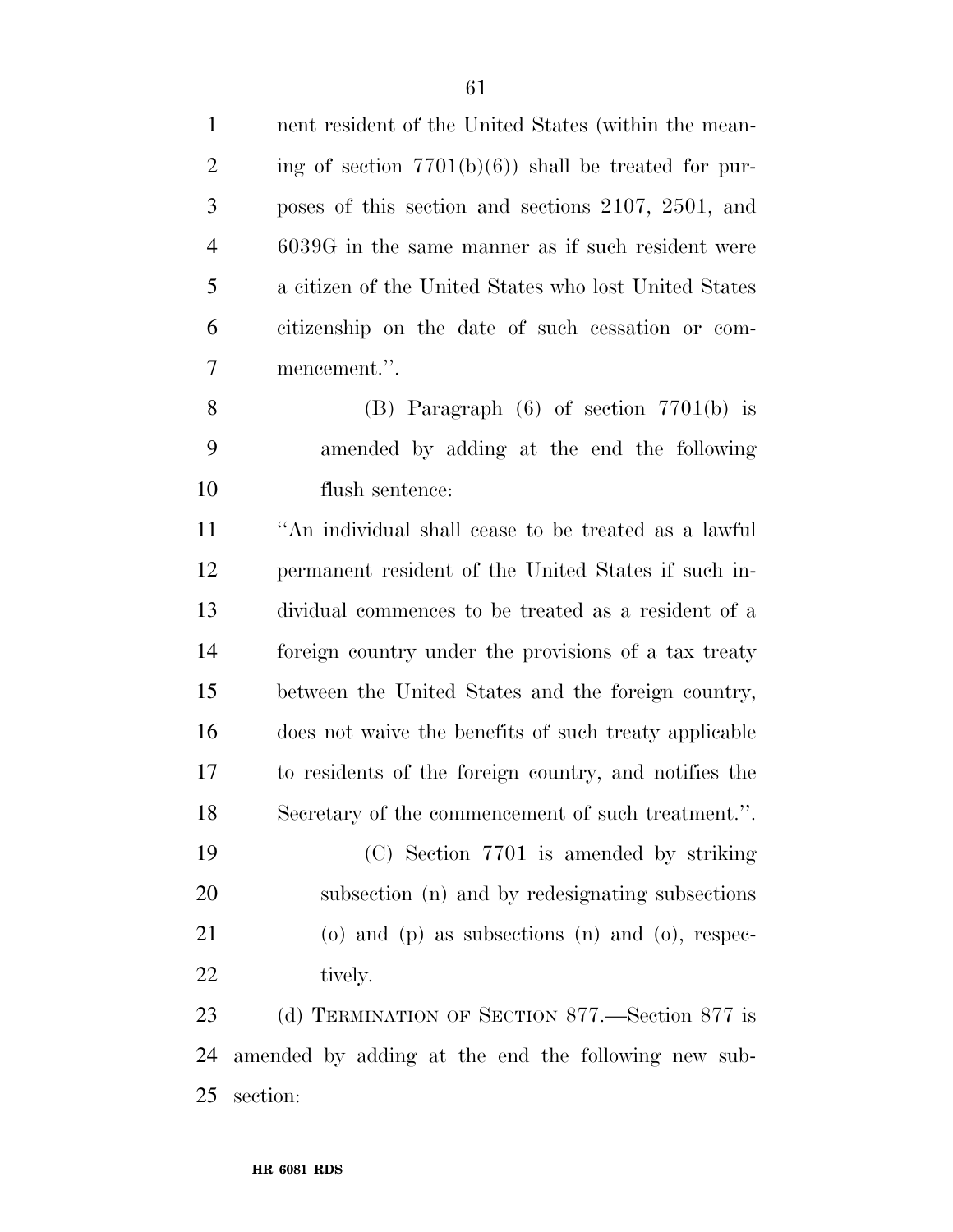''(h) TERMINATION.—This section shall not apply to any individual whose expatriation date (as defined in sec-3 tion  $877A(g)(3)$  is on or after the date of the enactment of this subsection.''.

 (e) INFORMATION RETURNS.—Section 6039G is amended—

 (1) by inserting ''or 877A'' after ''section 877(b)'' in subsection (a), and

 (2) by inserting ''or 877A'' after ''section 10  $877(a)$ " in subsection (d).

 (f) CLERICAL AMENDMENT.—The table of sections for subpart A of part II of subchapter N of chapter 1 is amended by inserting after the item relating to section 877 the following new item:

''Sec. 877A. Tax responsibilities of expatriation.''.

(g) EFFECTIVE DATE.—

 (1) IN GENERAL.—Except as provided in this subsection, the amendments made by this section shall apply to any individual whose expatriation date (as so defined) is on or after the date of the enact-ment of this Act.

 (2) GIFTS AND BEQUESTS.—Chapter 15 of the Internal Revenue Code of 1986 (as added by sub- section (b)) shall apply to covered gifts and bequests (as defined in section 2801 of such Code, as so added) received on or after the date of the enact-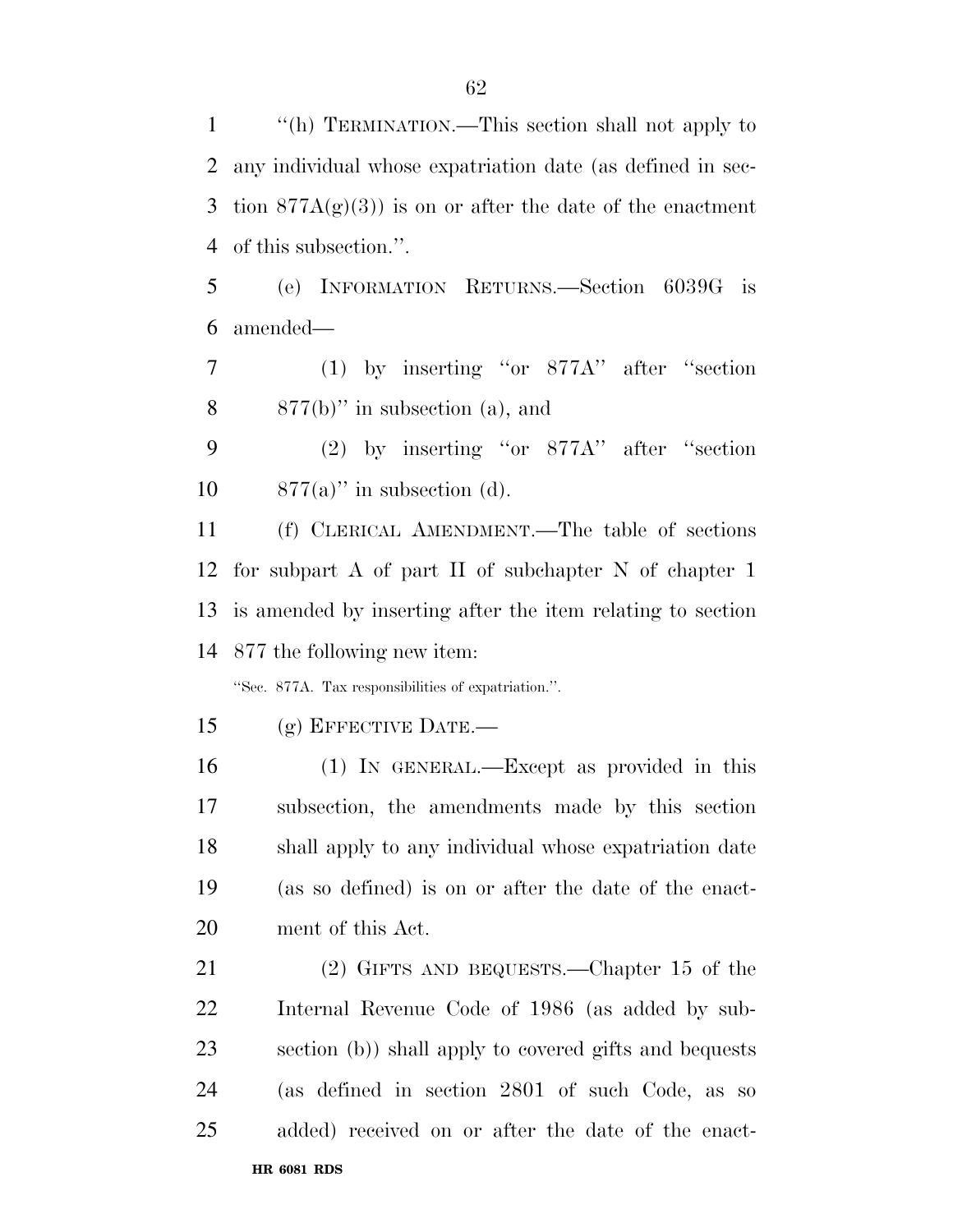| $\mathbf{1}$   | ment of this Act from transferors (or from the es-       |
|----------------|----------------------------------------------------------|
| $\overline{2}$ | tates of transferors) whose expatriation date is on or   |
| 3              | after such date of enactment.                            |
| $\overline{4}$ | SEC. 302. CERTAIN DOMESTICALLY CONTROLLED FOREIGN        |
| 5              | PERSONS PERFORMING SERVICES UNDER                        |
| 6              | CONTRACT WITH UNITED STATES GOVERN-                      |
| 7              | MENT TREATED AS AMERICAN EMPLOYERS.                      |
| 8              | (a) FICA TAXES.—Section 3121 (relating to defini-        |
| 9              | tions) is amended by adding at the end the following new |
| 10             | subsection:                                              |
| 11             | "(z) TREATMENT OF CERTAIN FOREIGN PERSONS AS             |
| 12             | <b>AMERICAN EMPLOYERS.—</b>                              |
| 13             | " $(1)$ IN GENERAL.—If any employee of a for-            |
| 14             | eign person is performing services in connection with    |
| 15             | a contract between the United States Government          |
| 16             | (or any instrumentality thereof) and any member of       |
| 17             | any domestically controlled group of entities which      |
| 18             | includes such foreign person, such foreign person        |
| 19             | shall be treated for purposes of this chapter as an      |
| 20             | American employer with respect to such services per-     |
| 21             | formed by such employee.                                 |
| 22             | DOMESTICALLY CONTROLLED GROUP OF<br>(2)                  |
| 23             | ENTITIES.—For purposes of this subsection—               |
| 24             | "(A) IN GENERAL.—The term 'domesti-                      |
| 25             | cally controlled group of entities' means a con-         |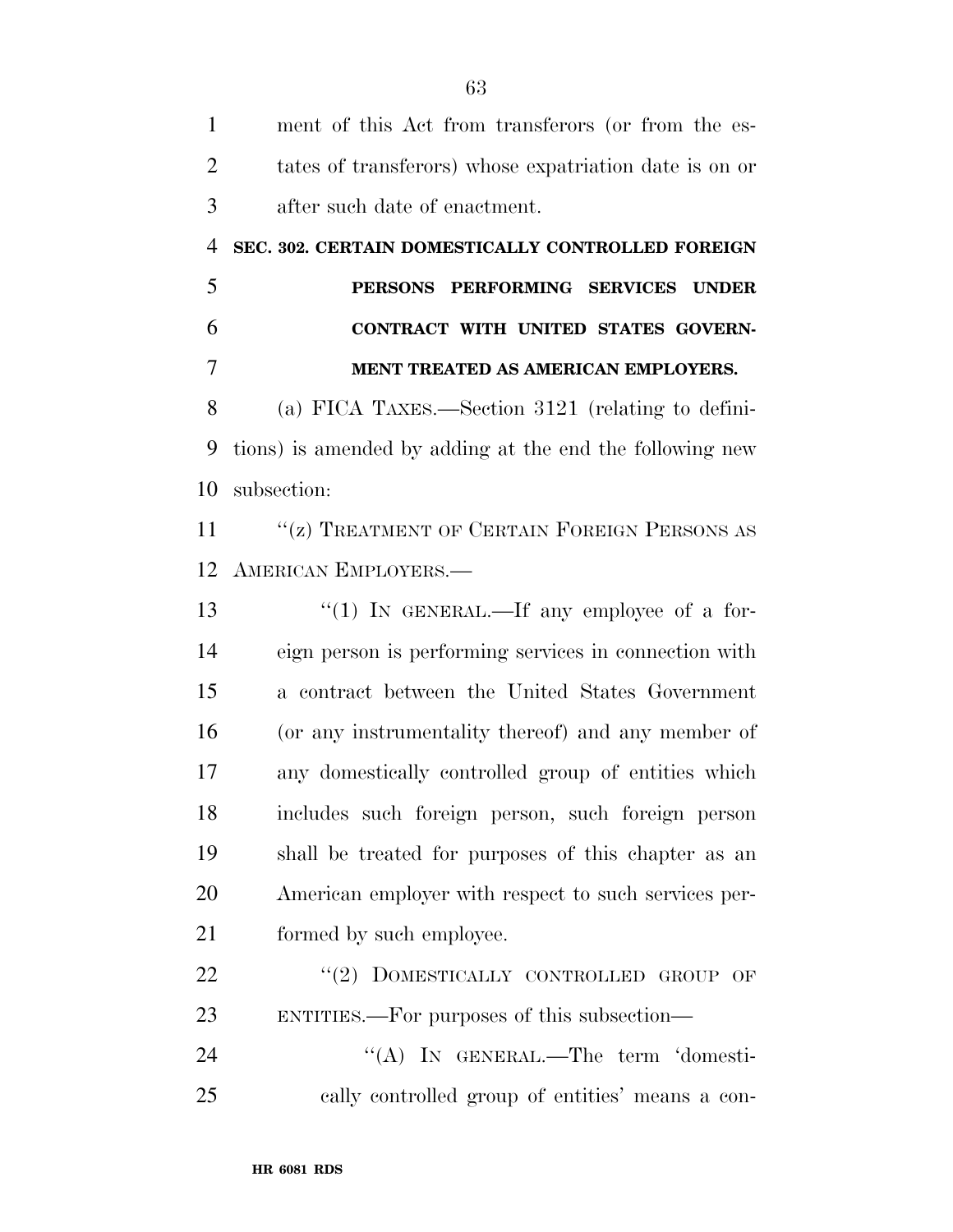| $\mathbf{1}$   | trolled group of entities the common parent of         |
|----------------|--------------------------------------------------------|
| $\overline{2}$ | which is a domestic corporation.                       |
| 3              | "(B) CONTROLLED GROUP OF ENTITIES.-                    |
| $\overline{4}$ | The term 'controlled group of entities' means a        |
| 5              | controlled group of corporations as defined in         |
| 6              | section $1563(a)(1)$ , except that—                    |
| 7              | "(i) 'more than $50$ percent' shall be                 |
| 8              | substituted for 'at least 80 percent' each             |
| 9              | place it appears therein, and                          |
| 10             | "(ii) the determination shall be made                  |
| 11             | without regard to subsections $(a)(4)$ and             |
| 12             | $(b)(2)$ of section 1563.                              |
| 13             | A partnership or any other entity (other than a        |
| 14             | corporation) shall be treated as a member of a         |
| 15             | controlled group of entities if such entity is con-    |
| 16             | trolled (within the meaning of section                 |
| 17             | $954(d)(3)$ by members of such group (includ-          |
| 18             | ing any entity treated as a member of such             |
| 19             | group by reason of this sentence).                     |
| 20             | "(3) LIABILITY OF COMMON PARENT.—In the                |
| 21             | case of a foreign person who is a member of any do-    |
| 22             | mestically controlled group of entities, the common    |
| 23             | parent of such group shall be jointly and severally    |
| 24             | liable for any tax under this chapter for which such   |
| 25             | foreign person is liable by reason of this subsection, |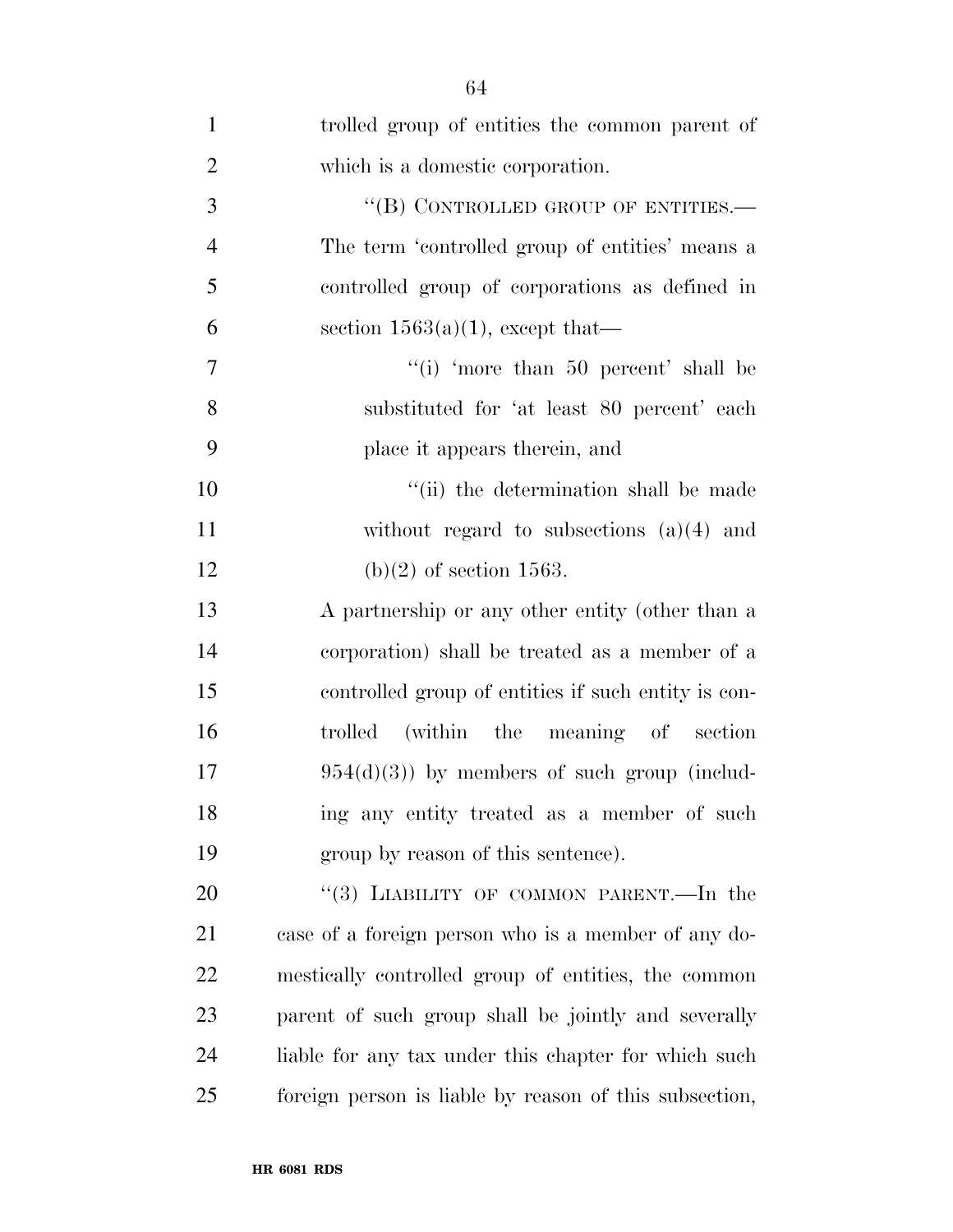| $\mathbf{1}$   | and for any penalty imposed on such person by this                   |
|----------------|----------------------------------------------------------------------|
| $\overline{2}$ | title with respect to any failure to pay such tax or                 |
| 3              | to file any return or statement with respect to such                 |
| $\overline{4}$ | tax or wages subject to such tax. No deduction shall                 |
| 5              | be allowed under this title for any liability imposed                |
| 6              | by the preceding sentence.                                           |
| 7              | "(4) PROVISIONS PREVENTING DOUBLE<br>TAX-                            |
| 8              | ATION.                                                               |
| 9              | "(A) AGREEMENTS.—Paragraph $(1)$ shall                               |
| 10             | not apply to any services which are covered by                       |
| 11             | an agreement under subsection (l).                                   |
| 12             | "(B) EQUIVALENT FOREIGN TAXATION.-                                   |
| 13             | Paragraph (1) shall not apply to any services if                     |
| 14             | the employer establishes to the satisfaction of                      |
| 15             | the Secretary that the remuneration paid by                          |
| 16             | such employer for such services is subject to a                      |
| 17             | tax imposed by a foreign country which is sub-                       |
| 18             | stantially equivalent to the taxes imposed by                        |
| 19             | this chapter.                                                        |
| 20             | $``(5)$ CROSS REFERENCE.—For relief from taxes                       |
| 21             | in cases covered by certain international agreements,                |
| 22             | see sections $3101(c)$ and $3111(c)$ .".                             |
| 23             | (b) SOCIAL SECURITY BENEFITS.—Subsection (e) of                      |
| 24             | section 210 of the Social Security Act $(42 \text{ U.S.C. } 410(e))$ |
| 25             | is amended—                                                          |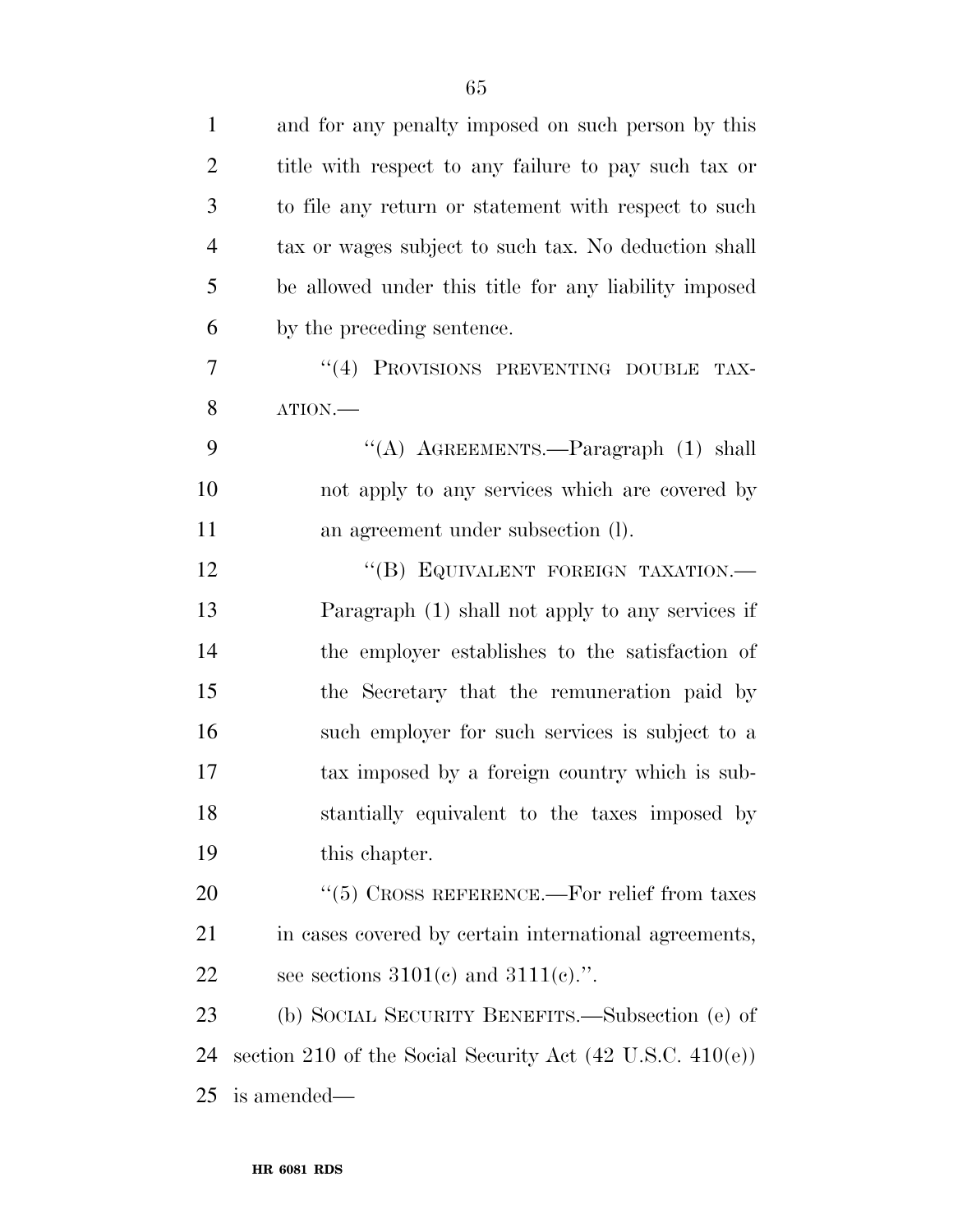(1) by striking ''(e) The term'' and inserting 2  $\text{``(e)(1) The term''},$ 

 (2) by redesignating clauses (1) through (6) as clauses (A) through (F), respectively, and

 (3) by adding at the end the following new paragraph:

 ''(2)(A) If any employee of a foreign person is per- forming services in connection with a contract between the United States Government (or any instrumentality there- of) and any member of any domestically controlled group of entities which includes such foreign person, such foreign person shall be treated as an American employer with re-spect to such services performed by such employee.

''(B) For purposes of this paragraph—

15 ''(i) The term 'domestically controlled group of entities' means a controlled group of entities the common parent of which is a domestic corporation. 18 "(ii) The term 'controlled group of entities' means a controlled group of corporations as defined 20 in section  $1563(a)(1)$  of the Internal Revenue Code of 1986, except that—

22 "'(I) 'more than 50 percent' shall be sub- stituted for 'at least 80 percent' each place it appears therein, and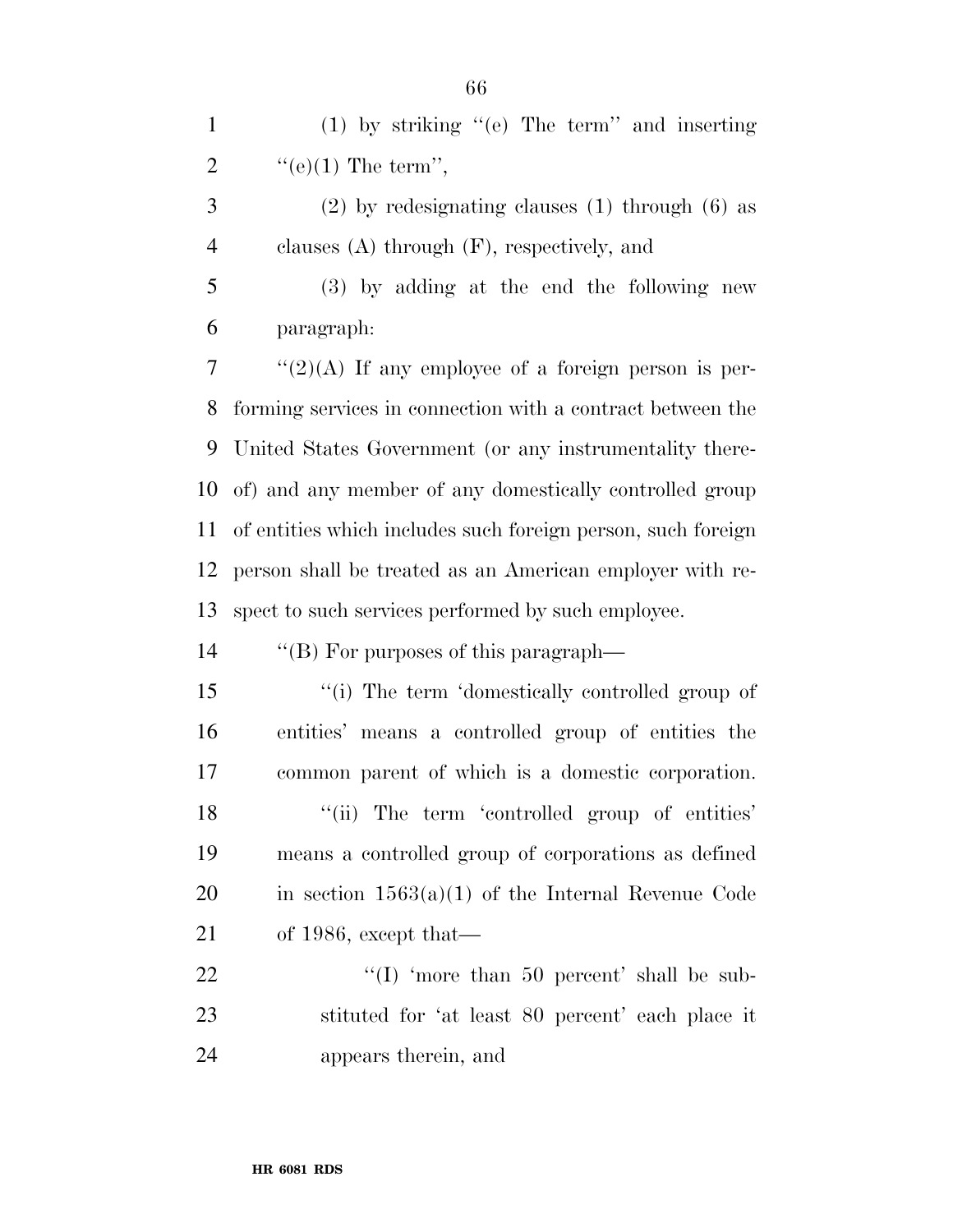| $\mathbf{1}$   | "(II) the determination shall be made                         |
|----------------|---------------------------------------------------------------|
| $\overline{2}$ | without regard to subsections $(a)(4)$ and $(b)(2)$           |
| $\mathfrak{Z}$ | of section 1563 of such Code.                                 |
| $\overline{4}$ | A partnership or any other entity (other than a cor-          |
| 5              | poration) shall be treated as a member of a con-              |
| 6              | trolled group of entities if such entity is controlled        |
| $\overline{7}$ | (within the meaning of section $954(d)(3)$ of such            |
| 8              | Code) by members of such group (including any en-             |
| 9              | tity treated as a member of such group by reason of           |
| 10             | this sentence).                                               |
| 11             | "(C) Subparagraph $(A)$ shall not apply to any serv-          |
| 12             | ices to which paragraph $(1)$ of section $3121(z)$ of the In- |
| 13             | ternal Revenue Code of 1986 does not apply by reason          |
| 14             | of paragraph $(4)$ of such section.".                         |
| 15             | (c) EFFECTIVE DATE.—The amendment made by                     |
| 16             | this section shall apply to services performed in calendar    |
| 17             | months beginning more than 30 days after the date of the      |
| 18             | enactment of this Act.                                        |
| 19             | SEC. 303. INCREASE IN MINIMUM PENALTY ON FAILURE TO           |
| 20             | FILE A RETURN OF TAX.                                         |
| 21             | (a) IN GENERAL.—Subsection (a) of section $6651$ is           |
| 22             | amended by striking "\$100" in the last sentence and in-      |

serting ''\$135''.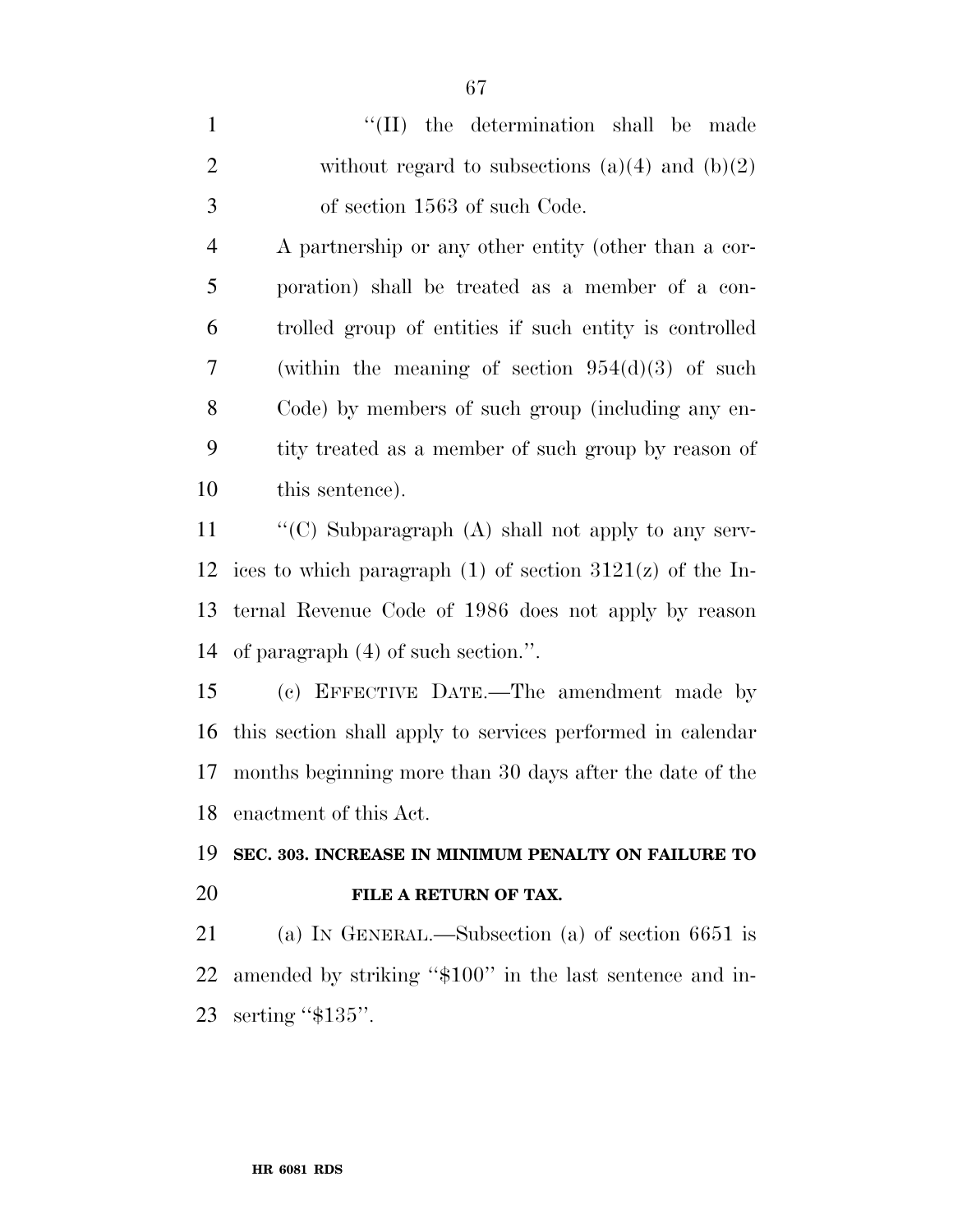(b) EFFECTIVE DATE.—The amendment made by this section shall apply to returns required to be filed after December 31, 2008. **TITLE IV—PARITY IN THE APPLI- CATION OF CERTAIN LIMITS TO MENTAL HEALTH BENE- FITS SEC. 401. PARITY IN THE APPLICATION OF CERTAIN LIMITS TO MENTAL HEALTH BENEFITS.**  (a) INTERNAL REVENUE CODE OF 1986.—Sub- section (f) of section 9812 is amended— (1) by striking ''and'' at the end of paragraph (2), and (2) by striking paragraph (3) and inserting the following new paragraphs:  $\frac{16}{16}$  ''(3) on or after January 1, 2008, and before the date of the enactment of the Heroes Earnings Assistance and Relief Tax Act of 2008, and 19 ''(4) after December 31, 2008.". (b) EMPLOYEE RETIREMENT INCOME SECURITY ACT OF 1974.—Subsection (f) of section 712 of the Employee Retirement Income Security Act of 1974 (29 U.S.C. 1185a(f)) is amended by striking ''services furnished after December 31, 2007'' and inserting ''services furnished—